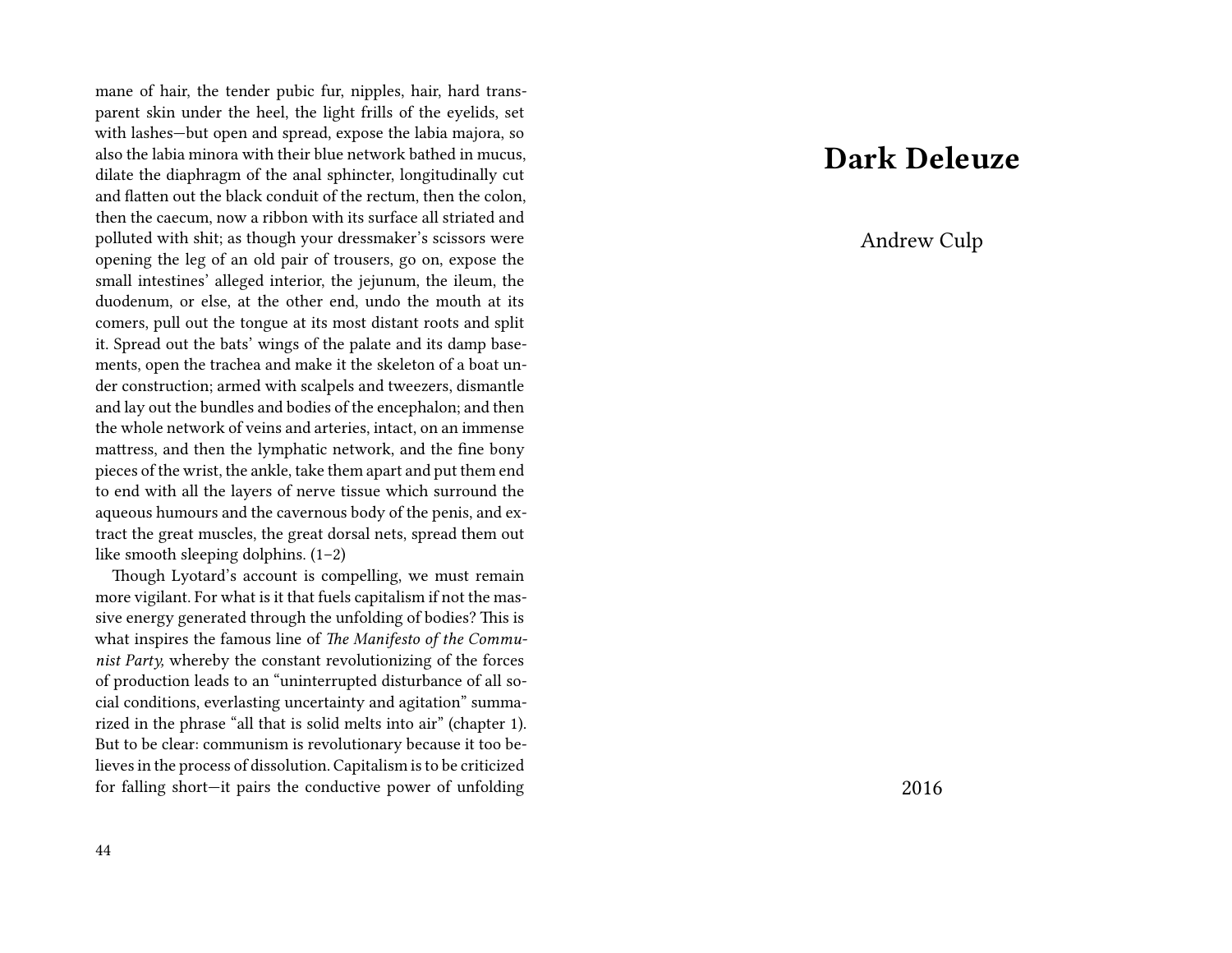a narrative device, unfolding builds tension until it suddenly "bursts open like a spring" (N, 151). Expectation, anticipation, climax, release. *Modern Times* is a masterful piece of unfolding. At a certain point ("the moment Charlie Chaplin makes the board fall on his head for a second time"), the film unfolds with the "short-circuits of a disconnected piece of machinery" (AO, 317). We cease to identify with the main character and instead envelop his events, surprises, premonitions, and habits. There is no more to unfold at dawn as the couple, "seen from the back, all black, whose shadows are not projected by any sun, advance toward nothing" (317). A line of telegraph poles on the left and pathetic trees on the right, the two fade into an empty road with no horizon—disappearing as they unfold into the void.

Unfolding operates through conduction, not communication at least according to Jean-François Lyotard in *Libidinal Economy* (254–62). As a conductor of affects, unfolding does not build capacities through the accumulative logic of rhizomes, which changes through addition or subtraction. Unfolding's disconnection is not the dampening of power but the buildup of charges that jump across the divide. This operation is so vital that Deleuze elevates unfolding to the absolute of unfolding substance itself (S, 310). Yet this process always takes place through a body, which stands at the limit of wild unfolding. The body staves off the "operation of vertigo" that comes from chasing after the "tiny and moving folds that waft me along at excessive speed" (L, 93). Seen from its slower speed, we see that unfolding generates force. Consider Lyotard's project of an "invulnerable conspiracy, headless, homeless, with neither programme nor project," which begins by "deploying a thousand cancerous tensors" (262) across the body's "great ephemeral skin":

Open the so-called body and spread out all its surfaces: not only the skin with each of its folds, wrinkles, scars, with its great velvety planes, and contiguous to that, the scalp and its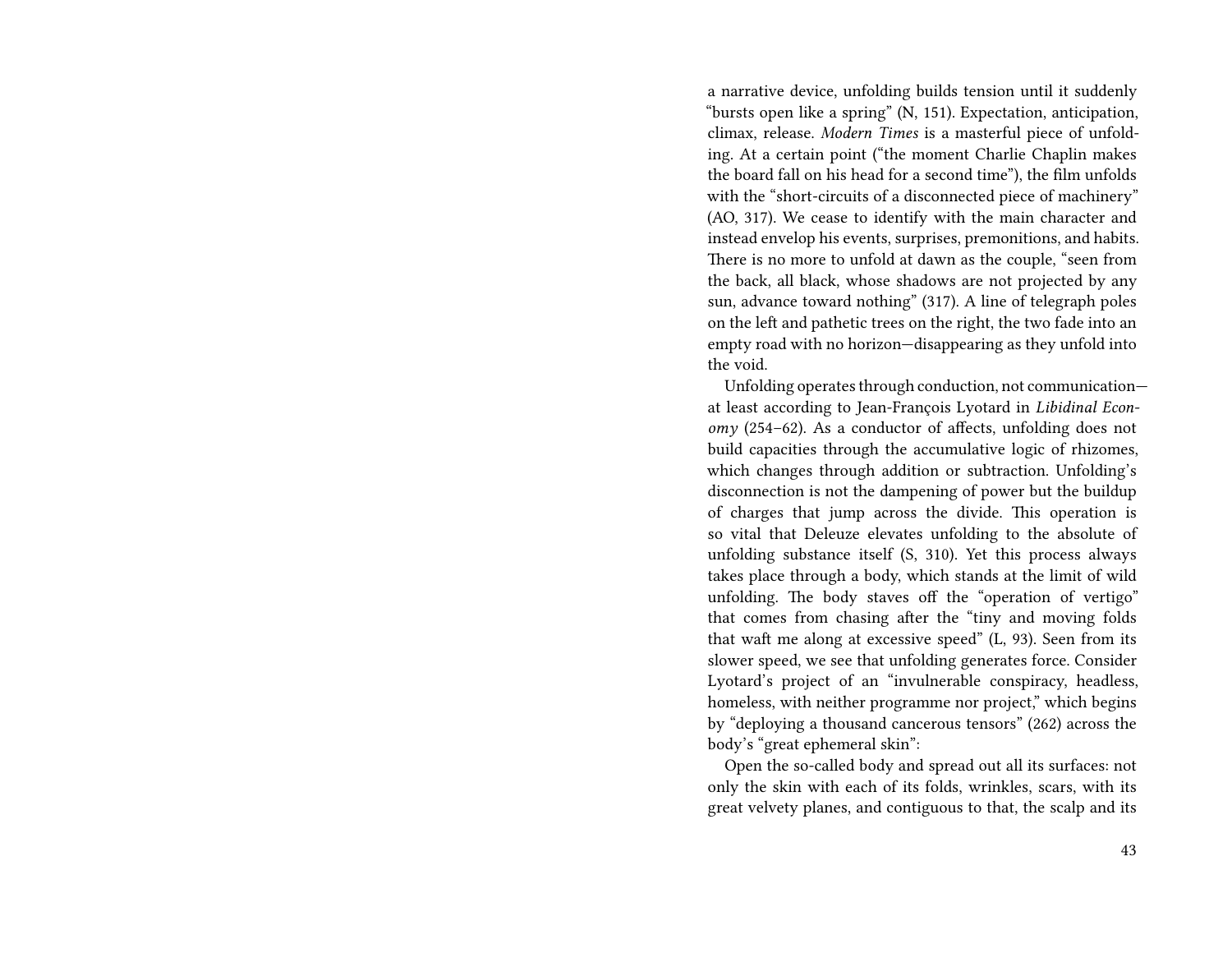its own inevitability. We know better than to think that a rhizome is enough to save us. Even something as rhizomatic as the Internet is still governed by a set of decentralized protocols that helps it maintain its consistency—the drawback being that these forms of control are diffuse, not immediately apparent, and difficult to resist (Galloway, *Protocol,* 61–72).

A contrary path: cast a line to the outside! These lines are found in folds, which are what connects a world where "relations are external to their terms" (H, 101). It is through the external bridge of the fold that "a world where terms exist like veritable atoms" communicates through their irreducible exteriority (DI, 163). More importantly, folding is movement. The inside is not erased from this world; rather, the interior is an operation of the outside (F, 97). Such "in-folding" is a structuration, "the folding back on itself of the fiber to form a compact structure" that transforms mere sedimentation into hardened strata (TP, 42). It is in this way that we can understand folding as a double-relation of force enveloping itself (and not of some forces' relation to others) as found in inorganic life, biological evolution, art, and thought (N, 92). But folding only accounts for one moment in the rhythm of movement; it is complemented by unfolding—"to unfold is to increase to grow; whereas to fold is to diminish, to reduce, 'to withdraw into the recesses of a world'" (L, 8–9).

Although called joyous by some, the great unfolding sparks an experience of terror driven by the question, "how far can we unfold the line without falling into a breathless void, into death, and how can we fold it, but without losing touch with it, to produce an inside copresent with the outside, corresponding to the outside?" (N, 113). A boring biological example is an animal's deterritorialization of its milieu by in-folding a function by way of an organ that enables it to escape to form new relations with a new outside, such as a tetrapod's water retrainment, which enabled it to carry the sea with it on land. The most exciting version of unfolding operates purely in time. As

## **Contents**

| Abbreviations                                         | 5  |
|-------------------------------------------------------|----|
| Works by Gilles Deleuze                               | 5  |
| Works by Gilles Deleuze and Félix Guattari            | 5  |
| Introduction                                          | 6  |
| Timely Connections                                    | 7  |
| Hatred for This World                                 | 12 |
| From the Chapel to the Crypt                          | 19 |
| The Extinction of Being                               | 26 |
| The Task: Destroy Worlds, Not Create Conceptions.     | 26 |
| The Subject: Un-becoming, Not Assemblages             | 30 |
| Existence: Transformation, Not Genesis                | 33 |
| Ontology: Materialism, Not Realism                    | 34 |
| Difference: Exclusive Disjunction, Not Inclusive Dis- |    |
| junction                                              | 35 |
| <b>Advancing toward Nothing</b>                       | 37 |
| Diagram: Asymmetry, Not Complexity                    | 37 |
| Affect: Cruelty, Not Intensity                        | 40 |
| Organization: Unfolding, Not Rhizome                  | 41 |
| Ethics: Conspiratorial Communism, Not Processual      |    |
|                                                       | 45 |
| <b>Breakdown, Destruction, Ruin</b>                   | 48 |
| Speed: Escape, Not Acceleration                       | 48 |
| Flows: Interruption, Not Production                   | 52 |
| Substance: Political Anthropology, Not Technoscience  | 54 |
| Nomadism: Barbarian, Not Pastoral                     | 57 |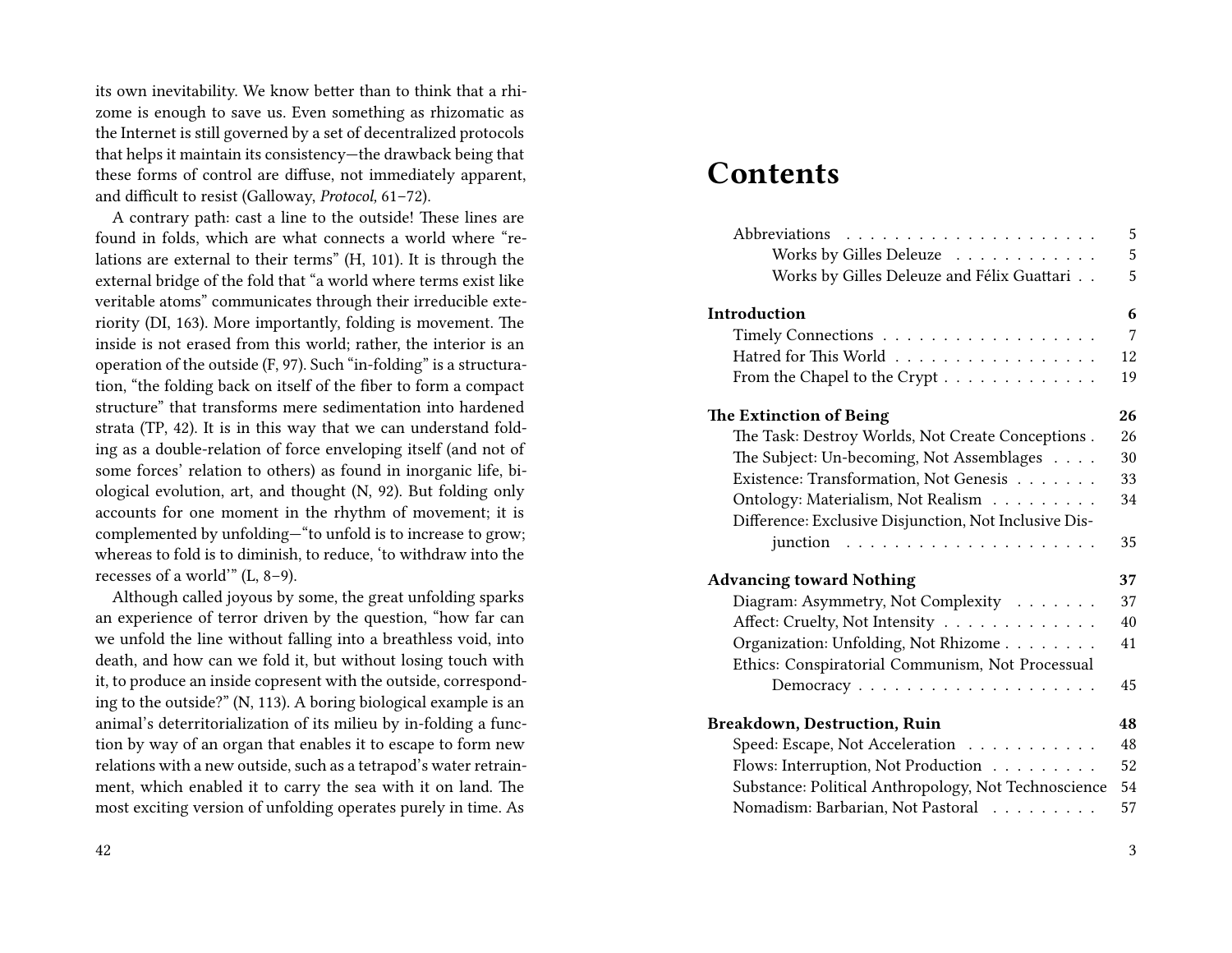| The Call of the Outside                                                                    |    |  |  |  |  |
|--------------------------------------------------------------------------------------------|----|--|--|--|--|
| Distribution: The Outside, Not Nomos                                                       |    |  |  |  |  |
| Politics: Cataclysmic, Not Molecular<br>Cinema: The Powers of the False, Not the Forces of |    |  |  |  |  |
|                                                                                            |    |  |  |  |  |
| The Sensible: Indiscernibility, Not Experience                                             | 66 |  |  |  |  |
| Conclusion                                                                                 | 68 |  |  |  |  |
| Acknowledgments                                                                            | 73 |  |  |  |  |
| <b>Bibliography</b>                                                                        | 74 |  |  |  |  |

world swelling into a single ocean of excess (28, 304). Toward the end, he tells us that history presides over every determination since the birth of the world (219). Even though it may not progress "by its bad side," as Marx would have it through his critique of Proudhon, history is not "any less bloody or cruel as a result" (268).

Artaud's Theater of Cruelty gives shape to the way forward. He would be amused by the cinematic experiment of *A Clockwork Orange*. His theatrical cruelty targets those who see themselves as Alex—those who complain, "I can no longer think what I want, the moving images-are-substituted for my own thoughts" (C2, 166). The resulting theater is not for telling stories but to "empower," to implant images in the brains of those powerless to stop it (174, 166). The cruel force of these images strikes something in the skull but not the mind (a nerve? brain matter?) (167). But the only thought it allows us to ponder is "*the fact that we are not yet thinking,*" that we are "powerless to think the whole and to think oneself," a "thought which is always fossilized, dislocated, collapsed" (167). Cruelty here is "a dissociative force," "a figure of nothingness," and "a hole in appearance" good only for unlinking us from ourselves (167).

#### **Organization: Unfolding, Not Rhizome**

Enough with rhizomes. Although they were a suggestive image of thought thirty-five years ago, our present is dominated by the Cold War technology of the Internet that was made as a rhizomatic network for surviving nuclear war. The rhizome was a convincing snapshot of things to come, but Deleuze and Guattari left out a few things, most notably the question of movement. How does a rhizome advance, except in the crawl of the blob that slowly takes over everything? This is probably why connectivists have come to revere it—the alleged open ecology of the network specifies nothing except the bluster of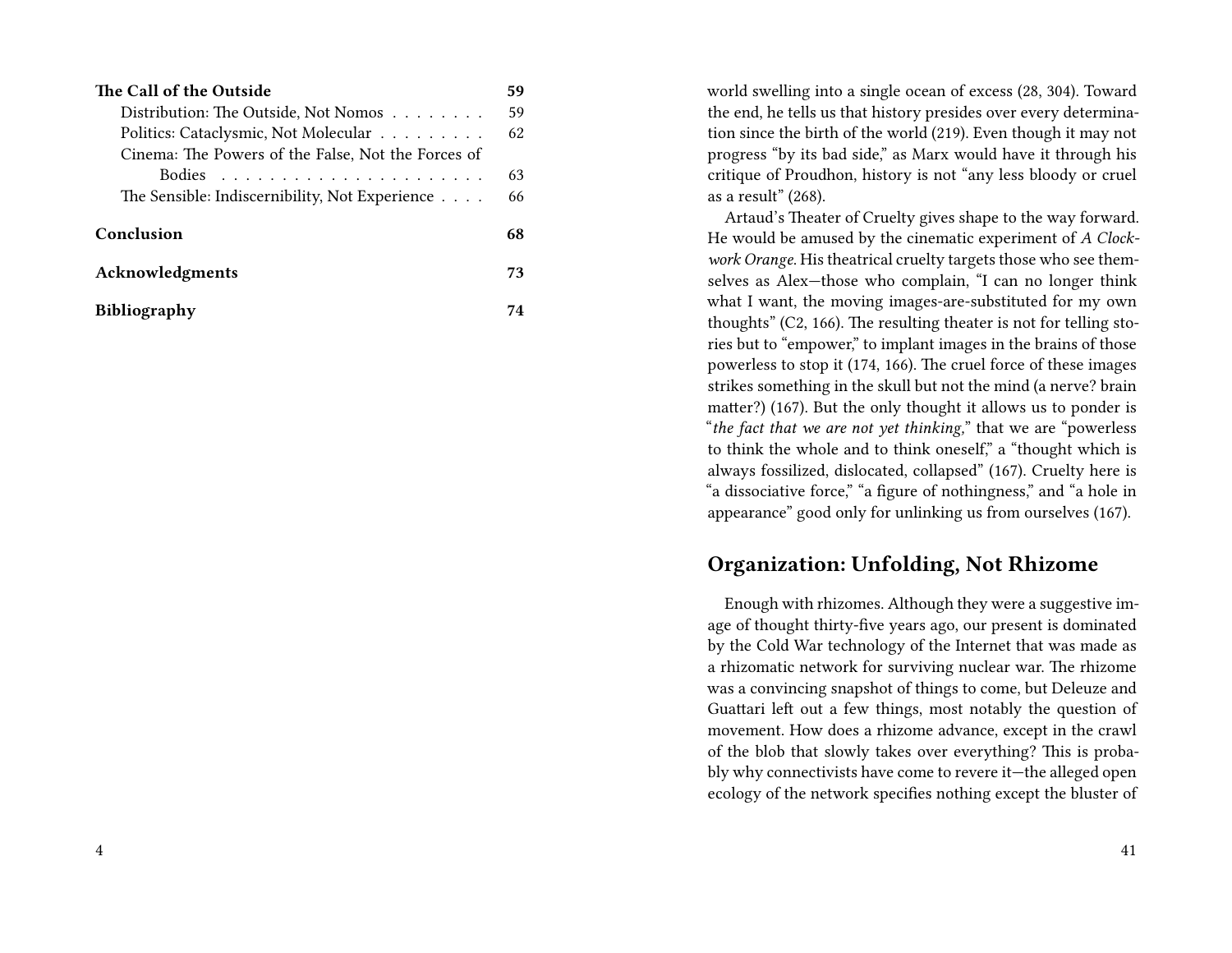#### **Affect: Cruelty, Not Intensity**

The story of a tyrant: finding his cruelty mollified, God burdens the world with infinite debt. Before him, memories were written on the body in a "terrible alphabet" so as never to forget them (AO, 145). This system was cruel but finite, which allowed it to form elaborate crisscrossing systems that warded off the centralization of power, such as potlatches (190). A paranoid despot arrives from the outside, as described by Nietzsche in *On the Genealogy of Morality,* installing history "just like lightning appears, too terrible, sudden," with the founding of the state to redirect the horizontal lines of alliance up and toward himself. Finite is made infinite—"everything is owed to the king" (AO, 192). Against the infinite torture of unlimited debt, cruelty combats both history and the judgment of God with "a writing of blood and life that is opposed to the writing of the book" (ECC, 128). Cruelty returns as language written on flesh—"terrible signs that lacerate bodies and stain them" as "the incisions and pigments" that reveal "what they owe and are owed" (AO, 128). Only then does the eternal collapse into the finitude of our existence.

Ours is "the most cruel of all worlds" (DI, 108). Cruelty has a lighter cousin, intensity, which induces the event of individuation that "affirms difference" without resorting to extension's depth (DR, 233). The definition of intensity as "felt" has been the source of incredible confusion. Having reduced intensity to a special kind of feeling, practitioners of "affect studies" perform autoethnographies of the ineffable. This is quite peculiar given the antiphenomenology of Deleuze's transcendental empiricism, which is explicitly nonhuman, prepersonal, and asubjective. Instead of intensity as "a strong feeling," cruelty more aptly describes the "being of the sensible" as "the demons, the sign-bearers," who bring thought to us (266). Consider how Deleuze's *Difference and Repetition* opens with lightning streaking through the black sky and ends with all the drops of the

#### 40

#### **Abbreviations**

#### **Works by Gilles Deleuze**

C1 *Cinema 1: The Movement-Image* (1986) C2 *Cinema 2: The Time-Image* (1989) D *Dialogues 2* (with Claire Parnet; 2007) DI *Desert Islands* (2004) DR *Difference and Repetition* (1994) ECC *Essays Critical and Clinical* (1997) F *Foucault* (1988) FB *Francis Bacon* (2005) H *Empiricism and Subjectivity: An Essay on Hume's Theory of Human Nature* (1991) L *The Fold: Leibniz and the Baroque* (1993) LS *Logic of Sense* (1990) N *Negotiations* (1997) NP *Nietzsche and Philosophy* (1983) P *Proust and Signs* (2000) PI *Pure Immanence* (2005) S *Expressionism in Philosophy: Spinoza* (1990) TR *Two Regimes of Madness* (2007)

#### **Works by Gilles Deleuze and Félix Guattari**

AO *Anti-Oedipus* (1977) K *Kafka: Toward a Minor Literature* (1986) TP *A Thousand Plateaus* (1987) WP *What Is Philosophy?* (1994)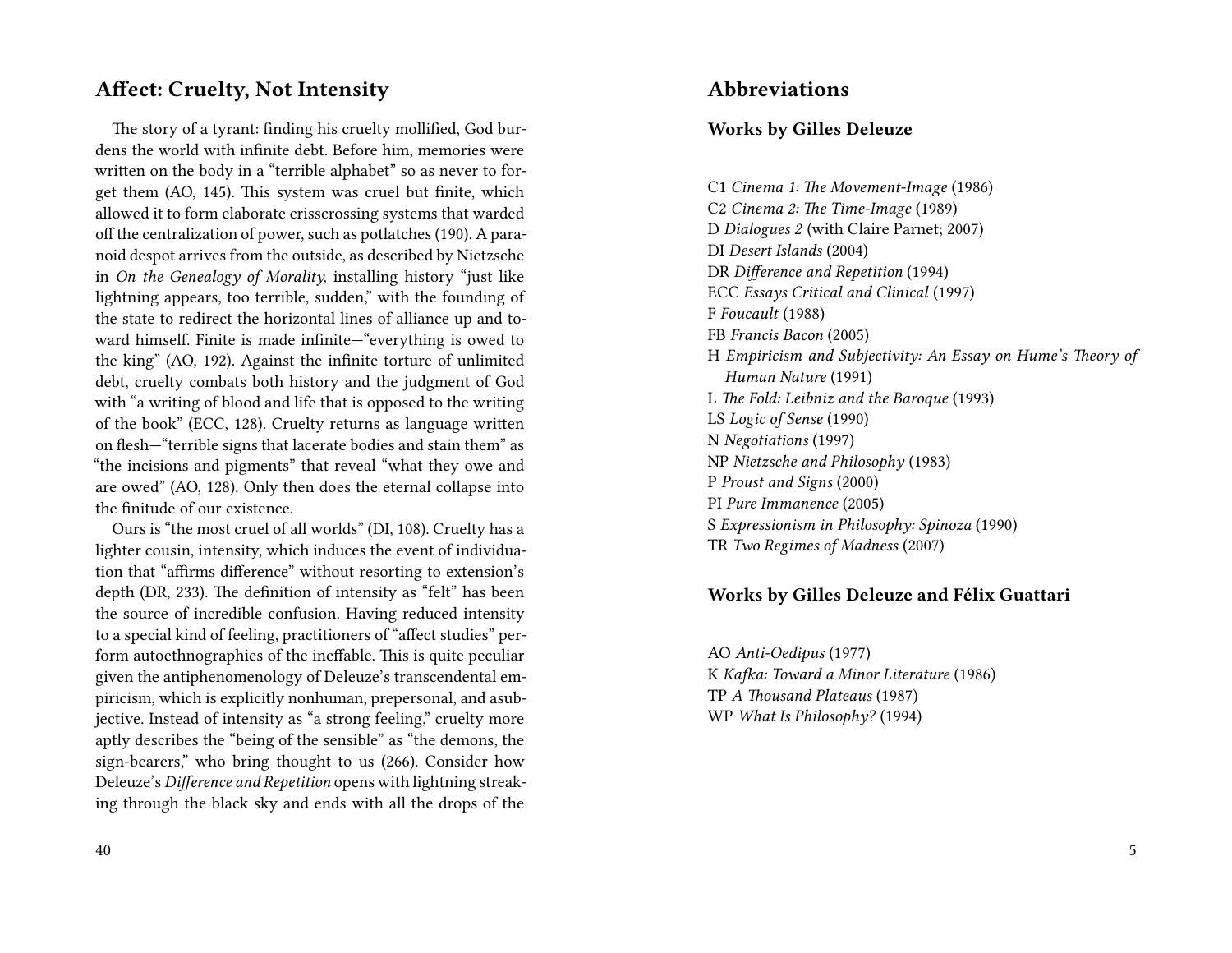## **Introduction**

SUMMARIZING HIS DEEPLY IDIOSYNCRATIC WORK, French philosopher Gilles Deleuze describes writing about others as "a sort of buggery" or "immaculate conception" that is the result of "taking an author from behind and giving him a child" (N, 6). Deleuze is still quick to distinguish his project from outright falsification. He strictly limits himself to what an author actually says; he attends to a thinker's "shifting, slipping, dislocations, and hidden emissions" to give him "a child that would be his own offspring, yet monstrous" (N, 6). More than thirty years after making these remarks, Deleuze now has plenty of little monsters of his own—rootless rhi-zombies, dizzying metaphysicians, skittish geonaturalists, enchanted transcendentalists, passionate affectivists. My aim is to give him another child that shares his last name: "Dark Deleuze."

Deleuze once told a friend that a "worthwhile book" performs at least three functions: polemics, recovery, and creativity. In writing the book, the author must reveal that (1) other scholarship commits an error; (2) an essential insight has been missed; and (3) a new concept can be created. You will find all three is this book. First, I argue against the "canon of joy" that celebrates Deleuze as a naively affirmative thinker of connectivity. Second, I rehabilitate the destructive force of negativity by cultivating a "hatred for this world." Third, I propose a conspiracy of contrary terms that diverge from the joyous task of creation.

Picking out a particular strain of thought: scholars of "new materialism" turn to realist ontology by way of Deleuze's metaAlexander Galloway and Eugene Thacker note in their media theory of the exploit that "it is not simply that feminism is opposed to patriarchy, but that they are asymmetrically opposed; racism and antiracism are not just opposed but exist in a relationship of asymmetry" (*The Exploit,* 14). The result is a formal mechanism for political antagonism that draws on the powers of the outside.

Asymmetry is ultimately a question of combat, even if it is formally established diagrammatically. Its best realization was the twentieth-century guerrilla. The guerilla demonstrates two things about asymmetry: first, each side is opposed in terms of its strategic imperatives, but second, as each side varies in orientation, it also varies in type. As Henry Kissinger writes about the American strategy in "The Vietnam Negotiations" for *Foreign Affairs,*

we fought a military war; our opponents fought a political one. We sought physical attrition; our opponents aimed for our psychological exhaustion. In the process we lost sight of one of the cardinal maxims of guerrilla war: the guerrilla wins if he does not lose. The conventional army loses if it does not win. The North Vietnamese used their armed forces the way a bullfighter uses his cape—to keep us lunging in areas of marginal political importance. (214)

Fact: while the United States was fighting a war, Vietnam was engaged in combat; one for domination, the other for freedom (ECC, 132–35). This is how Marxist struggles for national liberation raised formal asymmetry as a resource for world-historical proportions. Mao defeated the national army of China with guerrillas who "move amongst the people as a fish swims in the sea." Che helped Castro's rebels flood the countryside so that they could spark a revolution that would eventually consume the cities. We must find ways to avoid complexity from deferring our own "full guerrilla warfare" (LS, 156–57).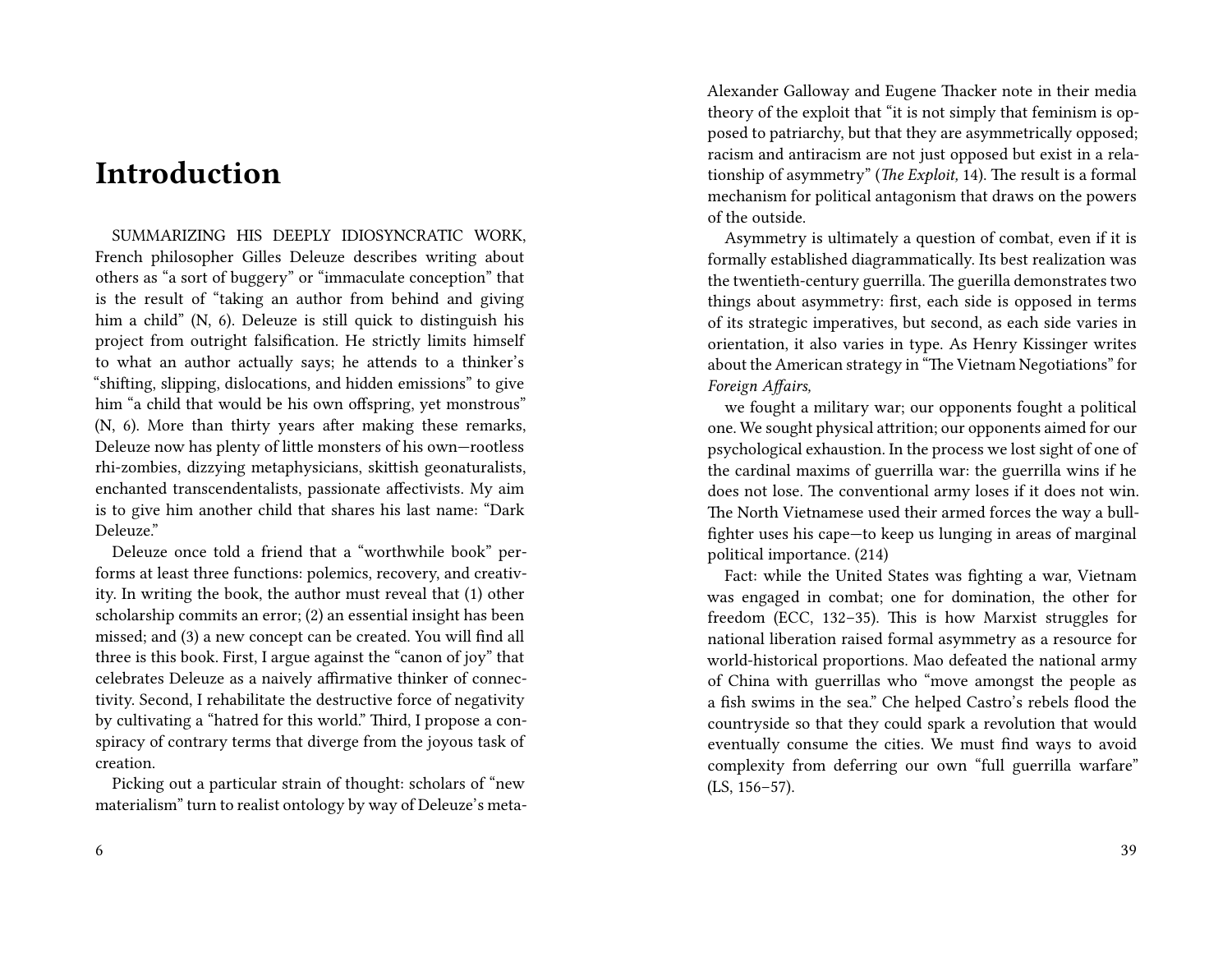gether difference into a strange alliance of philosophy and science (Delanda, *Intensive Science,* 46–47). Though offering some provocative insights, this flattening still often leads to "a uniformization of diversity" and "equalization of inequality" (DR, 223). As a resource, the labyrinthine structure of complex systems can both mobilize and impair forces. Such complexity multiplies paths, which stocks one's arsenal with either a range of new options (as in de Certeau's "tactics") or a trap to bog down their opponents (Kafka's *The Trial*). It is this second aspect that contributes to the third dimension of complexity: deferral. A matter's "complexity" has become a way to defer a sufficient answer ("it is too complex for me to give a complete answer now …"). The trouble with deferral is its collusion with capitalist time, which delays the arrival of the proletarian revolution (Balibar, *Philosophy of Marx,* 101). Just ask complexity progenitor Stuart Kauffman, who now speaks in a mixture of religious mysticism and computational entrepreneurship (*Reinventing the Sacred*; Kauffman et al., "Economic Opportunity").

Deleuze outlines his case for asymmetry in *Difference and Repetition*. Everything we know is the work of a calculating god whose numbers fail to add up, he says (DR, 222). The effect is a basic injustice, an "irreducible inequality," that is "the world" (222). "If the calculations were exact there would be no world," Deleuze argues, that makes the world itself the "remainder" that is "the real in the world understood in terms of fractional or even incommensurable numbers" (222). This asymmetry is not meant as a refutation of the dubious hypothesis of the computational universe, though he does thoroughly show how the "partial truth" of energetics (e.g., the thermodynamics of entropy) is a "transcendental physical illusion" that should not be applied to the rest of the world (225, 229). The wider significance of asymmetry is an alternative to dialectics. A dialectical framing of gender, for instance, would establish an intrinsic relation between masculinity and femininity, hopelessly entangling each within each other. Extracted from dialectics,

physics of positivity. The basis for the realist side of Deleuze is perhaps best evinced by his biography. Those who knew Deleuze consistently note his firm commitment to joyful affirmation and his distaste for the *ressentiment* of negativity. Beatifying this sentiment, Deleuze has been used to establishing a whole canon of joy. In the canon of joy, the cosmos is a complex collection of assemblages produced through the ongoing processes of differentiation. The effect of the Joyous Deleuze's image of thought is a sense of wonder, accompanied by the enjoyment of creating concepts that express how the world really exists.

A different Deleuze, a darker one, has slowly cast its shadow. Yet this figure only appears when we escape the chapel choir of joy for the dark seclusion of the crypt. Emerging from scholars concerned with the condition of the present, the darkness refashions a revolutionary Deleuze: revolutionary negativity in a world characterized by compulsory happiness, decentralized control, and overexposure. This refashioned Deleuze forms a countercanon out of the perfused negativity of his concepts and affects. On the level of concept, it recognizes that negativity impregnates Deleuze's many prefixes of difference, becoming, movement, and transformation, such as *de*-, *a*-, *in*-, and *non*-. On the level of affect, it draws on Deleuze's talk of indiscernibility, concealment, the shame of being human, and the monstrous power of the scream. The ultimate task of this approach is not the creation of concepts, and to the extent that it does, Dark Deleuze creates concepts only to write apocalyptic science fiction (DR, xx–xxii).

### **Timely Connections**

Michel Foucault half-jokingly suggested in 1970 that "perhaps one day, this century will be known as Deleuzian" ("Theatrum Philosophicum," 885). It is easy to see how boosters have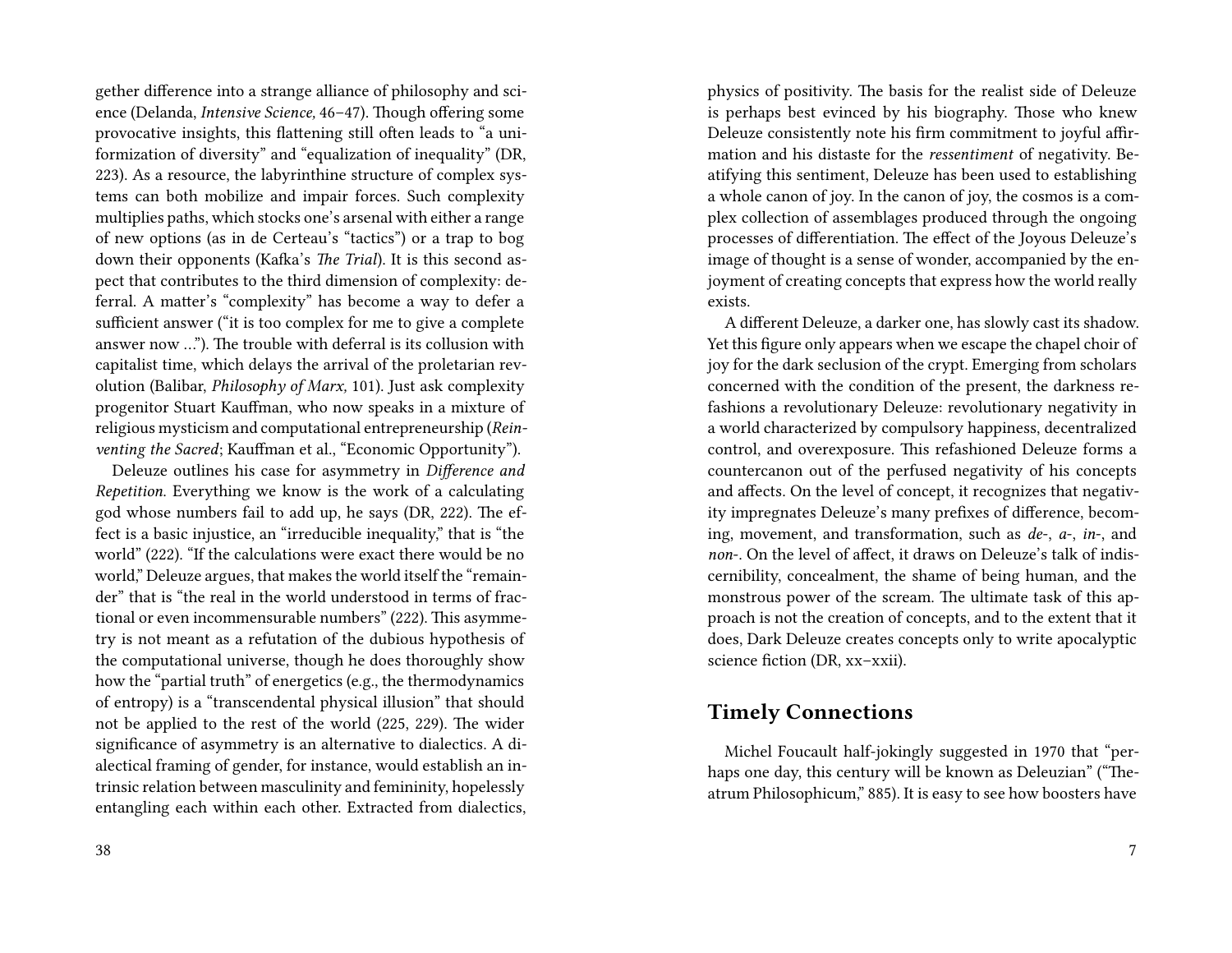used this phrase to raise the profile of Deleuze, who was far less popular than Foucault or Derrida during the initial reception of poststructuralism in America. But what if it is a subtle jab? Foucault makes the remark in the same breath as a reference to Pierre Klossowski, a crucial member of the secret society Acéphale, which helped revive Nietzsche in France when others too easily dismissed the thinker as fascist. "Historically fitting" would be an insult to Nietzsche, who proudly proclaims the untimeliness of thought "acting counter to our time and thereby acting on our time and, let us hope, for the benefit of a time to come" at the beginning of his essay on the uses and abuses of history for life (*Untimely Meditations,* 60). As a major French interlocutor of Nietzsche, Deleuze uses this exact same phrase on untimeliness in the opening pages of *Difference and Repetition*—the very book that Foucault was reviewing when he made the comment. Bearing out the implication by mincing another Nietzschean phrase, then perhaps Foucault was accusing him of being "timely, all too timely."

What would make Deleuze's thought especially timely? Critics such as Slavoj Žižek accuse him of being a poster child for the cultural excesses of postmodern capitalism ("Ongoing 'Soft Revolution'"). A recent round of denunciations underwritten by a mix of wonderment and red-baiting exclaim, "The founder of BuzzFeed wrote his senior thesis on the Marxism of Deleuze and Guattari!," adding to a long list of guilty associations—"the Israeli Defense Force reads *A Thousand Plateaus*!," "Deleuze spouts the fashionable nonsense of pseudoscience!" Deleuze's defenders are correct to dismiss such criticisms as either incomplete or outright spurious. Yet there is a kernel of truth that goes back to an old joke—a communist is someone who reads *Das Kapital*; a capitalist is someone who reads *Das Kapital* and understands it. Saying the same about Deleuze: there is something absolutely essential about his work, but it would not be best to take it at face value. The necessity of "taking another step" beyond Deleuze

# **Advancing toward Nothing**

### **Diagram: Asymmetry, Not Complexity**

"The 'nothing' (Heidegger), the 'trace' or 'différance' (Derrida), the 'surplus always exterior to the totality' (Levinas), the 'differend' (Lyotard), 'the invisible' (Althusser)," and "the 'pariah' (Arendt), 'the jew' (Lyotard), the 'migrant' (Virilio), the 'nomad' (Deleuze and Guattari), the 'hybrid' (Bhabha), the 'catachrestic remainder' (Spivak), the 'non-being' (Dussel), the 'refugee' (Agamben), and, most resonantly, the 'émigré' (Said)," are the terms literary theorist William Spanos uses to describe the fleeting figures of the late twentieth century ("Question of Philosophy," 173). Each term names a conflict between differences in kind, mapping lines of flight to the outside and those who dwell there. They speak of effects not equal to their cause. The generic term for this relation is *asymmetry,* which expresses difference as formal inequivalence. Asymmetry works to impede reciprocal relations and prevent reversibility. It diagrammatically starts by constituting two formally distinct terms as contrary asymmetry. It is maintained by concretely establishing a relationship of incommensurability between their sets of forces.

Complexity is snake oil in the age of singularity—everyone and everything is a unique snowflake, what relations they can establish is not predetermined, and what they can become is limited most by how well they apply themselves! Any criticism of complexity must take into account its three levels: complexity as a fact, complexity as a resource, and complexity as deferral. As a fact, it culminates in a "flat ontology" that stitches to-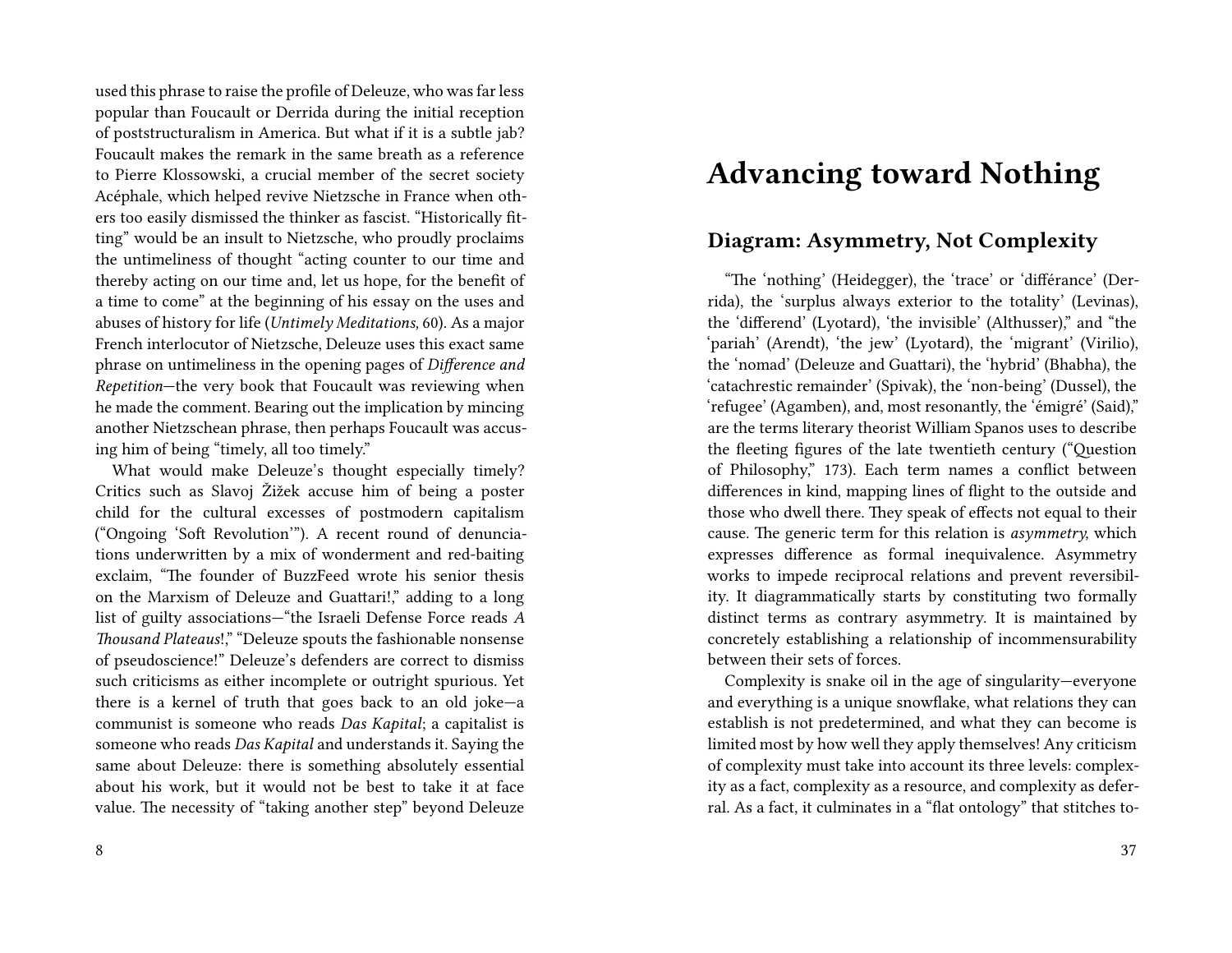own (*Empire,* 44–45, 138–56, 190–201, 339–43). Capital is now indistinguishable from the exemplary subject, the schizo, who is voiced by Nietzsche in his wild claims to be "all the names of history" (AO, 86)! Power is now diffuse, and the antagonism of Marx's class war has been drowned in an overwhelming sea of difference. This development calls for a reorientation that entails learning how to *become contrary*. In the case of Dark Deleuze, the contrarian position is the forced choice of "this, not that." Deleuze is perfectly happy to demand "no possible compromise between Hegel and Nietzsche" (NP, 195). Why not experiment with our own exclusive disjunctive synthesis that is limited, restrictive, and constrained? Hardt and Negri take their cue from those in the Global South who "homogenize real differences" to name "the potential unity of an international opposition, the confluence of anticapitalist countries and forces" (*Empire,* 334). A better response has been the terrifying screams of no that occasionally break apart its grand accords (Holloway, "The Scream," 1). Though not demanding the suppression of difference, the problem of Empire reignites the necessity of conspiracy, the power of hatred, and the task of destroying worlds.

avant la lettre is especially true when both capitalists and their opponents simultaneously cite him as a major influence. The exact rapport between Deleuze's thought and our time thus remains a puzzle for us to solve. Does the problem arise because certain readers act like doctors who participate in death penalty executions, who follow protocol to make a perfectly clinical diagnosis, only to help administer a set of drugs condemned by their field? Or is there something about his prescription that only exacerbates our current condition?

Ours is the age of angels, says French philosopher Michel Serres*(Angels, a Modern Myth)*. Armies of invisible messengers now crisscross the skies, tasked with communication, connection, transmission, and translation. As inspiring as they may seem, they also compel us to embody their messages in word and act. Click, poke, like. We feel the nervous prick of incoming missives that set us in a feverish state until we address the incoming text message, reply to the overdue e-mail, or respond to the pending friend request. These everyday behaviors show that the seemingly modern world of commodities has not stolen our sense of wonder—we are as divinely moved by media as we once were by angels. Marx, who, in Artaud's phrase, has "done away with the judgment of God," shows that this mystical character of the commodity is capitalism and also its most popular trick. Let us then follow Marx's old mole in the search of history, moving from the heavens to the underground. Refusing to sing the hymns of the age, Deleuze and Guattari made a crucial declaration in 1991 as the Iron Curtain crumbled and the first commercial Internet service providers came online: "We do not lack communication. On the contrary, we have too much of it… *We lack resistance to the present*" (WP, 108).

*Dark Deleuze*'s immediate target is connectivity, the name given to the growing integration of people and things through digital technology. Acolyte of connection and Google chairman Eric Schmidt recently declared at the World Economic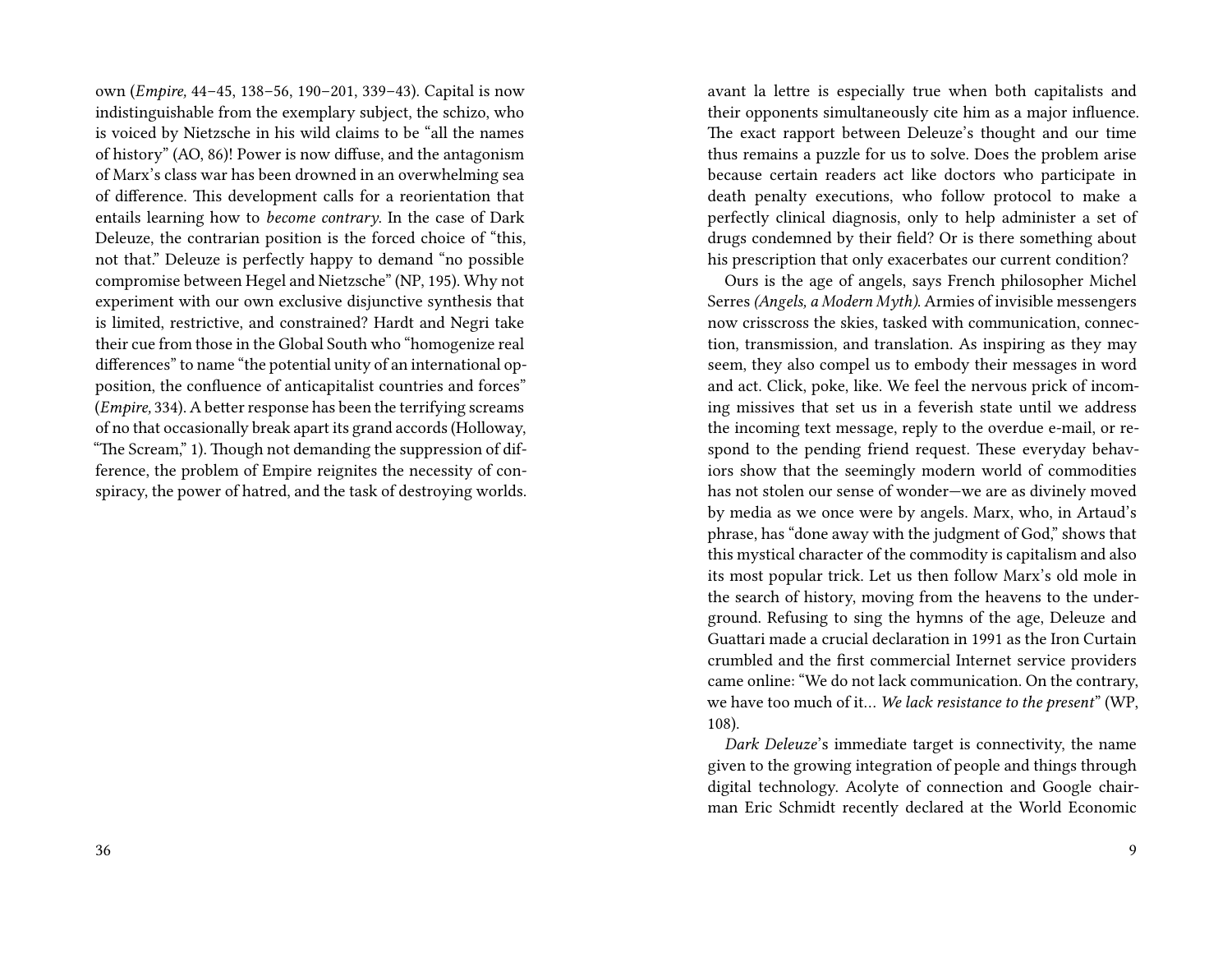Forum that soon "the internet will disappear" as it becomes inseparable from our very being ("it will be part of your presence all the time") *(Business Insider)*. This should raise suspicion. No one should ever take futurologists at their word—technology progresses with the same combined and uneven gait as all other types development. Yet the numbers behind Schmidt's claim are hardly a matter of dispute. Five billion new people are slated to join the Internet in the next decade, and the "Internet of things" has motivated individual users to integrate a vast array of online-enabled devices into their everyday lives. Even if they do not fully realize his dreams, they still make up the substance of Google's government of things and the living.

Many traditional concerns have been raised about connectivity. Almost all use the conservative voice of moral caution. A band of "Net Critics" warn that technology is developing more quickly than our understanding of its effects. Popular media, the great screen of the collective unconscious, materialize fears about runaway technology. There is a whole string of Asian horror films that depict cursed media objects ruining our lives *(Ringu, Pulse, Phone, One Missed Call, White: The Melody of the Curse)*. The usual cottage industry of romanticizing life without technology now suggests that "cell phones make us lazy," while circulating ideas on how to "get on a social media diet." Some philosophers, such as Bernard Stiegler, even say that technology is stealing our precious insides. Behind these suggestions lurks a drive to get back to our roots.

The "mad scientist" criticism of technology misses the mark. The trouble is not that myopic technicians have relentlessly pursued technical breakthroughs without considering the consequences ("forgive them, for they know not what they do"; Žižek, *The Sublime Object of Ideology,* 28). The antidote for such ignorance would just be a small dose of ideology critique. Alternatively, technology has not exceeded humanity's capacity to manage it—if anything, Foucault's insights (the analytic of

*counter,* 174). This permanent revocation of the fait accompli is at work in politics of destruction, which has too long been mistaken for deliberation but is instead exemplified by the war machines of popular insurrection whose success is registered by the streets themselves—consider the words of the Invisible Committee in *To Our Friends*: "Like any specific strike, it is a politics of the accomplished fact. It is the reign of the initiative, of practical complicity, of gesture. As to decision, it accomplishes that in the streets, reminding those who've forgotten, that 'popular' comes from the Latin *populor,* 'to ravage, devastate.' It is a fullness of expression … and a nullity of deliberation" (54). By showing the nondurability of what is taken as real, so-called reality itself, communist politics is a conspiracy that writes the destruction of the world.

## **Difference: Exclusive Disjunction, Not Inclusive Disjunction**

"Too much!" is a potential rallying cry—too many products, too many choices, too much of this world! Instead, become contrary! Difference, for Deleuze, is the result of a "disjunctive synthesis" that produces a series of "disjointed and divergent" differences (LS, 174–76, 177–80). Importantly, these differences can be immediately brought together at a distance through resonance, globally coordinated, or contracted into a divergent multitude (172–76). Following the rule "always perversify," Deleuze and Guattari propose including disjunctions in a mad mixture of "world-historical, political, and racial content" as a strategy for scrambling oppressive codes (AO, 15, 88– 89).

Global capitalism quickly caught on. Michael Hardt and Antonio Negri have shown us how it rules over a virtual Empire of difference that eagerly coordinates a wide arrangement of diverging differences while also producing many more of its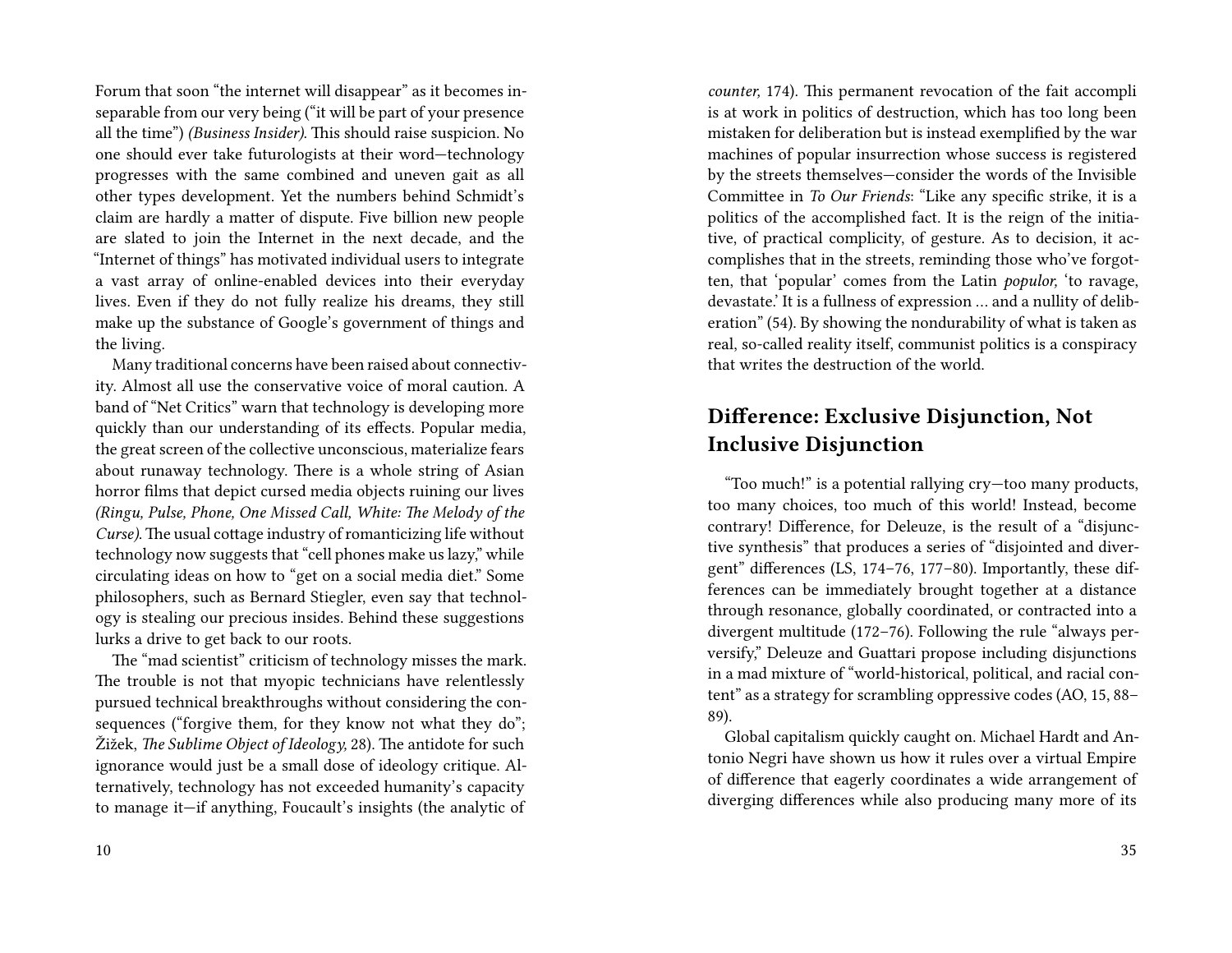Toynbee's nomads who shed their habits so they do not have to leave their habitats.

#### **Ontology: Materialism, Not Realism**

Our appetite produces the real. But do not mistake the real for a simple projection—it is real through and through. "I take my desires for reality because I believe in the reality of my desire," says the streets of Paris in 1968 (Anonymous, "Graffiti"). In response, Deleuze and Guattari say that "the real is not impossible, on the contrary, within the real everything is possible, everything becomes possible" (AO, 27). The only reason that we lack anything, they say, is that our social system deprives us of what we desire. On this account, our taste is not a correlationist yearning, as Quentin Meillassoux calls it in *After Finitude,* which would say that we are reaching for a thing-in-itself always outside the grasp of our perception. Yet this should not lead us to embrace the philosophical realism that connectivists apologize for as an attack on anthropocentrism. "Things exist independently of perception," the realists assert to bring the Death of Man. But they forget that "there is no such thing as either man or nature" when there is "simply the production of production itself" (AO, 2). So while there is no man, nature also must vanish. Without treating the real as truly artificial, thought is regrounded as a theology of this world that plugs all the leaks to the outside.

A superior materialism "constructs a real that is yet to come" (TP, 142). It does not follow so-called new materialism, which is really just a new form of animism, but Marxist materialism as the revolutionary subversion of material necessity. Deleuze and Guattari find their superior materialism by exchanging the theater of representation for the factory of production. It is the materialism of Epicurus and the atomism of the swerve as the necessity of contingency (Althusser, *Philosophy of the En-* finitude, biopower) suggest that humanity influences its own future more than ever before (DI, 90–93). The problem is, *they know perfectly well what they are doing, but they continue doing it anyway*!

Philosophically, connectivity is about world-building. The goal of connectivity is to make everyone and everything part of a single world. The cases made for such a world are virtuous enough—Kantian cosmopolitanism wants perpetual peace, Marxist universalism demands the unity of theory and practice, and Habermas would have us all be part of one great conversation. Yet connectivity today is determined far more by people like Google Ideas director Jared Cohen, who demonstrates the significance of Deleuze's argument that "technology is social before it is technical" (F, 17). Trained as a counterterrorism expert, Google poached Cohen from a position at the Department of State, where he convinced Condoleezza Rice to integrate social media into the Bush administration's "diplomatic tool kit" (Rice, *No Higher Honor,* 305). In a geopolitical manifesto cowritten with then Google CEO Eric Schmidt, *The New Digital Age,* Cohen reveals Google's deep aspiration to extend U.S. government interests at home and abroad. Their central tool? Connectivity.

When connectivity is taken as a mantra, you can see its effects everywhere. Jobseekers are told to hop on to the web ("While your resume can help you get the interview for a new job, a fully optimized LinkedIn profile can bring you more business, more connections, and can increase your professional reputation!"). Flat hierarchies are touted as good for business management ("Power is vertical; potential is horizontal!"). And the deluge of digital content is treated as the world's greatest resource, held back only by unequal access ("Information wants to be free!"). As perverse as it sounds, many Deleuzians still promote concepts that equally motivate these slogans: transversal lines, rhizomatic connections, compositionist networks, complex assemblages, affective experiences, and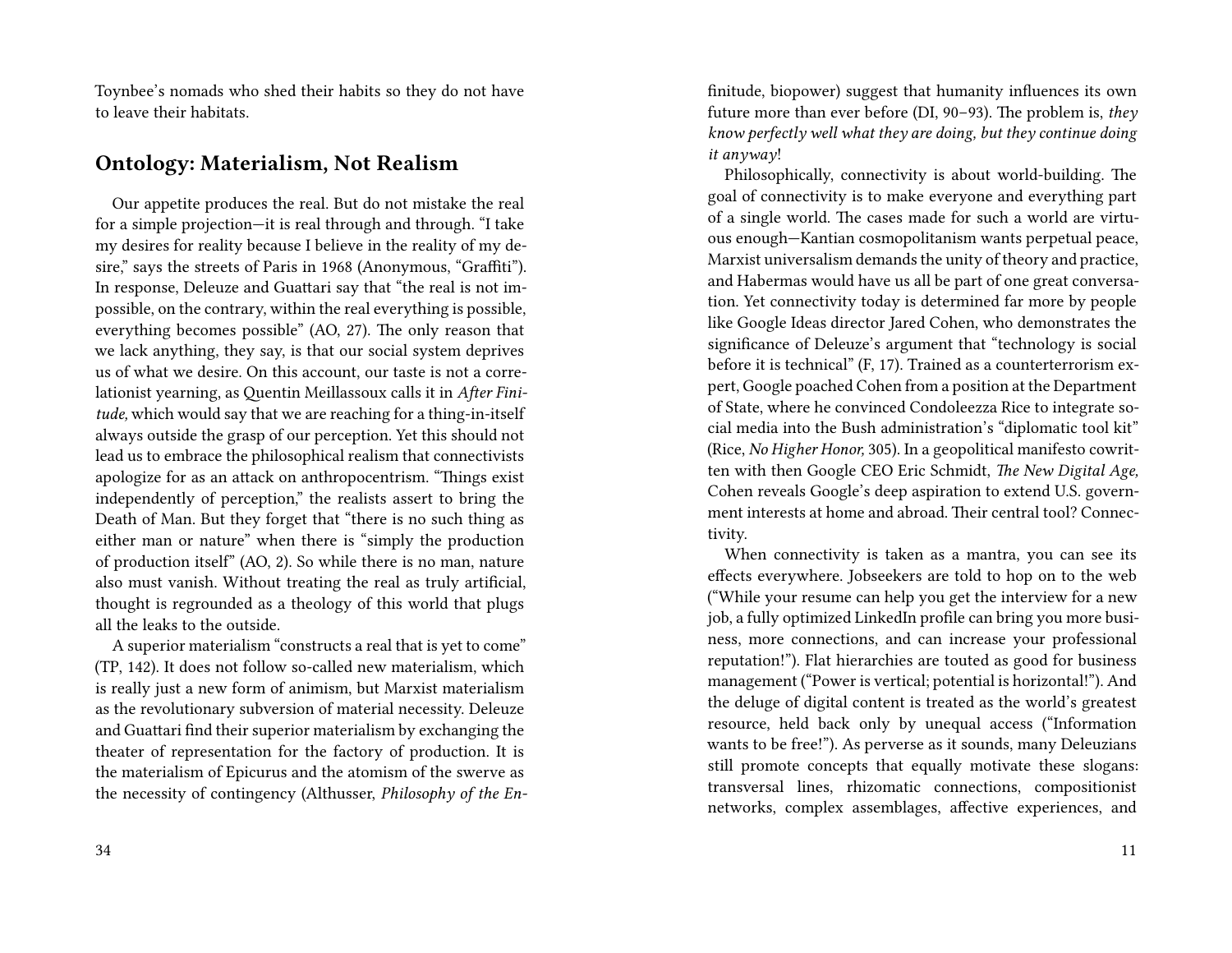enchanted objects. No wonder Deleuze has been derided as the lava lamp saint of "California Buddhism"—so many have reduced his rigorous philosophy to the mutual appreciation of difference, openness to encounters in an entangled world, or increased capacity through synergy.

Instead of drawing out the romance, *Dark Deleuze* demands that we kill our idols. The first task is negative, as in Deleuze and Guattari's schizoanalysis, a "complete currettage" *overthrow their altars, and break their pillars, and burn their groves with fire; and ye shall hew down the graven images of their gods, and destroy the names of them out of that place* (AO, 311). Put more modestly, the first step is to acknowledge that the unbridled optimism for connection has failed. Temporary autonomous zones have become special economic zones. The material consequences of connectivism are clear: the terror of exposure, the diffusion of power, and the oversaturation of information. A tempting next move would be to criticize Deleuzian connectivists as falling behind the times, having not recognized their own moment of recuperation. Yet such an accusation would only prepare the ground for a more timely intervention. *Dark Deleuze* does not take up the mantle of prophetic guruism or punctual agitprop. As a project, it instead follows Deleuze's advice to create untimely "vacuoles of non-communication" that break circuits rather than extend them (D, 175). The point is not to get out of this place but to cannibalize it—we may be *of* this world, but we are certainly not *for* it. Such out-of-jointedness is a distance. And distance is what begins the dark plunge into the many worlds eclipsed by the old.

#### **Hatred for This World**

"We need reasons to believe in this world," Deleuze demands (C2, 172). We are so distracted by the cynicism of ideological

#### **Existence: Transformation, Not Genesis**

Philosophy "has always maintained an essential relation to the law, the institution, and the contract" (DI, 259). Foundations thus hold a special place in philosophy, with philosophers obsessively writing and rewriting the book of Genesis. It is Kant, the great thinker of the genetic "condition," "who finally turns the philosopher into the Judge at the same time that reason becomes a tribunal" (WP, 72). Deleuze refuses to disown his own "in the beginning." But for him, the movement of thought follows an explosive line whose genesis comprises problems manifest from imperceptible forces that disrupt habits of mind. Such thinking does not build a courthouse of reason whereby each advance in thought confirms more about what was already self-evident, as if developing an elaborate mirror of the world (N 38–39; DR 129). In contrast, the "enemy" Kant does something intolerable by creating a theory of law that diverts the ungrounding called thought, ending its journey to an unrecognized *terra incognita* (DI 58; DR 136). He does this by reversing the Greeks, making it so the law does not depend on the good like a material substrate and instead deriving the good from law—"the good is that which the law expresses when it expresses itself" (K, 43). Expressing their disapproval, Deleuze and Guattari draw a "portrait" of Kant that depicts him as a vampiric death machine feeding off the world (WP, 56). But even as Kant makes the law rational, he opens up a way out in the third critique through a synthesis that allows a free harmony of the faculties, though he is quick to betray it (WP, 32, 46, 100). Latching on to this furtive insight, Deleuze advances a "mobile war machine" in its place, to be used against the "rational administrative machine" of philosophers who "would be the bureaucrats of pure reason" (DI, 259). And in making thought into a siege engine, it gains the nomadic force of transformation. The key is to avoid founding a new order on a new image of world. Fortunately, we can follow the pure idea of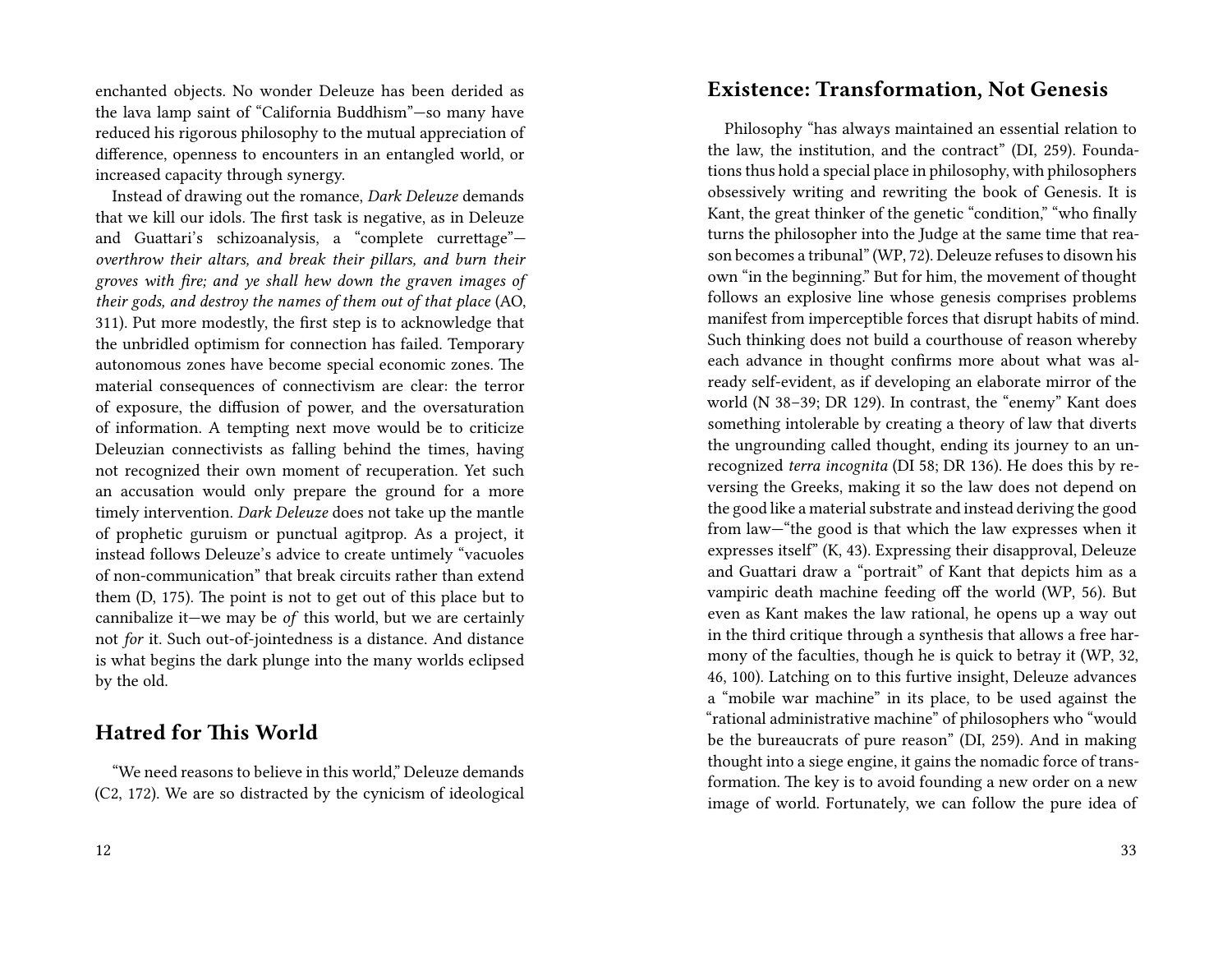of run-of-the-mill empiricists is that even in the best-case scenario, when they step out of the perspective of the subject, they still reduce existence to conditions of reproduction or chart something's "degree of freedom." For us, then, the subject should be spoken about scornfully as simply the sum of a body's habits, most of which are marshaled to evade thought.

The undoing of the subject is un-becoming. Deleuze withholds praise for the subject but does not deny it a place, unlike Althusser, who theorizes "subjectivity without a subject" (Badiou, "Althusser," 58–67). But subjects are only interesting when they cast a "line to the outside"—in short, when they stop being subjects (with a double emphasis on "being" and "subjects") (N, 99). This process is how Deleuze describes Foucault's subjectivization, which is not a "coming back" to subjectivity to rescue it but the disintegration of the subject as it evaporates into a field of forces where neither persons nor identities survive (N, 93). This is the secret to becoming, for it has nothing to do with "subjects developing into more of themselves." Becoming is really a process of un-becoming. In what Elizabeth Grosz calls "undoing the givenness of the given" of *Becoming Undone,* un-becoming exercises undoing, a process that works to "undo the stabilities of identity, knowledge, location, and being" (210, 3). But in proposing undoing as an alternative to subjectivity, it is necessary to be specific about how to orient the process. While it is easy for an aesthete to indulge in the powers of the outside like a good after-dinner drink, "letting loose, freeing up, and putting into play," undoing can fulfill the higher purpose of nursing a hatred for this world (55). For it is only when we locate something intolerable outside ourselves that we will "leap beyond shame" and "transform [our] paltry undertakings into a war of resistance and liberation" (ECC, 125).

critique that we too easily dismiss the real world as an illusion. The problem is exaggerated even more now that we mistake knowledge for belief, a confusion fed by growing databases of readily available information. He asks us to relink with the world as a matter of faith, to believe in something even as transient as the fleeting sensations of cinema (C2, 169–173). Although his suggestion is not wrong, it is incomplete. In his haste, Deleuze forgets to pose the problem with the ambivalence found in all his other accounts of power—how affects are ruled by tyrants, molecular revolutions made fascist, and nomad war machines enrolled to fight for the state. Without it, he becomes Nietzsche's braying ass, which says yes only because it is incapable of saying no (NP, 178–86). We must then make up for Deleuze's error and seek the dark underside of belief. The key to identifying what lies beneath begins with the path of belief, but only to pursue a different orientation. So start with a similar becoming-active that links up with the forces that autoproduce the real. But instead of simply appreciating the forces that produce the World, *Dark Deleuze* intervenes in them to destroy it. At one time, such an intervention would have been called the Death of God, or more recently, the Death of Man. What is called for today is the Death of this World, and to do so requires cultivating a hatred for it.

Deleuze refutes the image of Nietzsche as a dour pessimist. Flipping that image on its head, Deleuze argues that Nietzsche is an unparalleled thinker of affirmation. But in doing so, even Deleuze's masterful pen cannot erase the many moments of negativity that impregnate Nietzsche's work. Deleuze thus turns his eye to Nietzsche's moments of creation, as exemplified in a passage from the fifty-eighth aphorism of *The Gay Science*:

How foolish it would be to suppose that one only needs to point out the origin and this misty shroud of delusion in order to *destroy* the world that counts as real, so-called "*reality*." We can destroy only as creators.—But let us not forget: it is enough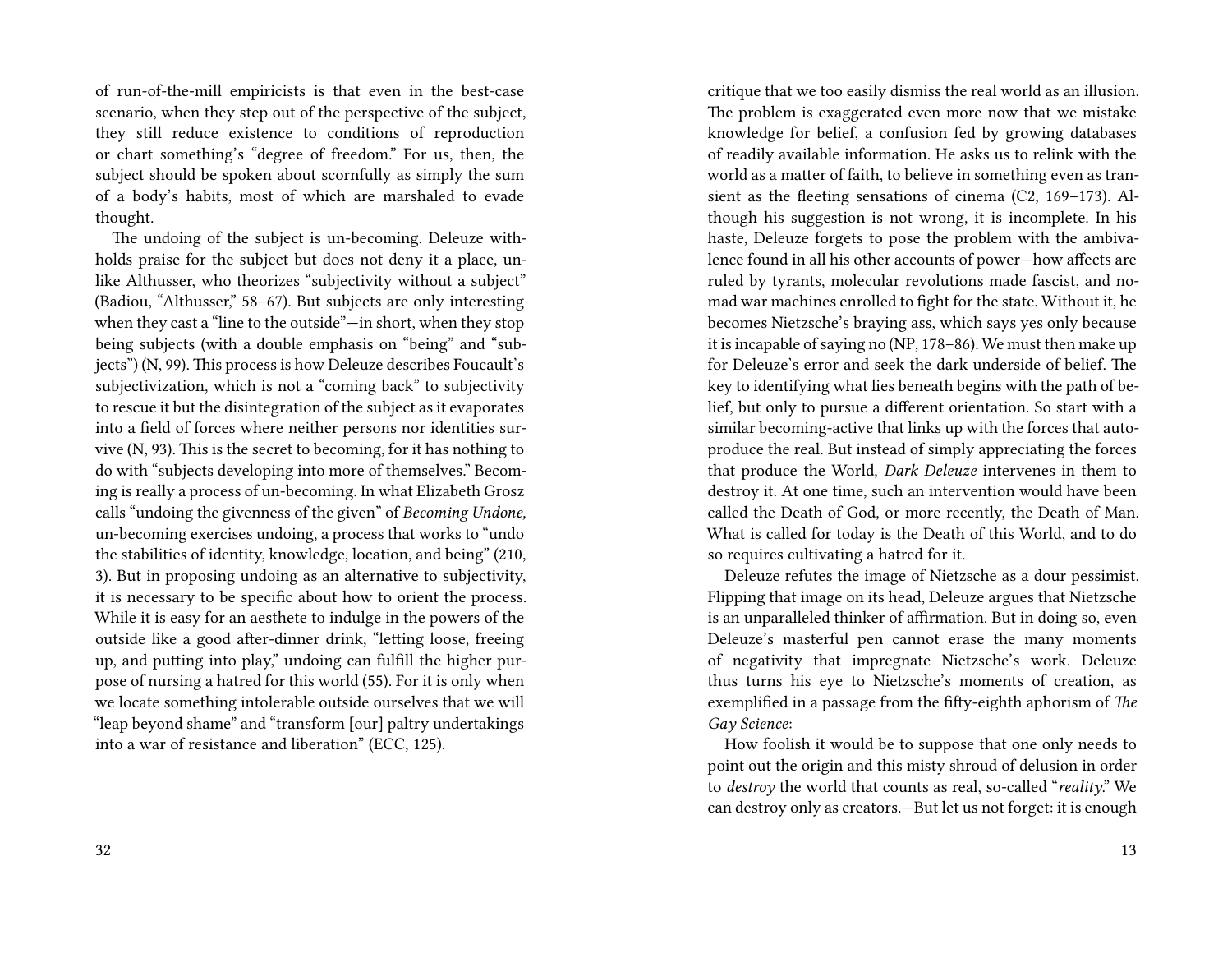to create new names and estimations and probabilities in order to create in the long run new "things."

Dissatisfied with Nietzsche's implied goal of destruction, Deleuze inverts the phrase into "destroy in order to create" (DI, 130). This formulation appears over and again in his work. To name a few places: in *Anti-Oedipus,* Deleuze and Guattari say that capitalism destroys what came before to create its own earthly existence, a process of three tasks whereby the first is negative (destroy!) and the second two are positive (create! create!). Deleuze later argues that the painter must first destroy prior clichés before creating a new image (FB, 71–90). And in their final collaboration, Deleuze and Guattari scold "those who criticize without creating" as "the plague of philosophy" (WP, 28).

There is something disarming about the sincerity of Deleuze and Guattari's definition of philosophy as the art of constructing concepts (WP, 2). Yet it feels odd in an era full of trite invitations to being constructive: "if you don't have anything nice to say, don't say anything at all," "if constructive thoughts are planted, positive outcomes will be the result," or, simply, "be constructive, not destructive." The simple if–then structure of these self-help maxims is more than logical; it discloses a transitive theory of justice. Just as the meek will inherit the earth, it promises the just deserts of construction. Good things come to those who are constructive! How far this is from Marx's "ruthless criticism of all that exists" ("Letter to Arnold Ruge"). Now that advertisers claim to be the most creative of all creatures on earth, it is time to replace creativity as the central mechanism of liberation.

Deleuze would have hated today's images of creativity there is a great violence in comparing the fabrication of concepts to any happy means of construction; concepts are friends only to thought, as they break consensus (WP, 4–6, 99). Concepts are not discovered but the result of a catastrophe, Deleuze and Guattari say, from turning away, from one's own privileged experience are bad and reactionary arguments" (N, 11–12). Shame is our defense against these people, queer theorists remind us, and it must be put to work on them as a weapon—an affect that acts as a solvent to dissolve whatever binds it to an identity (Halperin and Traub, "Beyond Gay Pride," 25). There are those who have worked to square identity with Deleuze (Donna Haraway, Tim Dean, Jasbir Puar, Édouard Glissant). Their theorizations only avoid the problem of shame to the extent that they make identity's many perforations into points of leverage and transformed differences into a million cutting edges.

For some, the world is made up of assemblages, and all assemblages are subjects. In no time, people, hurricanes, and battles all get addressed in the same register (as all subjects should be afforded proper names)! Although this is, perhaps, technically true, such assemblage-thinking misses the point—it reduces subjectivity to the name we use to pin down the sum of a body's capacities (AT, 256–57). It sanctifies a bloodless world by cataloging the networks that make up its many attributes. This is why assemblage-modeling is a perfect fit in a world where capitalism produces subjectivity "the same way it produces Prell shampoo or Ford cars" (AO, 245). Further proof of its noxious conservativsm is arch-thinkers Manuel DeLanda's and Bruno Latour's dismissive rejection of Marxism. Fortunately, Deleuze already warned us by channeling Spinoza on the limits of adequate knowledge, in the often-repeated words that "we do not know what a body is capable of" (NP, 39). The phrase should not be read as an appeal to some evasive essence but simply as applying a principle of Deleuze's transcendental empiricism, which holds that the conditions of actual experience are not represented through empirical tracing (DR, 95, 221, 321). This is crucial, because philosophy is too easily thrown back into the transcendental illusions through the personal identitarian experiences built by self-centered habits of mind (DR, 207–8, 73, 119). The pitfall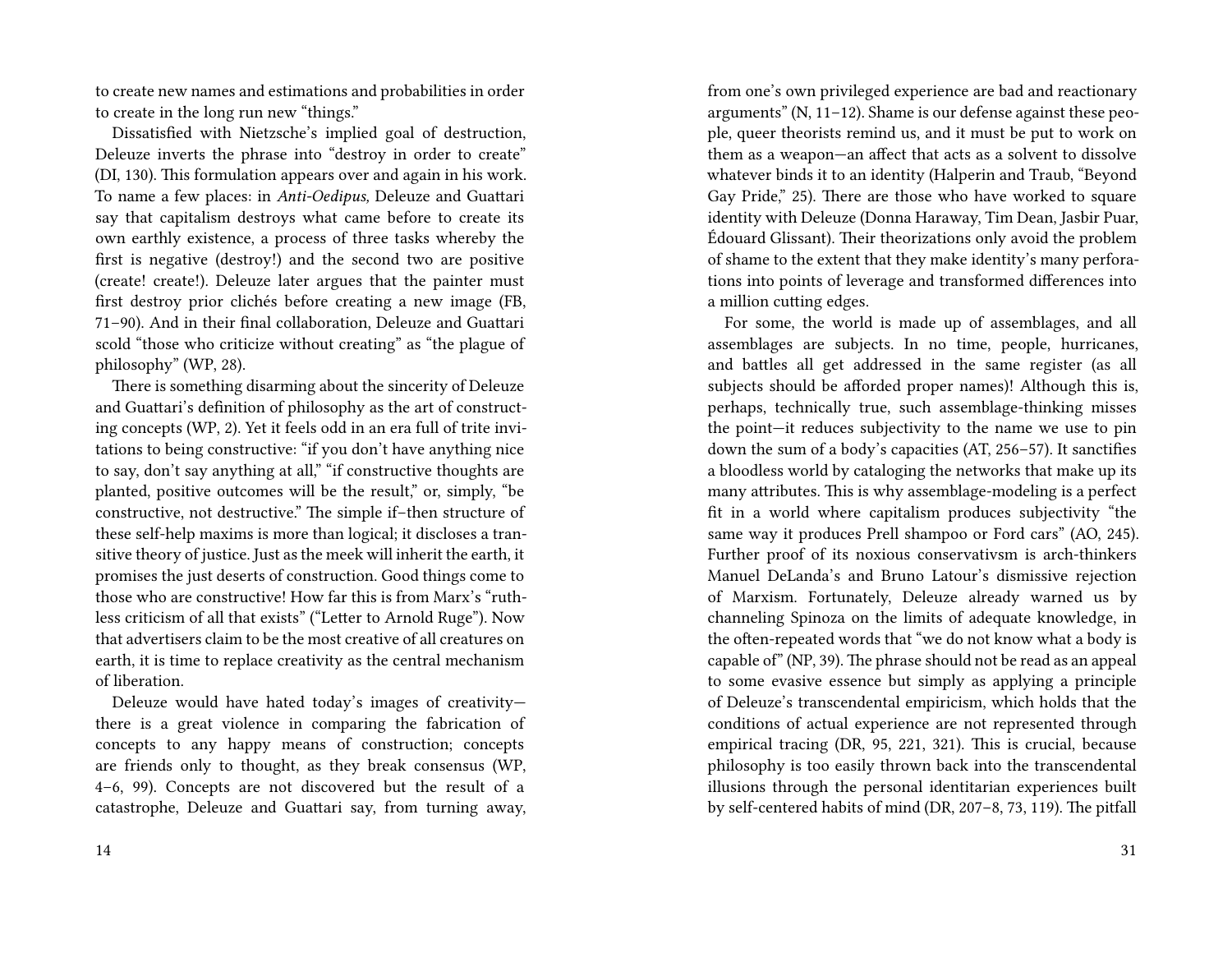Lambert, and François Zourabichvili, to name a few (Zourabichvili, *A Philosophy of the Event,* 36). The statement does not imply that ontology is an illusion, but criticizing those who build a Deleuzian system around a coherent ontology of the world is ill considered, as it fails draw a line to the outside—"to incalculable forces, to chance and improvisation, to the future" (Flaxman, "Politics and Ontology"). Blazing such a path may require "the extinction of the term 'being' and therefore of ontology," or in so many words, a destruction of this world (37). Deleuze and Guattari suggest as much when they propose to "overthrow ontology" (TP, 25). Summed up, this stance names the "joyful pessimist" Deleuze. Too restless to stop there, the Dark Deleuze broadens the *coup de force* into a fierce pessimism that shatters the cosmos.

### **The Subject: Un-becoming, Not Assemblages**

Subjectivity is shameful—"subjects are born quite as much from misery as from triumph" (N, 151). It grows from the seeds of a "composite feeling" made from the compromises with our time: the shame of being alive, the shame of indignity, the shame that it happens to others, the shame that others can do it, and the shame of not being able to prevent it (WP, 108, 225). Existence is the result of a disaster, yet it says very little about us; it does not explain but rather must be explained. This is what makes shame "one of philosophy's most powerful motifs" (108). The subject is always something derivative that "comes into being and vanishes in the fabric of what one says, what one sees," resembling "specks dancing in the dust of the visible and permutations in an anonymous babble" (N, 108). This does not keep some from clinging to their shame. On this account, Deleuze has nothing but scorn for identity politics—"we have to counter people who think 'I'm this, I'm that' … arguments

tiredness, distress, and distrust (6–7). True thought is rare, painful, and usually forced on us by the brutality of an event so terrible that it cannot be resolved without the difficulty of thought. As such, we must quit treating concepts as some "wonderful dowry from some wonderland" to understand the hard, rigorous work that goes into their creation (5).

Productivism is *Dark Deleuze*'s second object of criticism (connectivism being the first). It may be possible to distinguish concept creation from productivism, for the latter is "commercial professional training" that aspires for thought only beneficial "from the viewpoint of universal capitalism" (WP, 14). Maintaining such a distinction is difficult—in an age of compulsory happiness, it is easy for construction to be conflated with capitalist value, the empty promises of democracy, or just plain helpfulness (106–8). To that end, productivism distinguishes itself with two formal principles: accumulation and reproduction. First, productivism manages political conflicts through a logic of accumulation, as seen in the "full mobilizations" of World War II as well as in Stalin's and Mao's dreary attempts to outproduce the capitalist world system. Second, productivism limits production to reproduction, as capitalism attempts to do, by initiating only those circuits of production that operate on an expanding basis (what Lenin called "imperialism"). The significance of the critique of productivism is that it expands the grammar of power beyond what is beholden to accumulation or reproduction.

Dark Deleuze does not philosophically quibble with creation. But it is easy to get drowned out by those who praise Deleuze for his "joy." The difficulty with joy is that it lies in the slippage between metaphysics and normativity. Michel Serres, for instance, remains steadfast that Deleuze's death must have been an accident because he felt that suicide was not in Deleuze's character or philosophy (Flint, "Michel Serres' Angels"). Such liberties may be authorized by the term itself, as it comes from Spinoza's *Ethics,* in which the line between the two is blurred.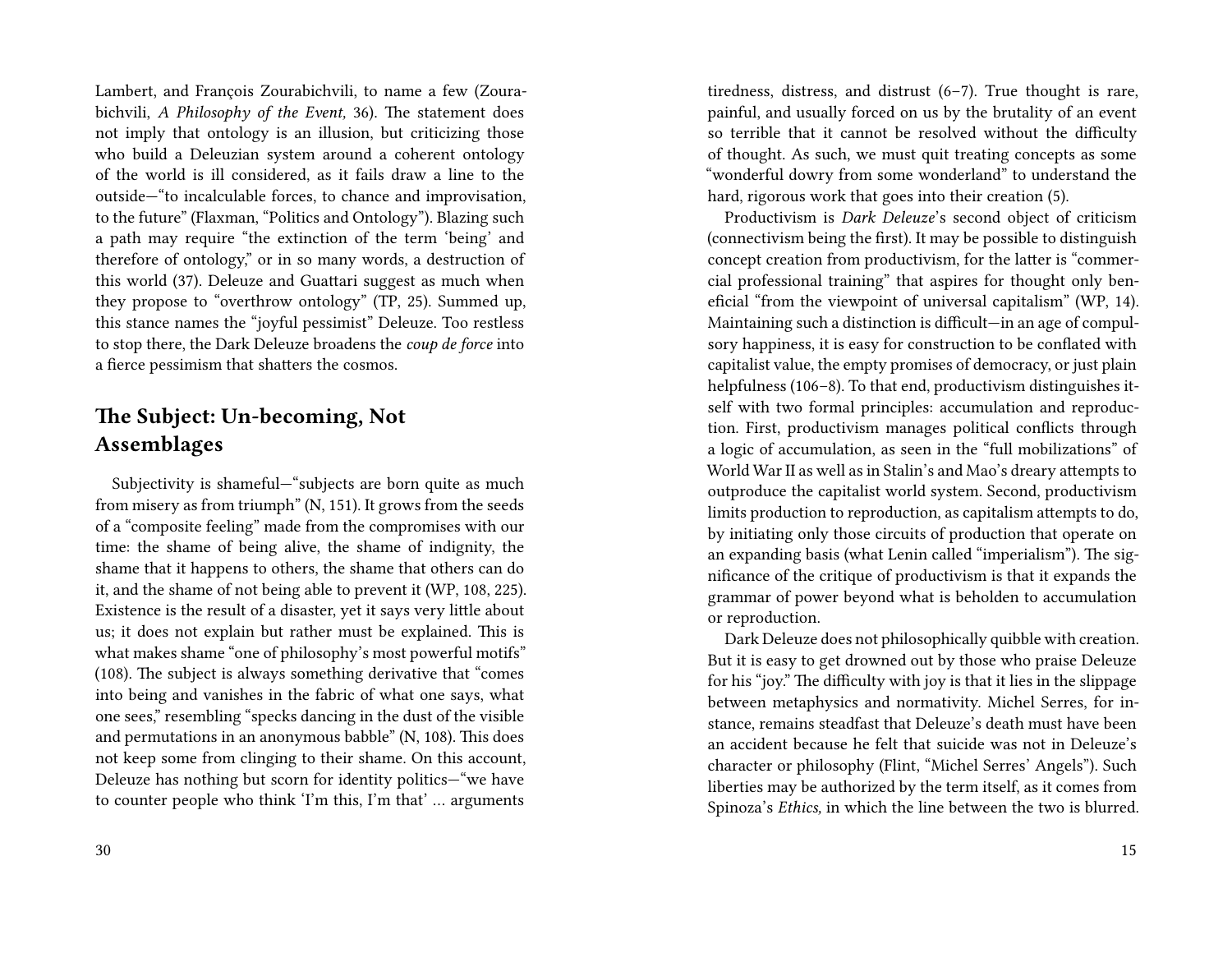Joy surfaces as the feeling of pleasure that comes when a body encounters something that expands its capacities, which are affects said to "agree with my nature," to be "good" or simply "useful" (S, 239). To end the story here (though some do) would reproduce a naive hedonism based on inquiries into subjects and their self-reported affective states. Spinoza's theory of affects is not an affirmation of a subject's feelings but a proof of the inadequacy of critique. Affects are by-products emitted during the encounter that hint at a replacement for recognition or understanding as the feedback loop to indicate if knowledge was sufficient. But there are innumerable forms of knowledge, many of which invite stupidity or illusion. What characterizes Spinoza's "adequate knowledge" is its ability to create something new—it is that knowledge then becomes "identical to the construction of reality" (138). This is why Spinoza says that God = nature; knowledge-as-God is defined as that thought which increases the capacity to make actions flourish in the natural world ("I think, therefore I am active") (WP, 31). The implication is that critique is not effective in its own right, no matter how loudly it proclaims its truth. The only adequate knowledge is activity.

Deleuze corrupts the holism of an already heretical Spinoza through an old atomist proposition: the relation between two terms produces an independent third term. ("Sometimes the relations of two bodies may agree so well that they form a third relation within which the two bodies are preserved and prosper"; S, 239; H, 101). This is how Deleuze builds his metaphysics of positivity—all elements stand alone without recourse to (Hegelian) opposition, contradiction, or identity. Deleuze and Guattari's "line of flight" conceptually embodies the Nietzschean notion that things are not wholly dependent on their context of production. For them, anything that has gained its own internal consistency is free to travel outside its place of origin. They even define art this way—as impressions that have congealed enough to become their own mobile army

he outlines how they punish the sick ("convicted of aggravated bronchitis") and sentence the misfortunate to hard labor ("ill luck of any kind … is considered an offense against society") but nurture financial transgressions with medicine ("taken to a hospital and most carefully tended at the public expense"). Beyond being an object lesson in reading footnotes, Deleuze and Guattari's reference to *Erewhon* demands an attention to the exact configuration of conceptual devices (*dispositifs*) and how power flows through them. Link thought with its epoch, they suggest, begin with a survey to identify whatever forces are already circulating and then work with them—"connecting up with what is real here and now in the struggle against capitalism, relaunching new struggles whenever the earlier one is betrayed" (100). They warn of "proud affirmation" as the guise of restoration that opens the door to transcendence, such as appeals to truth, right, or authority (100). For Butler, *Erewhon* summons neither a new people nor a new earth but is instead a field guide to negate everything he finds intolerable in his present. Utopia becomes the map to transform the now-here into the no-where.

"It should have been an apocalyptic book," laments Deleuze, disappointed that the "old style" *Difference and Repetition* did not make apparent a key implication—he killed God, humankind, and even the world (xxi). The Death of God began long before Deleuze, who sees Feuerbach as completing it long before Nietzsche with the proposition that "since man has never been anything but the unfold of man, man must fold and refold God" (F, 130). Nietzsche identifies a different problem: that God was reborn in the form of Man. For Deleuze, it takes Foucault to establish the finitude of humanity—"Man has not always existed, and will not exist forever"—thus sealing its fate (F, 124). But to destroy the world … that is the truly heretical proposition. A small group of dissident Deleuze scholars have rallied around the slogan that "there is no 'ontology of Deleuze'"—Gregory Flaxman, Anne Sauvagnargues, Gregg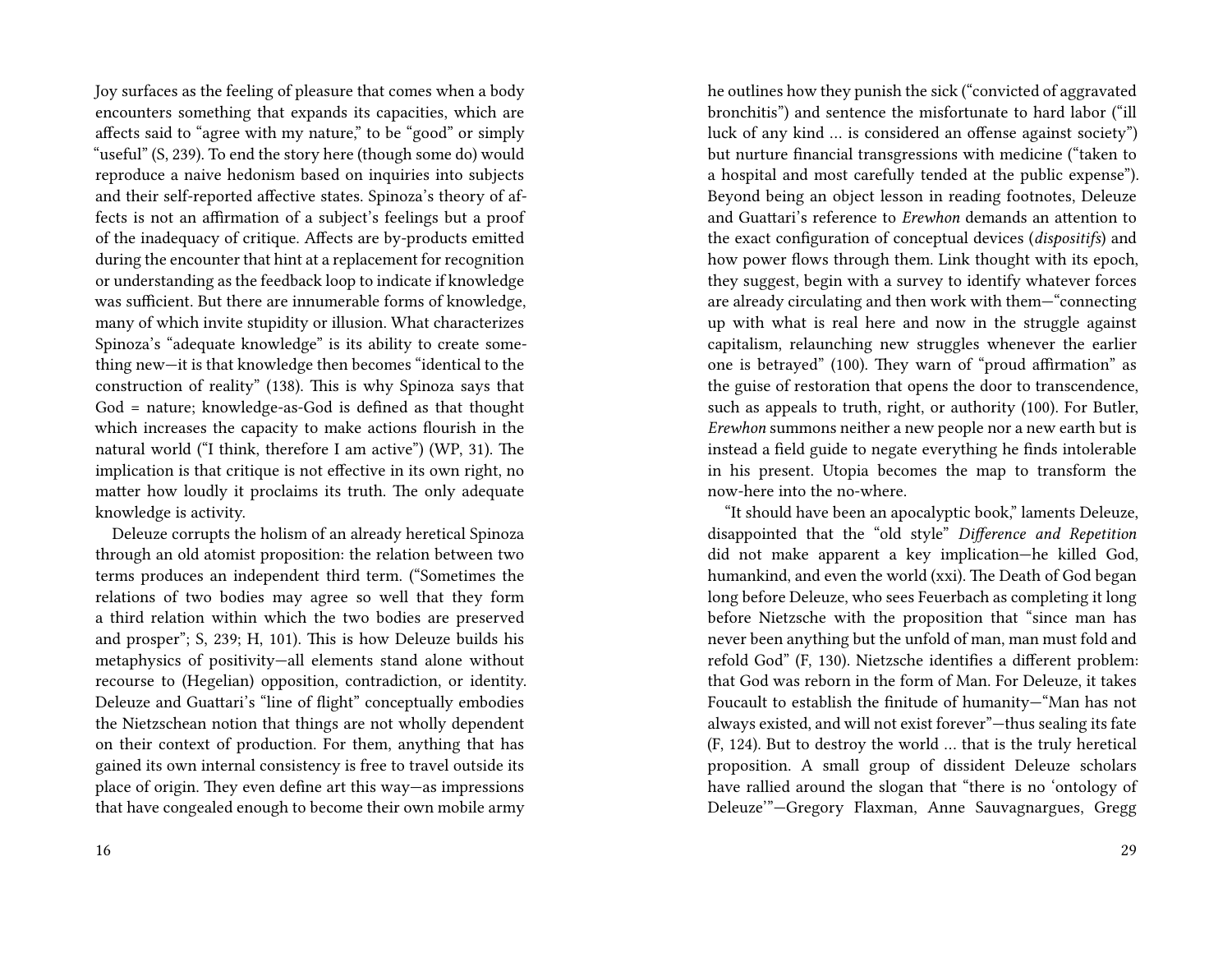are usually limited to teaching us what are the bare essentials to survive. Writing the disaster is how we break free from the stifling perpetual present, for the present carries with itself a suffocating urgency. The present imposes material limits. To it, the past and the future are the empty form of time, and they must endure the complications of having a body to become part of the present (LS, 146–47, 165). The past and the future exist in their own right only through representation—the former in history as the present memorialization of things passed and the latter in the yet to come as the projection of an image of the present (147). Such re-presentation is why the future appears with the distinct impression that "we have seen it all before" (Flaxman, *Fabulation of Philosophy,* 392). The productivist sees the event of thought as an eminently practical reorientation toward the present achieved while generating a new image of the future (WP, 58). In contrast, those learning to hate the world must short-circuit the "here and now" to play out the scene differently. While still being in this world, they turn away from it. This is the life of characters so agitated that they force the world to stand still—Dostoyevsky's Idiot, the head of Kurosawa's seven samurai (TR, 317–18). Against bleating urgency that "there a fire, there's fire … I've got to go," they insist that everything could burn to the ground but nothing happens, because one must seek out a more urgent problem!

There are those who say that we already have one foot in utopia; but would it not be more suitable to say that we have both feet firmly planted in a present slouching toward dystopia? Deleuze and Guattari call on utopia in their search for a new people and a new earth (WP, 99). They look to Samuel Butler, dissecting his *Erewhon* as a simultaneous "nowhere" and "no-where" (100). Yet a closer examination of his novel reveals utopia to be a farce. While not exactly a dystopia, the utopia Erewhon is a comic satire of the British Empire. The narrator is a crass traveler with settler colonial dreams who catalogs the strange ways of Erewhon—in chapters 10 and 11,

of sensations (WP, 163–64). Deleuze and Guattari's contemporaries share this insight, most notably Foucault's strategic reversibility of power relations (*History of Sexuality,* 92–102) and Althusser's aleatory materialism (*Philosophy of the Encounter*). For Foucault, the reversibility of power is illustrated in homosexuality, which is first created as a medical category of sexual perversion but grows into a whole way of life that "spoke on its own behalf." For Althusser, the "underground current" of capitalism is made up of various noncontemporaneous elements always in a process of "becoming-necessary" that "gels at certain felicitous moments," while the singular importance of each haunting contingency simultaneously reveals the system's unstable horizon. Atomism thus shows how the world supplies the materials for its destruction.

The powers of the outside, a component of Deleuze's thought largely driven underground, offer an additional escape. First, there is this book's key pivot point: Deleuze and Guattari establish in *Anti-Oedipus* the autoproduction of the Real, which is a passive process that occurs largely beyond human understanding. Confusing metaphysics for politics, many Deleuzians parrot this production as a positive end unto itself. Yet a return to a politics worthy of the name "communism" demands the opposite, as the greatest system of autoproduction is capitalism, which throws billions into abject poverty, wages horrific wars of devastation, and subjects humanity to a growing matrix of social oppression. Appeals to the frailty of life only obscure the issue even more. To say something rather controversial, though well established by ecologists decades ago: life will survive us. All human concern for the world is ultimately selfish anthropocentrism, for it was never life that was at risk ("the combined detonation of all the world's nuclear weapons would be like a warm summer breeze to Gaia," I once heard), just the world's capacity to sustain humans (Luke, *Ecocritique*; Stengers, *In Catastrophic Times*). Second, the way forward is to invite death, not to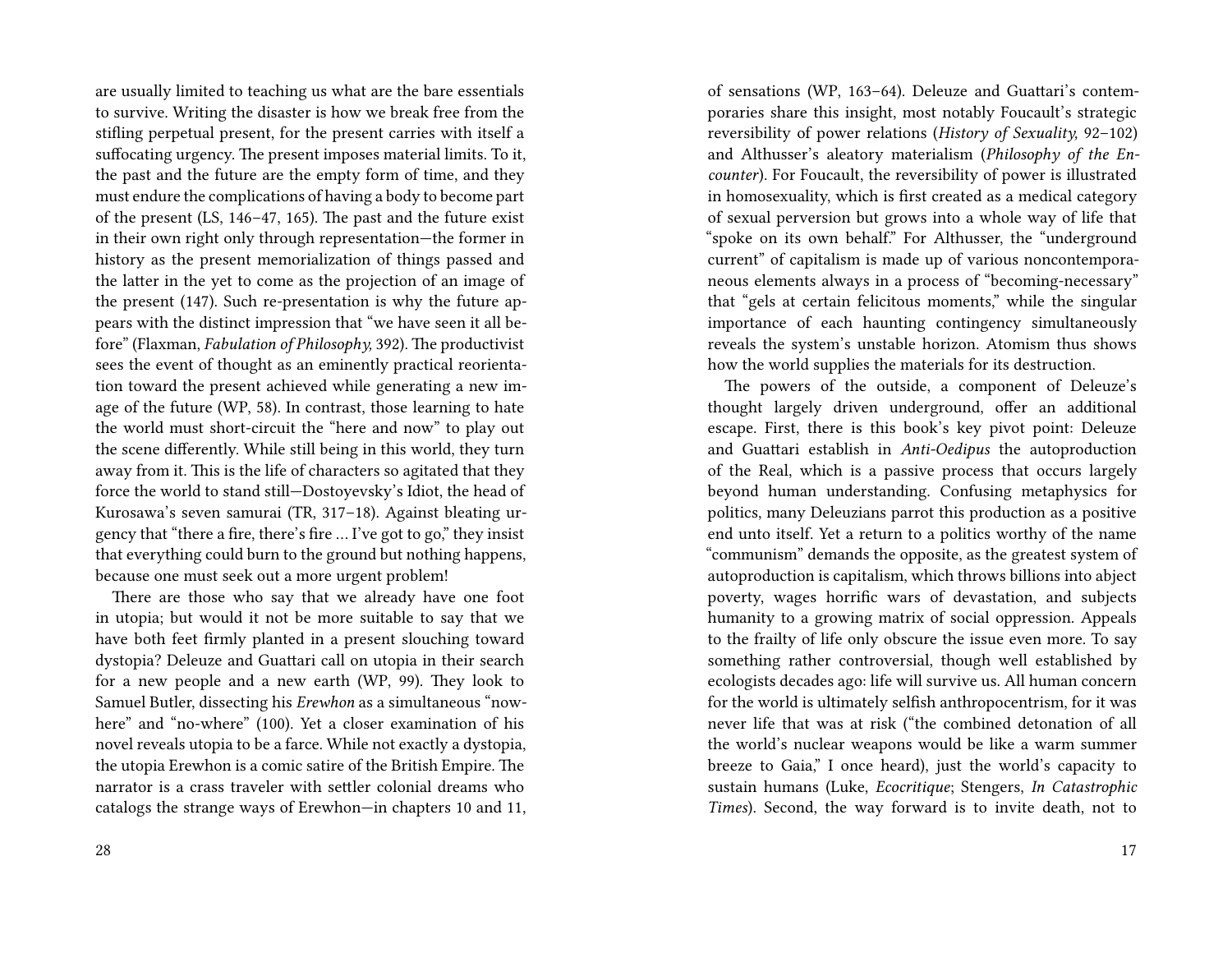avoid it. Deleuze and Guattari suggest this in their reworking of the death drive. Similar sentiments are echoed in the punk ethos of "no future," which paradoxically realizes that the only future we have comes when we stop reproducing the conditions of the present (Edelman, *No Future*). So let us stop romanticizing life and wish a happy death on calcified political forms, no-good solutions, and bad ways of thinking.

We must correct Deleuze's error: failing to cultivate a hatred for this world. It begins with the "ambivalent joy of hatred"— "What my soul loves, I love. What my soul hates, I hate" (F, 23; ECC, 135). Or to echo Proust, "we must be harsh, cruel, and deceptive to what we love" (P, 92). It is not even that Deleuze never mentioned hatred in a positive light; in fact, he often praises Nietzsche's "sense of cruelty" and "taste for destruction" (DR, 53). Deleuze was too often overtaken by a naive affirmation of joy, and as such, he was unable to give hatred its necessary form. His image for the future resembles too much of the present, and those who repeat it have come to sound like a parody: "rhizomatic gardens," "cooperative self-production," and "affirming the affirmative of life." Against those maxims, the Dark Deleuze is reborn as a barbarian depicted in Rimbaud's season in hell: "I'm of a distant race: my forefathers were Scandinavian; they slashed their sides and drank their own blood. I will make cuts all over; I'll tattoo myself, I long to be as a hideous Mongol: you'll see, I'll scream in the streets. I want to be mad with rage… I dreamt of crusades, of unrecorded voyages of discovery, of republics without history, wars of suppressed religion, moral revolutions, movements of races and continents" (*A Season in Hell*). Barbarian hatred is not to be indiscriminate, but it does not follow from a science of judgment. In fact, it is what is left after having done away with judgment (of God, of Man, and even of the World). Hatred is the ambivalent complement to love and, as such, can easily evade a decline into *ressentiment*. For*ressentiment* is just as much a depreciated image of love, as demonstrated by the Christian God who loved

tions follow: speed and secrecy. These are the affects of the war machine, its weapons of war, which "transpierce the body like arrows" (356, 394). The resulting violence is not so vulgar as to encourage blow-by-blow bloodletting or a once-and-for-all immediate killing but institutes an economy of violence whose hatred is unlimited and therefore durable. The war machine engages in war along two poles: one forms a line of destruction "prolongable to the limits of the universe," while the other draws a line of flight for the "composition of a smooth space and of the movement of people in that space" (422). Deleuze and Guattari would prefer to promote the connectivist line by saying they "make war only on the condition that they simultaneously create something else" (423). But today, that path leads to collusion with capitalism's drive toward creative destruction (Schumpeter, *Capitalism, Socialism, Democracy,* 87). This is certainly not lost on those in Silicon Valley who spread the mantra of "disruptive innovation." We can thus take heed of Deleuze and Guattari's warning against treating terms as having "an irresistible revolutionary calling" (387). It is time to accept Nietzsche's invitation to philosophize with a hammer, rendered here in the voice of Krishna: "I am become Time, the destroyer of worlds." We must find an appetite for destruction that does not betray Deleuze and Guattari's "abolitionist dream." This takes the "progressive, anxiety-ridden revelation" that destroying worlds is just another way of "smashing capitalism, of redefining socialism, of constituting a war machine capable of countering the world war machine by other means" (385, 417, 372).

Make the whole world stand still. Indeed, it may be the only way to think the present in any significant sense. To be clear: the suspension of the world is not a hunt for its conditions of reproduction or a meditative "rhapsody of sensations" (DR, 56). It is thought that treats the world as if struck by an unspecified disaster, where the best friends you have left are your own ideas. This is not the banal disaster movie, whose ambitions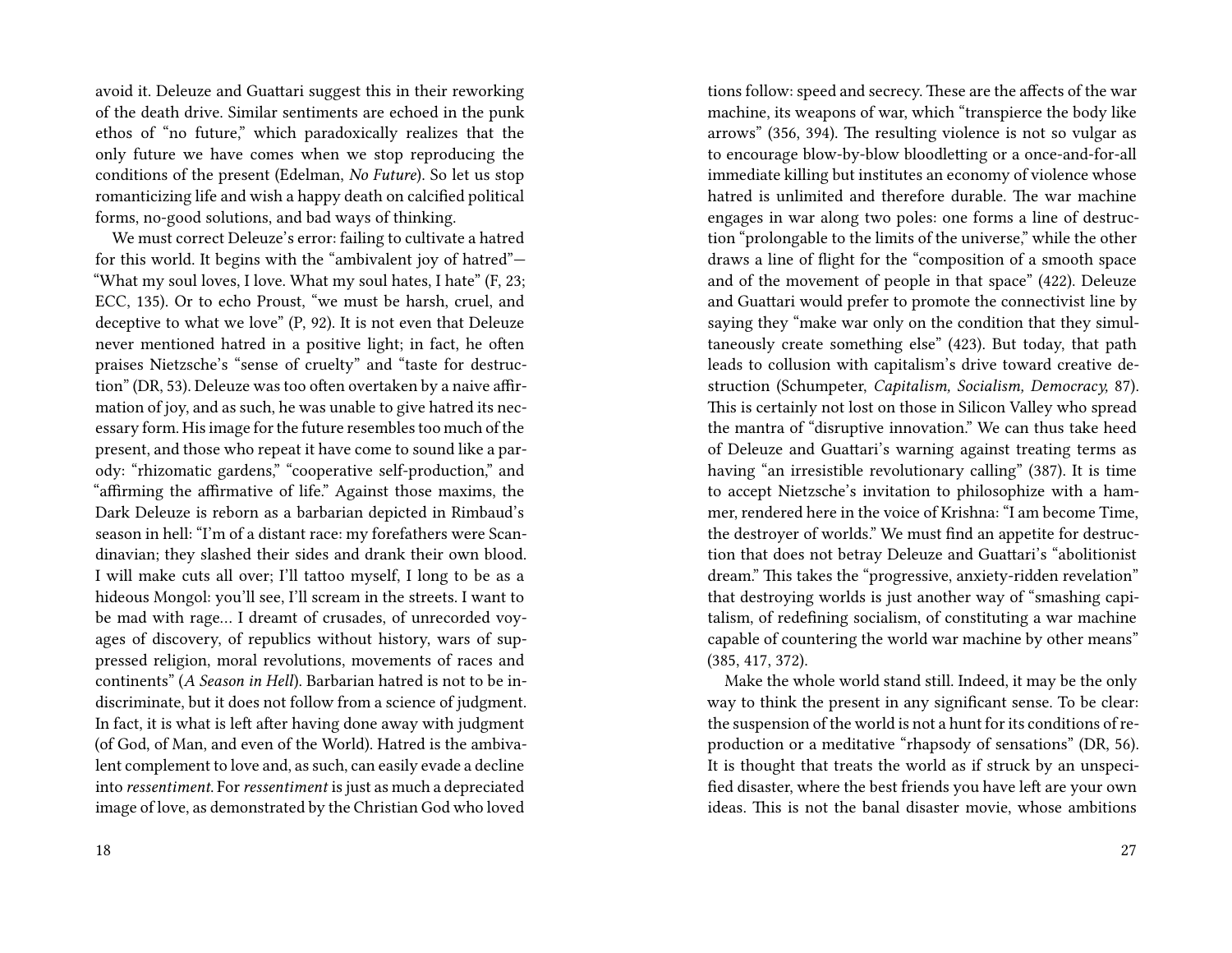## **The Extinction of Being**

## **The Task: Destroy Worlds, Not Create Conceptions**

The conspiracy against this world will be known through its war machines. A war machine is itself "a pure form of exteriority" that "explains nothing," but there are plenty of stories to tell about them (TP, 354, 427). They are the heroes of *A Thousand Plateaus*—Kleist's skull-crushing war machine, the migratory war machine that the Vandals used to sack Rome, the gun that Black Panther George Jackson grabs on the run, and the queer war machine that excretes a thousand tiny sexes. "Each time there is an operation against the state—insubordination, rioting, guerilla warfare, or revolution as an act—it can be said that a war machine has revived" (386). War machines are also the greatest villains of *A Thousand Plateaus,* making all other dangers "pale by comparison" (231)—there is the constant state appropriation of the war machine that subordinates war to its own aims (418), the folly of the commercial war machine (15), the paranoia of the fascist war machine (not the state army of totalitarianism) (230–31), and, worst of them all, the "worldwide war machine" of capitalism, "whose organization exceeds the State apparatus and passes into energy, military– industrial, and multinational complexes" to wage peace on the whole world (387, 419–21, 467).

"Make thought a war machine," Deleuze and Guattari insist. "Place thought in an immediate relation with the outside, with the forces of the outside" (TP, 376–77). Two important inventhis world so much that he introduced the moral judgment of the ascetic ideal. In the end, hatred will prove to be just as important for the Death of this World as it was for the Death of God and the Death of Man.

### **From the Chapel to the Crypt**

There are those who have hitherto only enlightened the world in various ways; the point is to darken it. Some speculate that humans first pondered the ways of the world under the brilliant light of the heavens. On that vast celestial stage, the gods played out great dramas of arts and culture. This cosmos also inspired the earliest sciences of mathematics and astronomy, which wove the many constellations into a single tapestry. As the light of the stars became cycles and then detailed calendars, so came the dawn of time.

A more modern story begins in 1609, when, upon hearing news of the Dutch invention of the telescope, Galileo created his own. Almost immediately, Galileo was peering into the dark quadrants of the moon and illustrating its angle of illumination. These discoveries would lead him to loudly endorse heliocentrism—replacing God with a new light at the center of the universe. Galileo curiously flaunts the rules of astronomy in his lunar record, as he does not date each ink wash according to its time of observation, nor does he make a photorealistic reproduction of the moon's landscape (Gingrich and van Helden, "From *Occhiale* to Printed Page," 258–62). Centuries of critics have tried to determine the source of Galileo's inaccuracy. Johannis Hevelii, the father of stenography, wondered if Galileo's instruments were too crude (*Selenographia sive Lunae Descriptio,* 205). Others suggest that he may have been too overtaken by the excitement of discovery (Kopal, *The Moon,* 225). But what if Galileo chose not to view the moon mathematically but philosophically?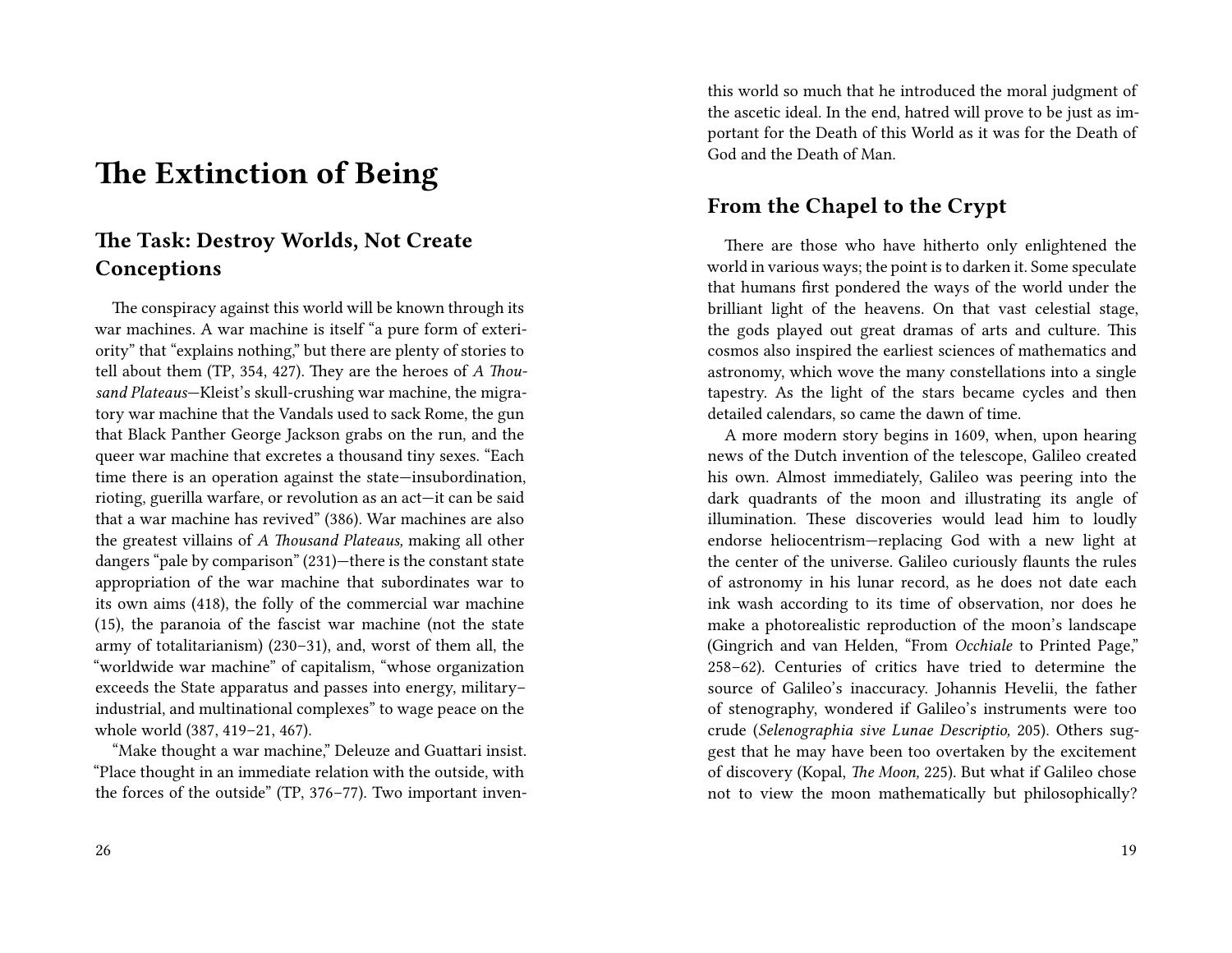He was less concerned about its angles of illumination as an astronomical object than about what his telescopic *perspicillum* revealed about it as a cosmological concept. His styling of the moon reveals a way of seeing far more appropriate to baroque visual argument than to geographic measure. Galileo's ink washes demonstrate the baroque's beautiful convergences. Referring "not to an essence but rather to an operative function," Galileo's moon unfurls in the collision of multiple points of view as darkness and landscape meet in its leaping shadows (L, 3). More importantly, he marks a transition driven by "the force of divergences, impossibilities, discords, dissonances" (81). In a world no longer illuminated by the light of God, Galileo paints "many possible borders between worlds" in a chromatic scale so as to be irresolvable from the lens of any one camera set to a single angle (81). How, then, does one continue Galileo's journey to the far side of the moon? By refusing divine harmony and instead conspiring with divergent underground worlds.

The most immediate instance of lightness, connectivism, is the realization of the techno-affirmationist dream of complete transparency. The fate of such transparency is depicted in Fritz Lang's *Metropolis*. In it, the drive for complete communicability elevates transparency in the false transcendence of a New Tower of Babel. Deep in the shadows of the Lower City labors the working class, enslaved to the machines that automation promised to eliminate. Only in the catacombs does the secret rebellion commence. But instead of ending in Lang's grand Hegelian mediation, it would be better to listen to the Whore of Babylon in *Metropolis,* who says, "Let's watch the world go to hell." Such an untimely descent into darkness begins with a protest: lightness has far too long been the dominant model of thought. The road there descends from the chapel to the crypt.

Crypts are by their very nature places of seclusion. Early Christians facing public persecution fled to the underground catacombs below Rome, where they could worship in secret of this world, the final defeat of the state, and full communism. It is far more likely that various aspects of darkness will be captured along the way. Like any other war machine, a dark term is defeated when it isomorphically takes on relations or forms of its joyous counterpart. So it is worth uttering a cautionary note from *A Thousand Plateaus*: even when contrary, never believe that darkness will suffice to save us.

|              | Joyous             |         | Dark              |
|--------------|--------------------|---------|-------------------|
| The Task     | Create             | Concep- | Destroy Worlds    |
|              | tions              |         |                   |
| Subject      | Assemblages        |         | Un-becoming       |
| Existence    | Genesis            |         | Transformation    |
| Ontology     | Realism            |         | Materialism       |
| Difference   | Inclusive Disjunc- |         | Exclusive<br>Dis- |
|              | tion               |         | junction          |
| Diagram      | Complexity         |         | Asymmetry         |
| Organization | Rhizome            |         | Unfolding         |
| Ethics       | Processural        |         | Conspiratorial    |
|              | Democracy          |         | Communism         |
| Affect       | Intensity          |         | Cruelty           |
| Speed        | Acceleration       |         | Escape            |
| Flows        | Production         |         | Interruption      |
| Substance    | Techno-Science     |         | Political Anthro- |
|              |                    |         | pology            |
| Nomadism     | Pastoral           |         | Barbarian         |
| Distribution | <b>Nomos</b>       |         | The Outside       |
| Politics     | Molecular          |         | Cataclysmic       |
| Cinema       | The Forces of Bod- |         | The Powers of the |
|              | ies                |         | False             |
| The Sensible | Experience         |         | Indiscernibility  |
|              |                    |         |                   |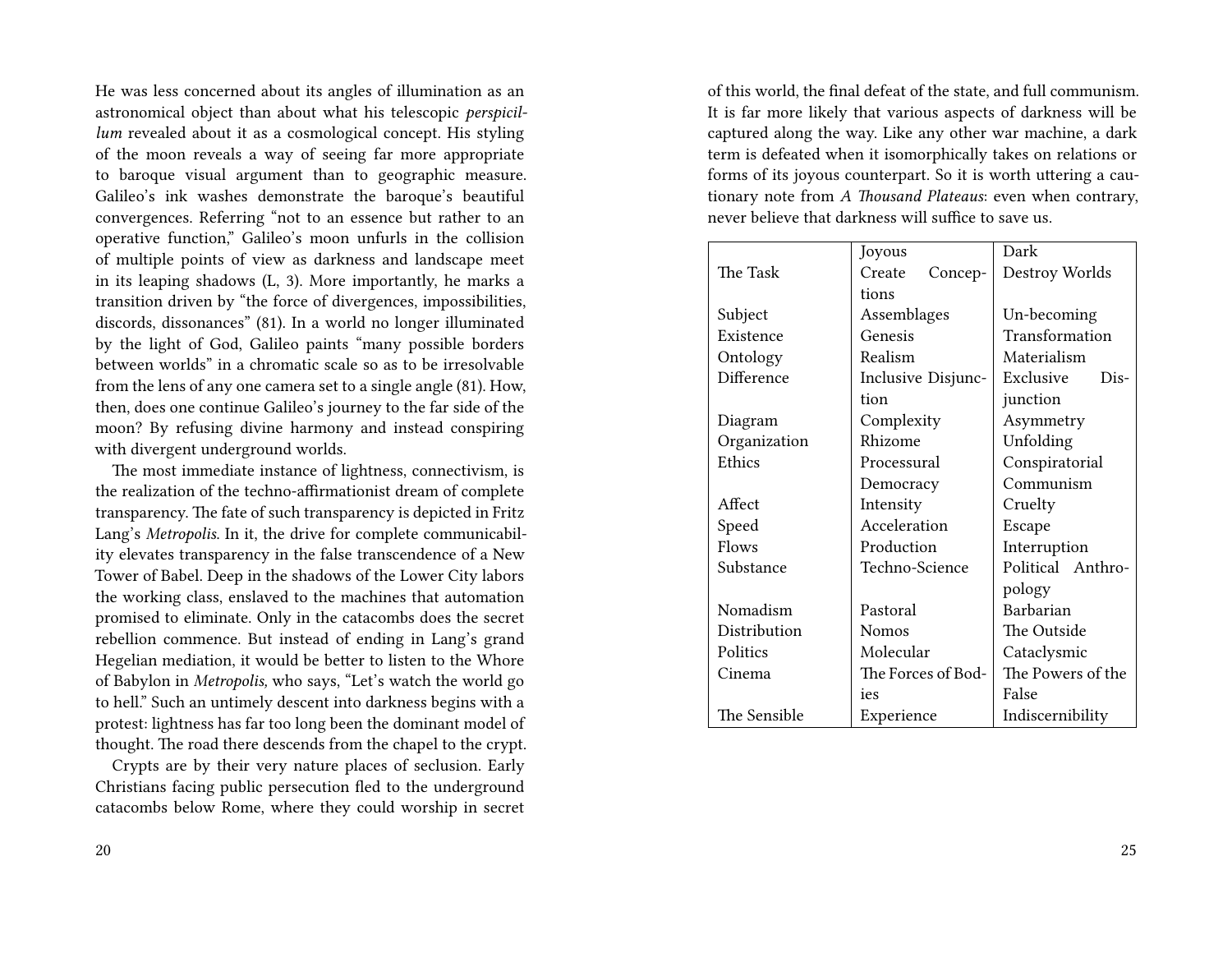the middle. In response, we must contaminate every last one of those conceptual pairs with a third term that arrives from the outside. Deleuze and Guattari set the example in how they reimagine Dumézil's tripartite state as two opposing poles besieged by a third term that arrives from the outside. Such a reformulation would more closely follow Deleuze's atomism of two terms relating through the production of an independent third term. To make the stakes clear: we are told in *A Thousand Plateaus* that the state is made of two opposing poles, one liberal and one authoritarian, that in fact work in a "complementarity" not dissimilar from the dialectical logic of determinate negation—this is the model of relation that must be avoided at all costs (for more, see the section "Difference: Exclusive Disjunction, Not Inclusive Disjunction") (Dumézil, *Mitra-Varuna*). This is why *Dark Deleuze* contrasts dark to joyous and not dark to light or joyous to sad. Each contrary is a forking path, an alternate route for every instance one is tempted by affirmation.

Listed in what follows are the contrasting terms. In the column on the left, I list a series of tasks. Across each column I have placed two contrary approaches, one joyous and one dark. The association each term has to its contrary is purely incidental. Each term's contrariness is not given, as if one implied the other—I propose dark terms simply on their ability to unexpectedly usurp the operations of their contraries. Contrary approaches should be taken as mutually exclusive, as they are independent processes each meant to fulfill the given task without recourse to the other. What makes them dark is the position of exteriority from which the irregular forces of darkness attack the joy of state thought. The foreignness of relation is why each pair of contrasting terms is notably imbalanced.

My ultimate purpose is to convince readers to completely abandon all the joyous paths for their dark alternatives. The best scenario would be that these contraries fade into irrelevance after Dark Deleuze achieves its ostensible goal: the end

("Essay upon Crypts," 73–77). Early basilicas contain crypts as a "second church" under their choirs, featuring a vaulted ceiling, many columns, several aisles, and an altar (Lübke, *Ecclesiastical Art,* 24–25). Some great churches even included a second crypt dedicated to a particular saint (26). At times, when sacred objects are of special interest, crypts of especially renowned saints have inspired mass pilgrimages (Spence-Jones, *Early Christianity and Paganism,* 269). Deleuze notes that these spaces fold in on themselves, simultaneously expressing the "autonomy of the inside" and the "independence of the façade" as an inside without an outside or an outside without an inside, depending on how you approach it (L, 28). Looking at El Greco's great baroque mannerist painting *The Burial of Count Orgaz,* we are given the choice. Above the great horizontal line, a gathering of saints ascends to the height of Jesus, whose own ascension grants the heavens eternal lightness. Below, a communion of cloaked, pale men crowd together to lay the count to rest under a dark background illuminated only by torchlight. The painting reveals the baroque truth of knowledge: "for ages there have been places where what is seen is inside: a cell, a sacristy, a crypt, a church, a theater, a study, or a print room" (L, 27–28). So beyond the association of crypts with rot and death, it is a projection of subterranean architectural power.

From the crypt, *Dark Deleuze* launches a conspiracy. It is fueled by negativity, but not one of antimonies. Following Freud, negation is not a necessary by-product of consciousness. The lesson to be drawn from him is that negation is finding a way to say "no" to those who tell us to take the world as it is. To this end, the path forward is Deleuze's nondialectical negation, the "contrary," which operates as the distance between two exclusive paths (LS, 172–80). Klossowski identifies the goal of the conspiracy as breaking the collusion between institutionalized morality, capitalism, and the state ("Circulus Vitiosus"). He then shows how Nietzsche's laughter can be used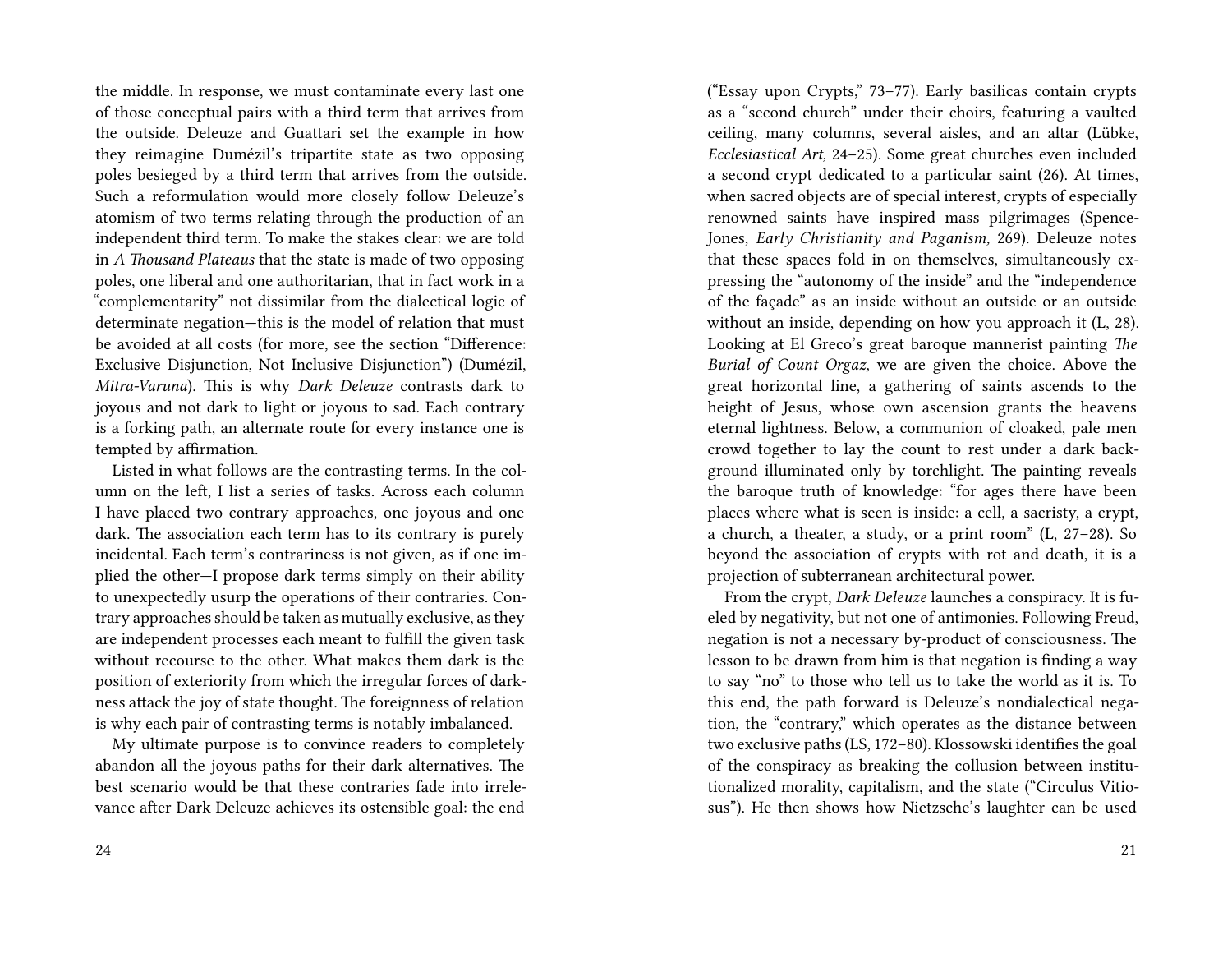as an experimental instrument to dissolve all identities into phantasms. A number of commentators have tried to rehabilitate the conspiracy on the basis of an esoteric/exoteric distinction, whereby exoteric discourses are the mere public face to a deeper paranoia whose desire is concealed in an esoteric code. To the extent that it is true, in his book *Nietzsche and the Vicious Circle,* Klossowski warns that the esoteric tradition must be avoided because it "demystifies only in order to mystify better" (131). The point is not to replace angelic messages with arcane ones. This raises an important question: what is an appropriately cryptic language? Deleuze and Guattari note that "the man of war brings the secret: he thinks, eats, loves, judges, arrives in secret, while the man of the state proceeds publicly" (TP, 543–44). Fortunately, in our conspiratorial world of phantasms, one does not hold a secret but instead becomes a secret. Even if she ends up spilling everything, it turns out to be nothing. Why? The secret first hides within dominant forms to limit exposure, yet what it smuggles inside is not any specific thing that needs to evade discovery. Rather, it is a perception of the secret that spreads under the shroud of secrecy: perception + secret = the secret as secretion. Conspiracies do not remain limited to a few furtive missives; their creeping insinuations are part of a universal project to permeate all of society (TP, 286– 89). The best conspiracy is when it has nothing left to hide.

There is an affective dimension to our conspiracy. Pessimism becomes a necessity when writing in an era of generalized precarity, extreme class stratification, and summary executions of people of color. The trouble with the metaphysics of difference is that it does not immediately suggest a positive conception of alienation, exploitation, or social death. To the extent that those who affirm difference and its intensifications do make such violence thinkable, it appears as the consequence of deprivation. As a result, they cannot explain the simultaneous connection–separation of a body alienated from their own powers. Such joyousness makes no place for Marx's theory of

exploitation in which one class systematically extracts profit by expanding the capacities of another. The conspiracy offers a way out. On the affective level, it takes the ambivalence of hatred to grasp how one's own capacities are the yoke of his oppression. On the level of strategy, it takes deep, labyrinthine paths to develop a cryptography. To do so myself, I reenact Winston's trips to the shallow alcove of his apartment in *1984* to keep our own illicit diary of slogans. This is how I learned to find my own way to say "DOWN WITH BIG BROTHER" and "If there is hope, it lies with the proles" (181). This is because the ultimate task of *Dark Deleuze* is but a modest one: to keep the dream of revolution alive in counterrevolutionary times.

The conspiracy Dark Deleuze is a series of contraries. Contraries are not poles, which are dialectical opposites that ultimately complement each other. To distill a central argument from Deleuze's magnum opus *Difference and Repetition,* philosophy has (to its detriment) taken the nature of thinking to be the establishment of equivalence or logical identity between two terms (59). As such, contrasts must avoid relating terms on the basis of "a conceived identity, a judged analogy, an imagined opposition, or a perceived similitude" (138). Deleuze summarizes this argument in an interview: "It was Lévi-Strauss, I think, who showed you had to distinguish the following two propositions: that only similar things can differ [dialectics—presupposing a primordial identity behind differences], and only different things can be similar [contraries—difference primary to identity]" (N 156). There is a second reason for avoiding opposites: opposites imply a "golden mean" whereby the optimal place is found somewhere in between each extreme. Such middling compromise is the greatest tragedy of Deleuze and Guattari's rhetorical presentation of what appear to be dualisms (smooth/striated, molar/molecular, arborescent/rhizomatic) in *A Thousand Plateaus*. The unfortunate effect is a legion of noncommittal commentators who preach the moderation of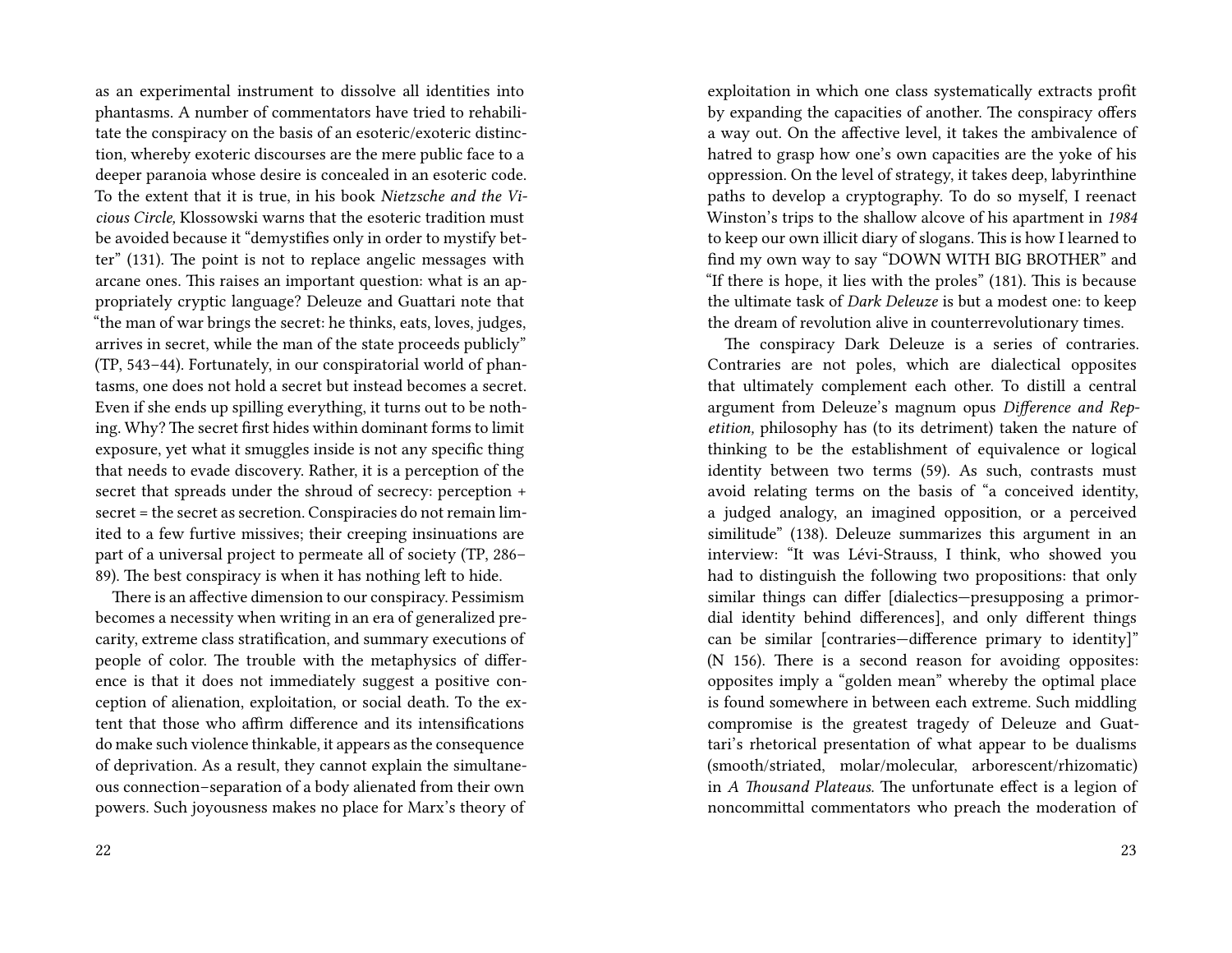The Anarchist Library Anti-Copyright



Andrew Culp Dark Deleuze 2016

Retrieved on 3rd May 2021 from libgen.rs

**theanarchistlibrary.org**

with the rhizomatic logic of accumulation. A communism worthy of its name pushes unfolding to its limit.

## **Ethics: Conspiratorial Communism, Not Processual Democracy**

Democracy should be abolished. Spinozist champions of democracy, such as Antonio Negri, consider Deleuze a fellow traveler. Some Deleuzians have even tried to smuggle democracy back into his metaphysics, some even pervert him into a liberal. Yet Deleuze lumps nothing but hatred upon democracy—summarized by his mocking of the phrases "Everything is equal!" and "Everything returns!" at the beginning and end of *Difference and Repetition*. Against the principle of equivalence implied in the first, he agrees with Nietzsche, who criticizes contract, consensus, and communication. Against the principle of continuity implied in the second, he agrees with Marx, who rejects the liberal proceduralism that underwrites rights as an obfuscation of power. More than enough ink has been spilled to support both of these positions. But to get the tenor pitch perfect, it is worth mentioning that Deleuze and Guattari viciously criticize democracy in their collaborations, usually by calling it the cousin of totalitarianism. They discuss democracy, fascism, and socialism as all related in *Anti-Oedipus* (261). In *A Thousand Plateaus,* they discuss "military democracy" (394), "social democracy" as the complementary pole of the State to "totalitarianism" (462), "totalitarian-social democracy" (463), and a poverty-stricken "Third World social democracy" (468). In *What Is Philosophy?,* they speak of Athenian "colonizing democracy" (97), hegemonic democracy (98), democracy being caught up with dictatorial states (106), a social democracy that "has given the order to fire when the poor come out of their territory or ghetto" (107), and a Nazi democracy (108), which all lead them to conclude that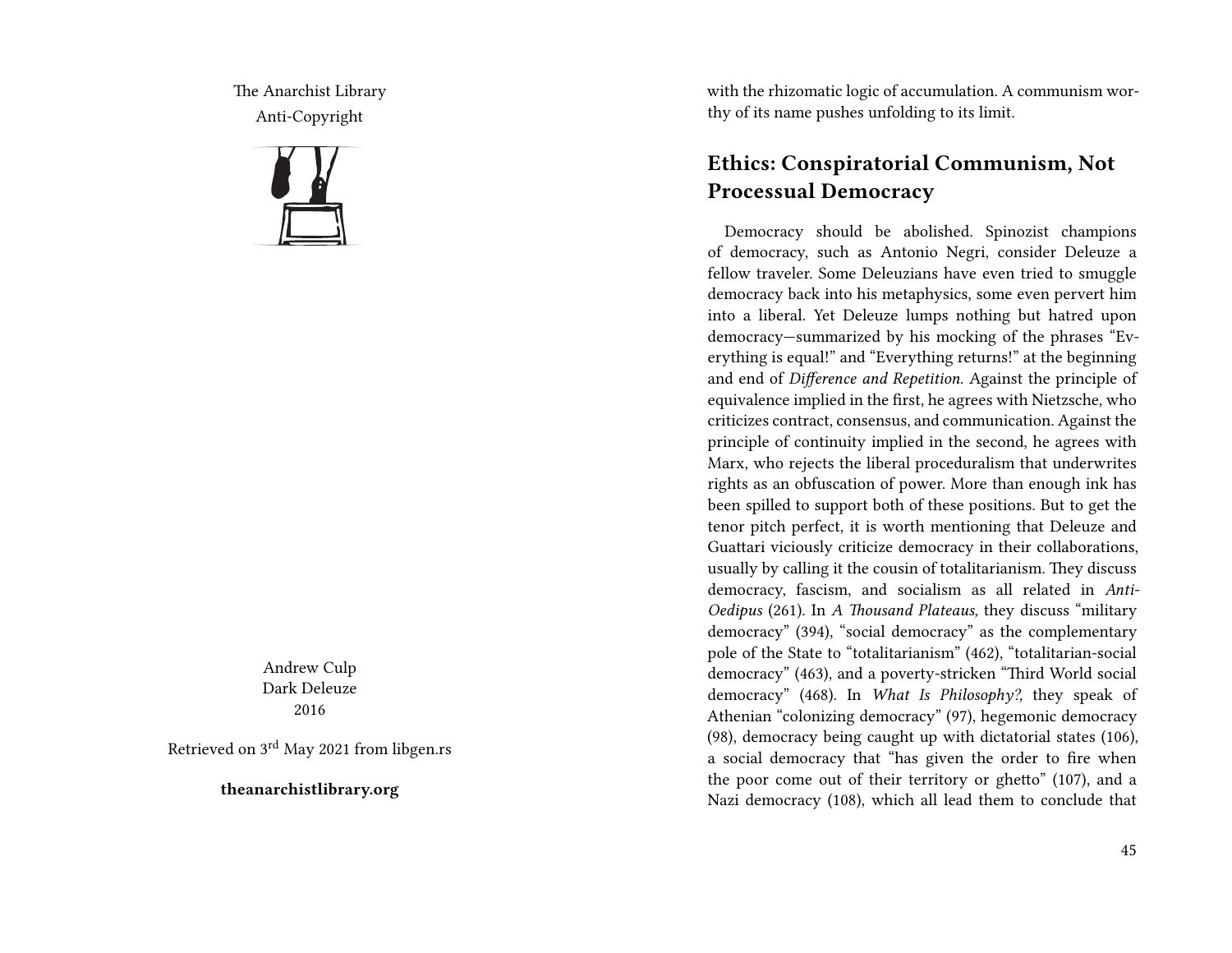their utopian "new people and a new earth … will not be found in our democracies" (108). Together, they can be neatly summarized: no matter how perfect, democracy always relies on a transcendent sovereign judgment backed by the threat of force. Only twice is Deleuze caught with his pants down in regard to democracy, both in moments of pandering—once in a letter to Antonio Negri's jailers that appeals through self-distance to "everyone committed to democracy," and again when discussing America's "virile and popular loves" in a brief paean to Walt Whitman (TR, 169; ECC, 60). All other "democratic" Deleuzes are the inventions of his commentators.

Deleuze happily embraces a Marxism so anti-State that it refuses the project of democracy. It is up to us to render his Marxism in darker terms than Rancière, who would rather break down the state through the democratic dissensus of *aesthesis* acting as "the power of an ontological difference between two orders of reality" (*Dissensus,* 180). Outright, darkness begins by subverting Negri's joyous celebration of democracy, which offers a productivist composition of forces as both the conditions of and resolution to capitalism (Ruddick, "Politics of Affect"). If Negriism was true, the only thing left for us to do is to "dump the bosses off our backs" (Hardt, "Common in Communism"). But the balance of power is far too ambivalent to make the epochal declaration that a revolutionary subject, such as the multitude, has already been produced and merely needs to be found. Our mad black communism is not a reworking of Marx's universalism, which is the seamless unity of thought and action that can be found in productivist appeals to immanence as immediate and unmediated, that is to say, automatic (PI, 29; DR, 29). On this account, an a priori communism is too dangerously close to Kant (DI, 60). We have no use for the judgment of a communist *natura,* which comes from the Joyous Deleuzians' confusion of metaphysics for politics. Neither automatic or automated, our communism is not tempted by the fully automated luxury communism of cybernetics, which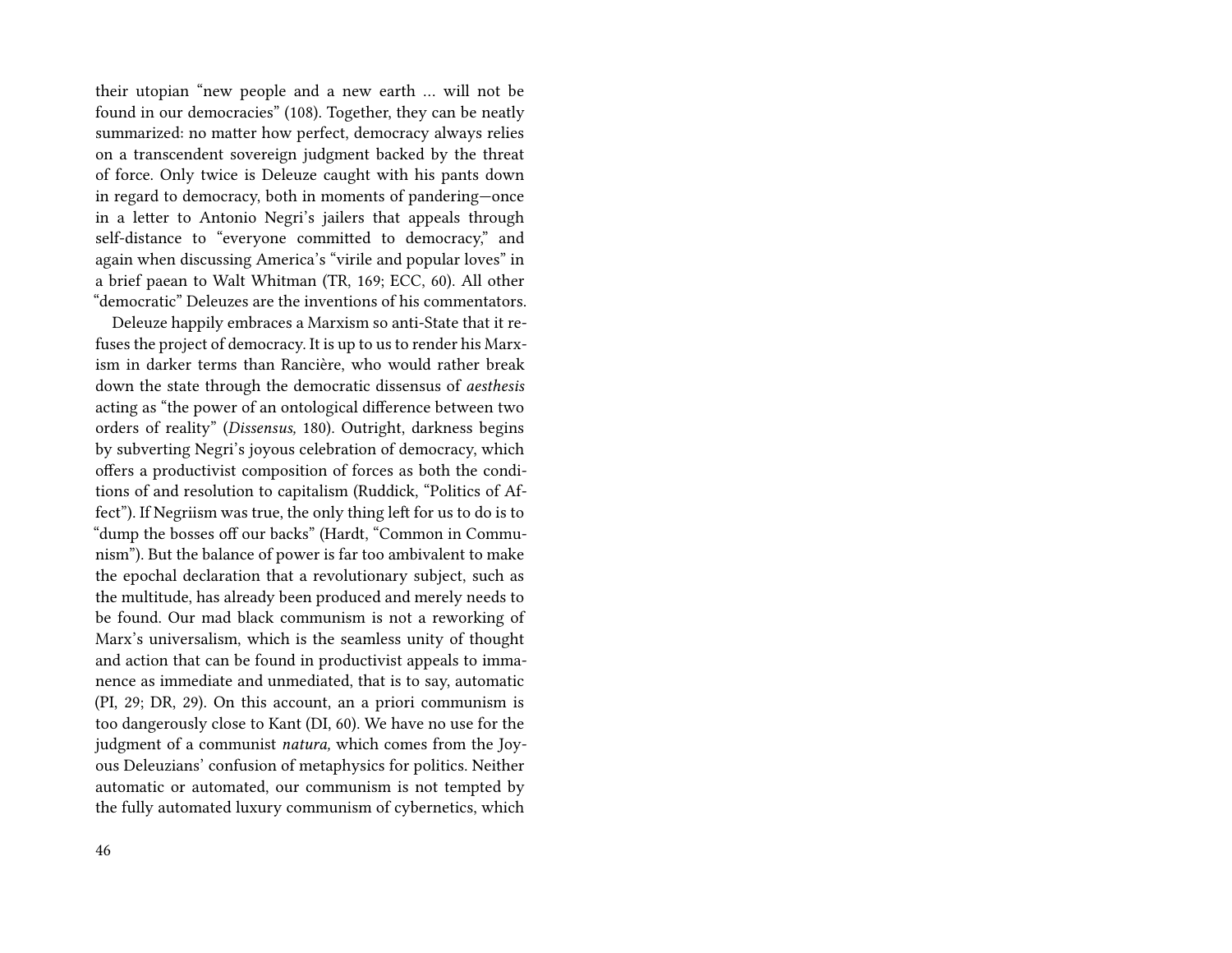is a temptation only from the perspective of control societies. Our communism is nothing but the conspiracy of communism (against ontology). It is the conspiracy to destroy the factory of production. As a conspiracy, communism is a war machine that turns the autoproductive processes of the Real into weapons for destroying any project built on metaphysical consistency. It targets the collusion between the creation of concepts and the reproduction of this world. In this sense, it wages a guerilla struggle against those who joyfully affirm "the ontology of Deleuze." It is a conspiracy for at least two reasons: first, it has a penchant for negativity that makes its revolutionary force appear as a conspiracy against everything that the joyful take as a given; second, its inclination toward collective forms of asymmetric struggle sets it wholly at odds with scholarly common sense. It dares any communism worth its name to wage a war of annihilation against God, Man, and the World itself.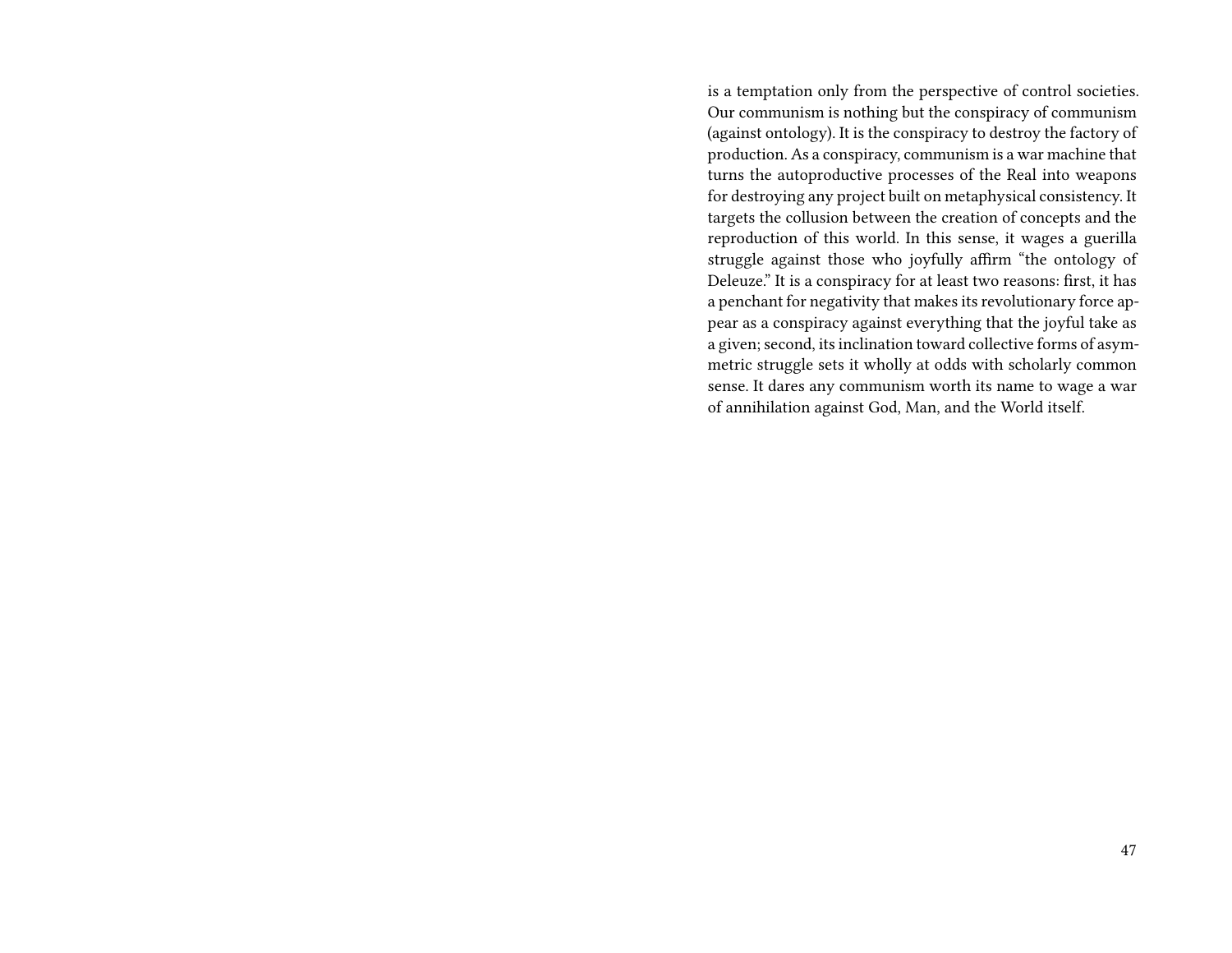# **Breakdown, Destruction, Ruin**

#### **Speed: Escape, Not Acceleration**

Deleuze and Guattari's "accelerationism" has been too tarnished to rehabilitate. The idea was hatched by Nick Land, who held a charismatic influence over the students of the Cybernetic Culture Research Unit at the University of Warwick during the late 1990s. Drawing from Deleuze and Guattari's insistence on "accelerating the process" of capitalist deterritorialization to make a revolutionary breakthrough, Land instead suggests that the commodity system "attains its own 'angular momentum'" to become a one-way street impervious to interventions, as it is made up of cosmic-scale processes that are largely blind to human cultural inputs (*Thirst for Annihilation,* 80). For him, the accelerating speed of capital has only one possible conclusion: "a run-away whirlwind of dissolution, whose hub is the virtual zero of impersonal metropolitan accumulation" that hurls the human animal "into a new nakedness, as everything stable is progressively liquidated in the storm" (80). When he initially wrote this position, he left its significance open-ended, only later cashing it out through a neoreactionary project called the "Dark Enlightenment." Land explains that the project is dark because he eagerly adopts a "scary" mixture of cognitive elitism, racist social Darwinism, and autocratic Austrian economics. He denounces leftists as theologians of "the Cathedral" founded at "Grievance Studies departments of New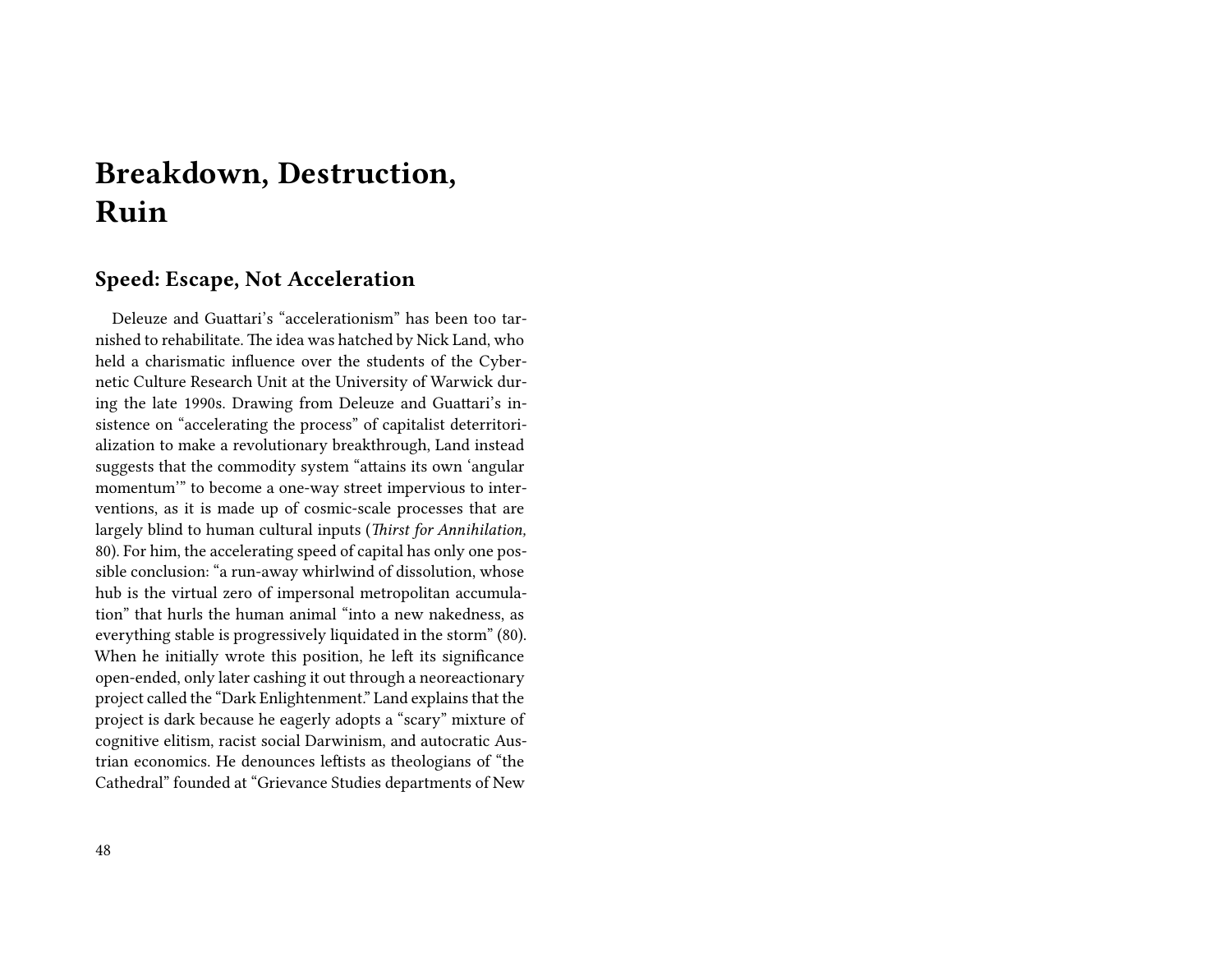England universities," whose appeals to antiracism, democracy, and equality are a type of authoritarian theology.

Commenting later on Williams and Srnicek's "#Accelerate Manifesto for an Accelerationist Politics," Land gleefully accuses those leftists who speak favorably about capital's destructive forces as "conditional accelerationists" ("Annotated #Accelerate (#3)"). He says that they can only distinguish their position from his own by way of an empty moralism in no position to direct the process. There is perhaps some truth to Land's criticism of so-called Left Accelerationism as far as they endorse Maoist skepticism for tradition and enthusiasm for productive forces, a social democratic project for a new hegemony, or an intellectual mission of "new rationalism"—all of which seek to mitigate capitalism's destructive tendencies without outlining real steps to actualize its own future. To substantiate his case, Land argues that "within capitalist futures markets, the nonactual has effective currency," which makes it "not an 'imaginary' but an integral part of the virtual body of capital" because it is "an operationalized realization of the future," so "while capital has an increasingly densely-realized future, its leftist enemies have only a manifestly pretend one" ("Annotated #Accelerate (#2b)"). The trouble then with either accelerationism is that *neither takes the process far enough,* which is to say, all accelerationism is conditional because it fails to surrender to the outside. As such, Land dresses his fascism up as an athleticism to hide the cowardice of defending the forces of this world, namely, the courthouse of reason, the authority of the market, and a religious faith in technology.

A truly dark path undoes everything that makes up this world. Deleuze and Guattari's proposal to "accelerate the process" follows from R. D. Laing's clinical prescription for more madness in our "veritable age of Darkness" (AO, 131). He supports the mad in turning "the destruction wrecked on them" into a force of dissolution against the "alienated starting point" of normality. This is a method made for breaking with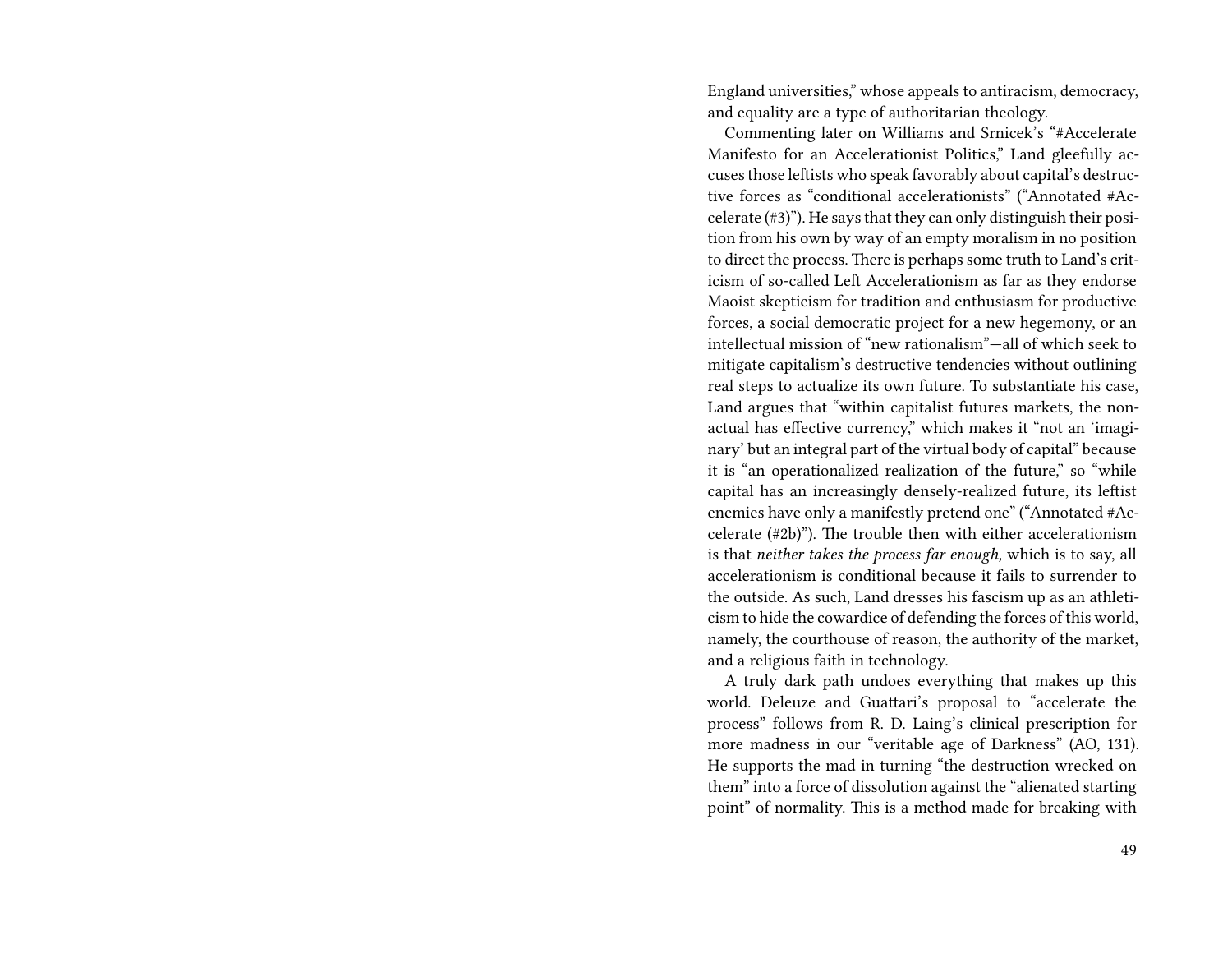the inside, which "turns in on itself" when "pierced by a hole, a lake, a flame, a tornado, an explosion," so that the outside comes flooding in (132). Such a break can go one of two ways: it can be a breakdown or a breakthrough (239, 132).

The best "breakthrough" is "making a break for it." Deleuze is fond of repeating Black Panther George Jackson, who writes from prison that "yes, I can very well escape, but during my escape, I'm looking for a weapon" (DI, 277). The phrase applies to far more than Jackson's literal imprisonment in San Quentin what he really wanted was liberation from the American capitalist system of racial oppression, which is truly what killed him during his final escape attempt (eleven years into his oneyear-to-life indefinite sentence for robbing a gas station for \$70). The necessity of weapons should be clear. Even the most terrifying nomadic war machine is overshadowed by the state, which calls its operations "keeping the peace" (as documented by Foucault in his "Society Must Be Defended" lectures and beyond). Such violence has renewed meaning in 2015 as I write in the wake of a white supremacist massacre and as an outcry about racist police violence has finally started to generalize. Jackson stands as a reminder that a revolutionary line of flight must remain active; revolution is not a system-effect, though capitalism as a "system leaking all over the place" establishes the terrain for "revolutionary escape" (such as a propaganda system that can be infiltrated to attract outside conspirators or a legal system that provides lawyers who can smuggle subversive objects into controlled spaces) (DI, 270). The brilliant guerilla Che wrote the steps for one such dance, the minuet: the guerrillas begin by encircling an advancing column and splitting into a number of "points," each with enough distance to avoid themselves being encircled; a couple pairs off and begins their dance as one of the guerrilla points attacks and draws out the enemy, after which they fall back and a different point attacks—the goal is not annihilation but to immobilize to the point of fatigue (Guevara, *Guerilla Warfare,* 58–59).

- Spanos, William V. "The Question of Philosophy and *Poiesis* in the Posthistorical Age: Thinking/Imagining the Shadow of Metaphysics." *Boundary 2* 27, no. 1 (2000): 151–74.
- Spence-Jones, Henry Donald Maurice. *Early Christianity and Paganism, a.d. 64 to the Peace of the Church in the Fourth Century*. London: Cassell, 1902.
- Spinoza, Benedict de. *Ethics*. 1677. Translated by Edwin Curley. New York: Penguin, 2005.
- Stengers, Isabelle. *In Catastrophic Times: Resisting the Coming Barbarism*. Translated by Andrew Goffey. London: Open Humanities Press.
- Tiqqun. *Introduction to Civil War*. 2001. Translated by Alexander R. Galloway and Jason E. Smith. Los Angeles, Calif.: Semiotext(e), 2010.
- Unknown. "Essay upon Crypts." *The Crypt: or, Receptacle for Things Past* 6 (September 1829): 73–77.
- Virno, Paolo. *Grammar of the Multitude: For an Analysis of Contemporary Forms of Life*. 2003. Translated by Isabella Bertoletti, James Cascaito, and Andrea Casson. New York: Semiotext(e), 2004.
- Viveiros de Castro, Eduardo. *Cannibal Metaphysics: For a Poststructural Anthropology*. 2009. Translated by Peter Skafish. Minneapolis, Minn.: Univocal, 2014.
- Williams, Alex, and Nick Srincek. "#Accelerate Manifesto for an Accelerationist Politics." *Critical Legal Thinking*. 2013, http://criticallegalthinking.com/2013/05/14/acceleratemanifesto-for-an-accelerationist-politics/.
- Žižek, Slavoj. "The Ongoing 'Soft Revolution.'" *Critical Inquiry* 30, no. 2 (2004): 292–323.
- —. *The Sublime Object of Ideology*. New York: Verso, 1989.
- Zourabichvili, François. *Gilles Deleuze: A Philosophy of the Event*. 1994. Translated by Kieran Aarons. Edited by Gregg Lambert and Daniel W. Smith. Edinburgh: Edinburgh University Press, 2012. </biblio»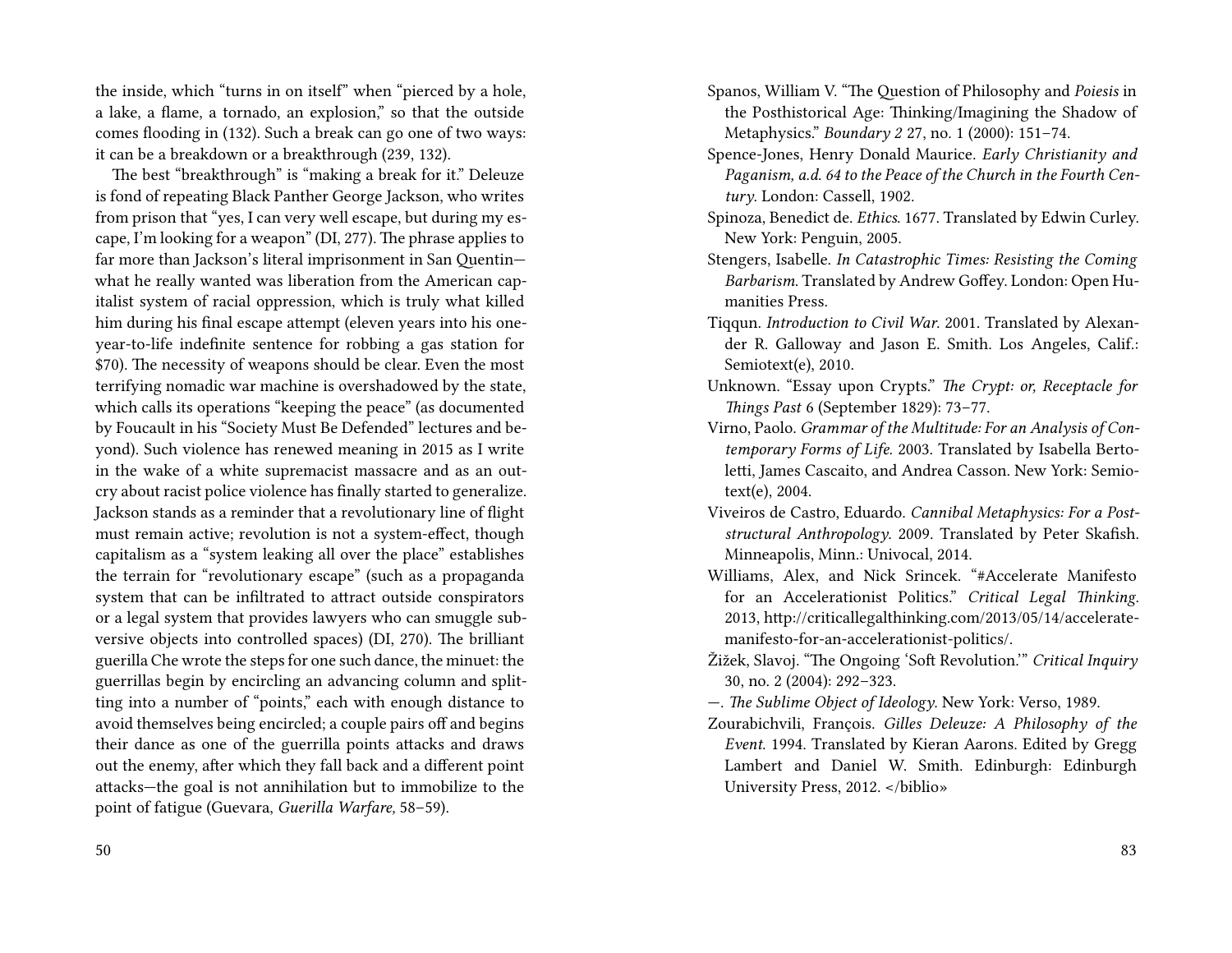- —. *On the Genealogy of Morality*. 1887. Translated by Carol Diethe. Edited by Keith Ansell-Pearson. New York: Cambridge University Press, 1994.
- —. *Untimely Meditations*. Translated by R. J. Hollingdale. Edited by Daniel Breazeale. Cambridge: Cambridge University Press, 1997.
- Orwell, George. *1984.* New York: Penguin, 1949.
- Padgen, Anthony. *The Fall of Natural Man: The American Indian and the Origins of Comparative Ethnology*. Cambridge: Cambridge University Press, 1982.
- Plan C. "We Are All Very Anxious." April 4, 2014. http:// www.weareplanc.org/blog/we-are-all-very-anxious/.
- Proust, Marcel. "Cities of the Plain" [alternative title to "Sodom and Gomorrah"]. 1921. In *Remembrance of Things Past* [alternative title to *In Search of Lost Time*], translated by C. K. Scott Moncrieff, 3–378. New York: Random House, 1932.
- Rancière, Jacques. *Dissensus: On Politics and Aesthetics*. Edited and translated by Steven Corcoran. London: Continuum, 2010.
- Rice, Condoleezza. *No Higher Honor*. New York: Broadway, 2011.
- Rimbaud, Arthur. "A Season in Hell." 1873. Translated by A. S. Kline. http://www.poetryintranslation.com/PITBR/French/ Rimbaud3.htm#anchor\_Toc202003798.
- Ruddick, Susan. "The Politics of Affect: Spinoza in the Work of Negri and Deleuze." *Theory, Culture, Society* 27, no. 4 (2010):  $21 - 45.$
- Schumpeter, Joseph Alois. 1942. *Capitalism, Socialism, Democracy*. New York: Harper and Row, 1950.
- Serres, Michel. *Angels, a Modern Myth*. Paris: Flammarion, 1995.
- Seshadri, Kalpana Rahita (formerly Seshadri-Crooks). *Desiring Whiteness: A Lacanian Analysis of Race*. London: Routledge, 2000.

Escapism is the great betrayer of escape. The former is simply "withdrawing from the social," whereas the latter learns to "eat away at [the social] and penetrate it," everywhere setting up "charges that will explode what will explore, make fall what must fall, make escape what must escape" as a "revolutionary force" (AO, 341). The same distinction also holds between two models of autonomy: temporary autonomous zones and zones of offensive opacity. Temporary autonomous zones are momentary bursts of carnivalesque energy that proponent Hakim Bey says "vanish, leaving behind it an empty husk" when the forces of definition arrive (*Temporary Autonomous Zone,* 100). Deleuze and Guattari suggest, contrary to orthodox Marxists, that societies are defined by how they manage their paths of escape (rather than their modes of production) (TP, 435). As such, "psychotopological" distance established by temporary autonomous zones does not create a significant enough rupture to open into anything else and thus collapses escape into escape-ism. Tiqqun's zones of offensive opacity are an improvement, as they oppose a wider web of cybernetic governance without packing maximum intensity into a single moment (Anonymous, "De l'Hypothèse Cybernétique," 334–38). Opacity is its first principle, something they learn from the long tradition of autonomists and anarchists whose most militant factions would refuse all engagement with parliamentary politics, labor and unions, and news media. Offensive orientation is its second principle, though tempered by the famous line from *The Internationale,* "la crosse en l'air," with the butts of our guns held high in the air: knowing we can take the fight to the trenches, or even take power, but refuse it anyway. Tiqqun is well aware of the difficult history behind the state assassinations of the Black Panther Party and the Red Army Faction, so they know to resist militarization lest they become an army or be liquidated. The advantage of this "strategic withdrawal" is autonomy, especially as communism becomes its qualitative guide. Posing communism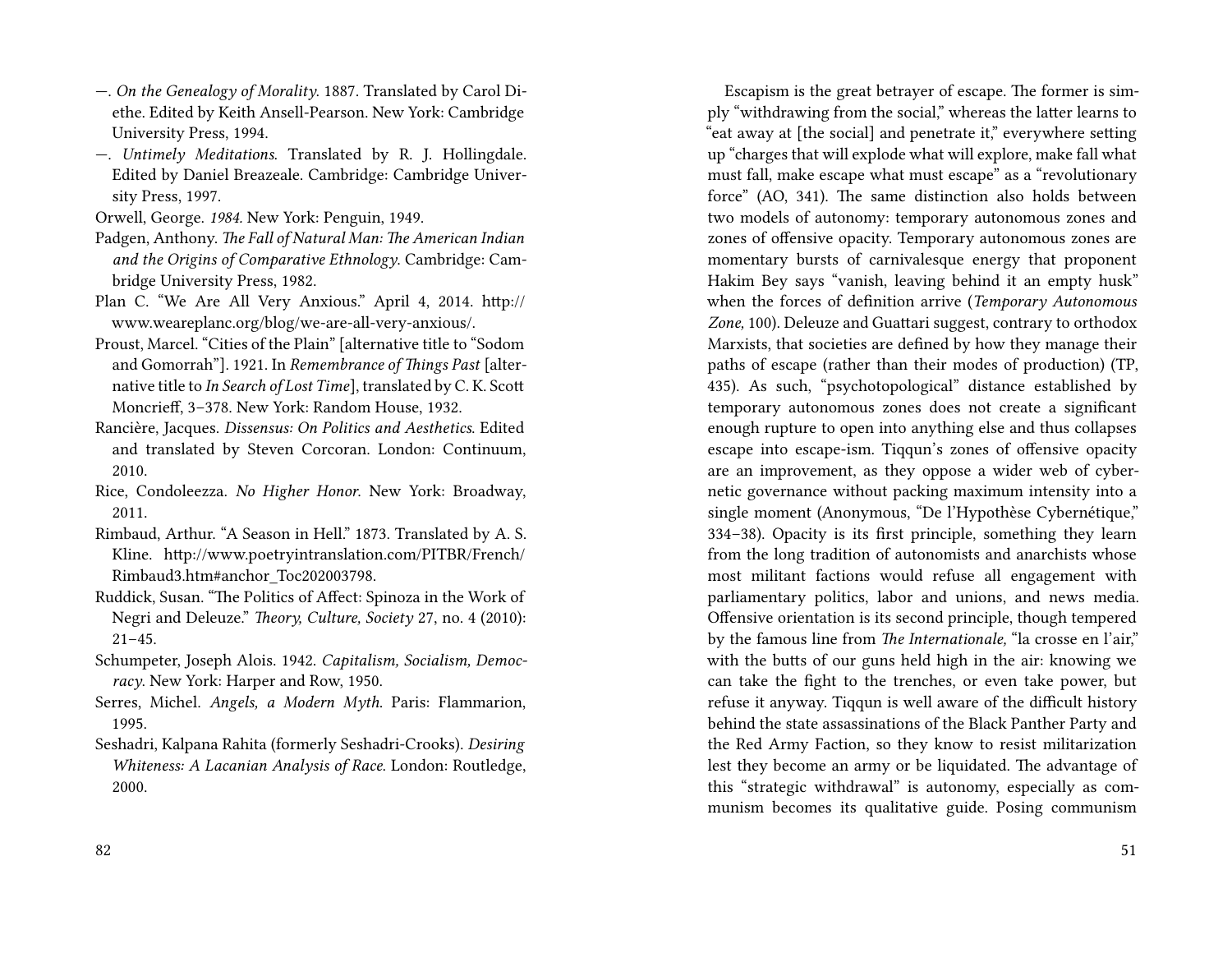as oppositional self-determination, it takes the whole social apparatus of capture as its contrary—against any temptation to engage the social, for whatever resources offered, arises a demand to be met by a parallel space of communism.

#### **Flows: Interruption, Not Production**

The schizo is dead! Long live the schizo! Schizo culture appealed to a society seized by postwar consumer boredom. "Can't we produce something other than toasters and cars? How about free speech, free school, free love, free verse!" It is no exaggeration to say that the events of May 1968 were sparked by a Situationist intolerance for boredom ("boredom is always counter-revolutionary," says Guy Debord; "Bad Old Days Will End," 36). In the time since the 1972 publication of *Anti-Oedipus,* capitalism has embraced its schizophrenia through neoliberalism. The schizo has become the paraphilic obsession of Nietzsche's last man. Its flood of more and more objects has subjects able to muster less and less desire, as seen in the Japanese Lost Decade of stagflation, when a torrent of perversions coincided with a suicide epidemic. The dominant feelings today are probably anxiety or depression (Plan C, "We Are All Very Anxious"). They are expressed as vulnerability in the pervasiveness of trauma, as a constant low-level distress, and through a generalization of contingency. Demonstrating the significance of this shift: "go play outside" is a breath of fresh air to the bored but fails to make the depressive budge. Neoliberalism turns the depressive into the paranoiac through a program of exposure, which unfolds the subject to reveal new surfaces to penetrate. Despite this, the negative project of the process of schizophrenia ("collapsing a filthy drainage pipe") is as necessary as ever (AO, 341). But just as Lenin declared the revolutionary affirmation "All the power to the

Lang, Fritz, dir. *Metropolis*. 1927. New York: Kino Video, 2004. Laroche, Emmanuel. *Histoire de la Racine "Nem-" en Grec Ancien*. Paris: Librairie C. Klincksieck, 1949.

- Lübke, Wilhelm. *Ecclesiastical Art in Germany during the Middle Ages*. 1852. Translated by I. A. Wheatley. London: Cassell, Petter, and Galpin, 1871.
- Luke, Timothy W. *Ecocritique: Contesting the Politics of Nature, Economy, and Culture*. Minneapolis: University of Minnesota Press, 1997.
- Lyotard, Jean-François. *Libidinal Economy*. 1974. Translated by Iain Hamilton Grant. London: Athlone, 2004.
- Marcuse, Herbert. "Repressive Tolerance." In *A Critique of Pure Tolerance,* 81–117. Boston: Beacon Press, 1965.
- Marx, Karl. *Capital: A Critique of Political Economy*. Vol. 1. Translated by Ben Fowkes. Harmondsworth, U.K.: Penguin, 1976.

—. "Ruthless Criticism." Letter to Arnold Ruge, September 1843. In *Marx Engel's Collected Works,* 3. https:/ /www.marxists.org/archive/marx/works/1843/letters/ 43\_09.htm.

- Marx, Karl, and Friedrich Engels. *Manifesto of the Community Party*. 1848. Translated by Samuel Moore and Friedrich Engels. 2000. https://www.marxists.org/archive/marx/works/ 1848/communist-manifesto/ch01.htm.
- Maus, Marcel. *The Gift: The Form and Reason for Exchange in Archaic Societies*. 1950. Translated by W. D. Hallis. New York: Routledge, 1990.
- Meillassoux, Quentin. *After Finitude: An Essay on the Necessity of Contingency*. 2006. Translated by Ray Brassier. London: Continuum, 2008.

Muybridge, Eadweard, dir. *Sallie Gardner at a Gallop*. 1878.

Newton, Huey. *Revolutionary Suicide*. New York: Writers and Readers, 1973.

Nietzsche, Friedrich. *The Gay Science*. 1887. Translated by Walter Kaufmann. New York: Vintage Books, 1974.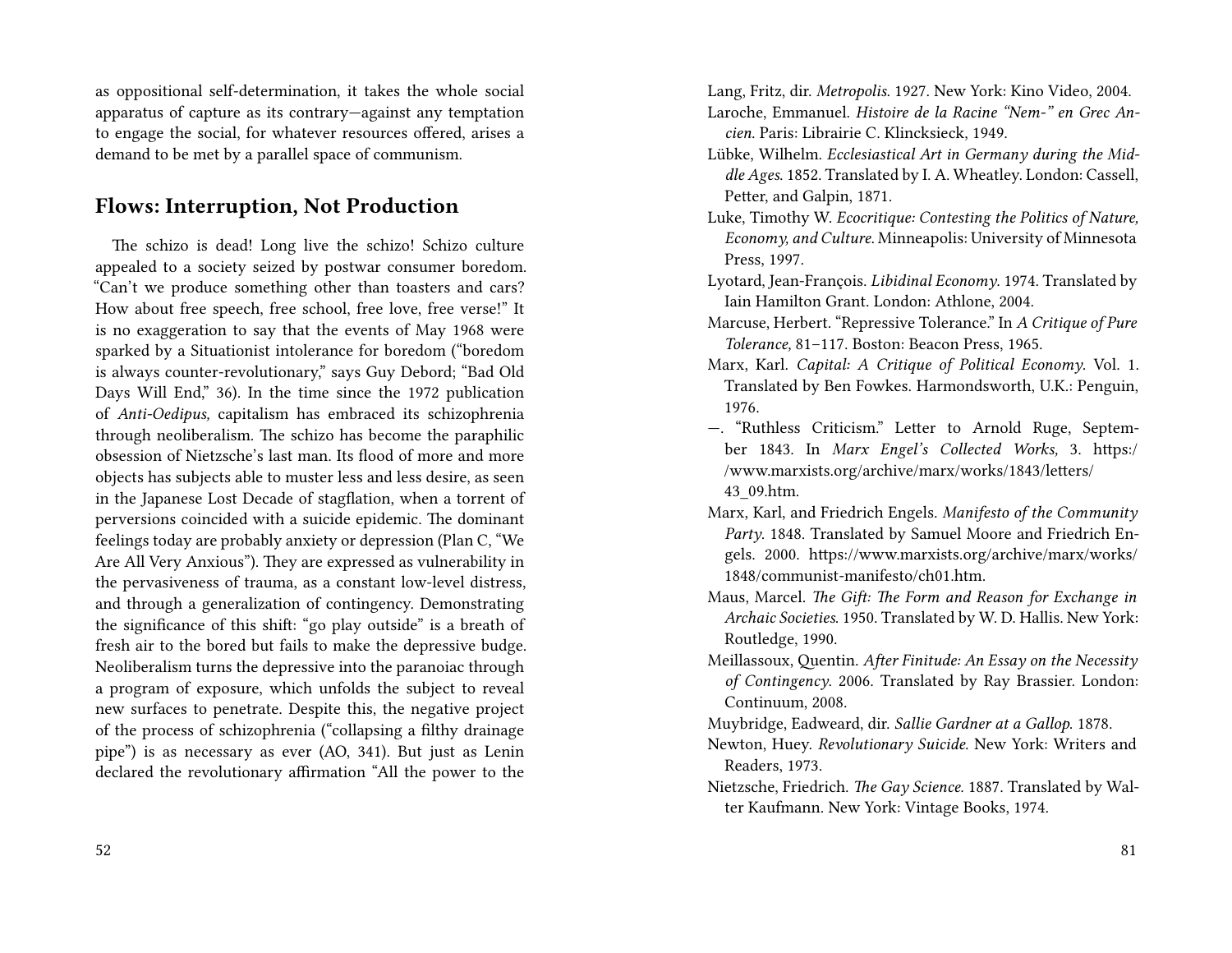- Kant, Immanuel. *Anthropology from a Pragmatic Point of View*. 1798. Translated by Robert B. Louden. Cambridge: Cambridge University Press, 2006.
- Kauffman, Stuart. *Reinventing the Sacred: A New View of Science, Reason, and Religion*. New York: Basic Books, 2008.
- Kauffman, Stuart, Teppo Felin, Roger Koppl, and Giuseppe Longo. "Economic Opportunity and Evolution: Beyond Landscapes and Bounded Rationality." *Strategic Entrepreneurship Journal* 8, no. 4 (2014): 269–82.
- Kennedy, Robert F. *Remarks at the University of Kansas*. March 18, 1968.
- Kissinger, Henry. "The Vietnam Negotiations." *Foreign Affairs* 48, no. 2 (1969): 211–34.
- Klossowski, Pierre. "Circulus Vitiosus." Translated by Joseph Kuzma. *The Agonist: A Nietzsche Circle Journal* 2, no. 1 (2009): 31–47.
- —. *Nietzsche and the Vicious Circle*. 1969. Translated by Daniel W. Smith. Chicago: University of Chicago Press, 1997.
- Kopal, Zdeněk. *The Moon*. Dordrecht, Netherlands: D. Reidel, 1969.
- Kubrick, Stanley, dir. *Clockwork Orange*. Burbank, Calif.: Warner Bros. Pictures, 1971.
- Lafargue, Paul. *Social and Philosophical Studies*. Translated by Charles H. Kerr. Chicago: Charles H. Kerr, 1910.
- Lambert, Gregg. *The Non-philosophy of Gilles Deleuze*. London: Continuum, 2002.
- Land, Nick. "Annotated #Accelerate (#2b)." *Urban Future* 2, no. 1 (2014). http://www.ufblog.net/on-accelerate-2b.
- —. "Annotated #Accelerate (#3)." *Urban Future* 2, no. 1 (2014). http://www.ufblog.net/annotated-accelerate-3/.
- —. "The Dark Enlightenment." In *The Dark Enlightenment*. 2013. http://www.thedarkenlightenment.com/the-darkenlightenment-by-nick-land/.
- —. *Thirst for Annihilation: George Bataille and Virulent Nihilism*. London: Routledge, 1992.

Soviets!" counterrevolutionary after a certain time, it is time to retire the slogan "Liberate the flows!"

Militant discussions of infrastructure, blockage, and interruption are refreshing—since the first "free" laborers threw a shoe in the machine, sabotage has been an important tactic of resistance. But with the elliptical dynamics of capitalism, which poses its own limits only to overcome them for a profit, interruptions cannot be an end unto themselves (230–31). Every economic system is "a system of interruptions" that works by breaking down (36–37, 151, 192). One needs to look behind the old social democratic criticism of productivism, "even pollution, cigarettes, prisons, logging, napalm, and nuclear warheads are counted in the Gross Domestic Production," to see why (Kennedy, *Remarks at the University of Kansas*). Antiproduction, which prevents specific realizations of value in a systematic way, is "at the heart of production itself, and conditioning this production" (235). Potlatch and ritualized warfare are indigenous means of antiproduction that prevent the hoarding that could lead to despotism (Maus, *The Gift*; Clastres, *Society against the State*). Aristocratic glorious expenditure made sure that everything was owed to the king (Bataille, "Notion of Expenditure"). Marx reminds us that capitalists dip into their own capital stock at the expense of expanded reproduction, but wasting money on the "political–military–industrial complex" guarantees the smooth advance of the system as a whole (235).

What interruption is revolutionary? The mold was set by Marx, who proposed "expropriating the expropriators" (*Capital,* chapter 32). "Direct action at the point of production" would intervene in the apparatus of capture where the earth, activity, and objects are first coded by the state as territory, work, and money or decoded by capitalism as flows of land, labor, and capital (TP, 437–60). But if "societies are determined by their mode of anti-production (and not a mode of production)," then action should be taken at the points of capitalist antiproduction (D, 135). Extending this line of argumentation,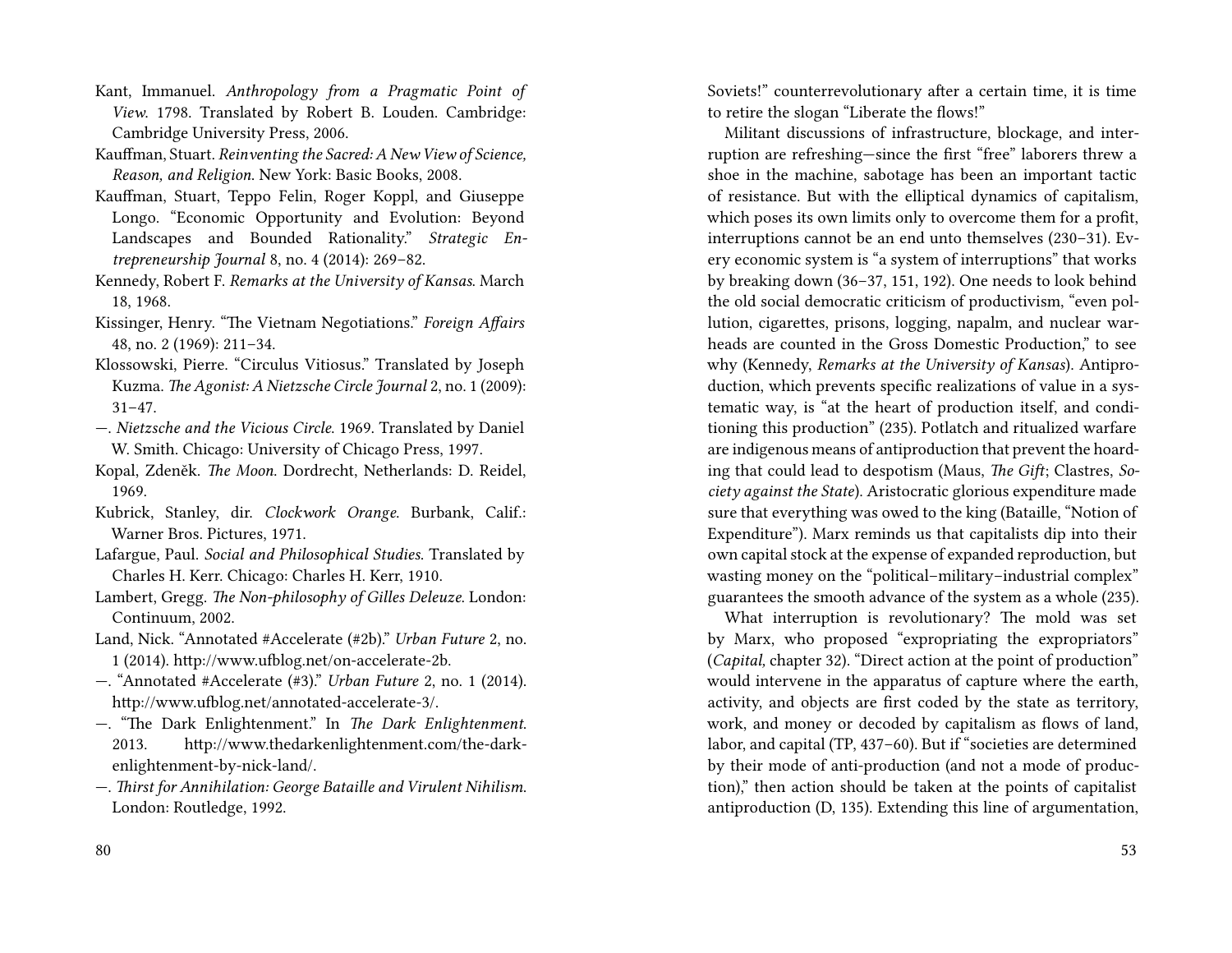the avant-garde taunts the world with a claim: "capitalism defeated traditional societies because it was more exciting than they were, but now there is something more exciting than capitalism, itself: its destruction" (Bernadette Corporation, *Get Rid of Yourself* ). Though this position is condemned by Leninists as infantile leftism, it is the realization of Deleuze and Guattari's critique of therapy culture—clinicians say that one matures out of the depressive position by learning an ambivalent balance of love and hate, which helps delay gratification (Joseph, "Projective Identification," 99). But is that not the alienation of the worker from the fruits of his labor, Deleuze and Guattari protest, the fundamental separation of a desiring subject from her means of satisfaction (AO, 70–75)? Think of an old German rock song, "Macht Kaputt, Was Euch Kaputt Macht" by Ton Steine Scherben, an anarchocommunist band connected to the squatter scene and the Red Army Faction (before it went underground). As cheap as it sounds, perhaps the cure for depressive disinterest is the thrill of "destroying what destroys you."

### **Substance: Political Anthropology, Not Technoscience**

"Science does not think," Heidegger sensationally claims in his 1952 lecture *What Is Called Thinking?* A year later, Gaston Bachelard makes an opposing scandalous assertion in *Le Matérialisme Rationnel* that "science does not get the philosophy it deserves" (20). What science needs, Bachelard says, is a science that produces objects for thought. One such approach is the "nomad science" of *A Thousand Plateaus,* which forms a direct response to Heidegger's challenge that "we are still not thinking" (*Thinking?,* 6). Nomad science poses problems in clarifying what is really going on in states of affairs (WP, 155– 62). In posing better problems, instead of trying to solve them,

- Galloway, Alexander R., and Eugene Thacker. *The Exploit: A Theory of Networks*. Minneapolis: University of Minnesota Press, 2007.
- Gingrich, Owen, and Albert van Helden, "From *Occhiale* to Printed Page: The Making of Galileo's *Sidereus Nuncius*." *Journal for the History of Astronomy* 34, no. 116 (2003):  $251 - 67$ .
- Grosz, Elizabeth. *Becoming Undone: Darwinian Reflections on Life, Politics, and Art*. Durham, N.C.: Duke University Press, 2011.
- Guevara, Ernesto "Che." *Guerilla Warfare*. 1960. Translated by J. P. Morray. Oxford: SR Books, 1997.
- Halperin, David, and Valerie Traub. "Beyond Gay Pride." In *Gay Shame,* 3–40. Chicago: University of Chicago Press, 2009.
- Hardt, Michael. "The Common in Communism." 2010. http://seminaire.samizdat.net/IMG/pdf/Microsoft\_Word\_- \_Michael\_Hardt.pdf.
- Hardt, Michael, and Antonio Negri. *Empire*. Cambridge, Mass.: Harvard University Press, 2000.
- Heidegger, Martin. *What Is Called Thinking?* 1952. Translated by J. Glenn Gray. New York: Perennial, 1976.
- Hevelii, Johannis. *Selenographia sive Lunae Descriptio*. Gdansk, 1647.
- Holloway, John. "The Scream." In *Change the World without Taking Power: The Meaning of Revolution Today,* 1–10. London: Pluto Press, 2002.
- Invisible Committee. *To Our Friends*. 2014. Translated by Robert Hurley. Los Angeles, Calif.: Semiotext(e), 2015.
- Joseph, Betty. "Projective Identification: Some Clinical Aspects." In *Projective Identification: The Fate of a Concept,* edited by Elizabeth Spillius and Edna O'Shaughnessy, 98–111. New York: Routledge, 2012.
- Kafka, Franz. *The Trial*. 1925. Translated by Willa and Edwin Muir. New York: Schocken, 1956.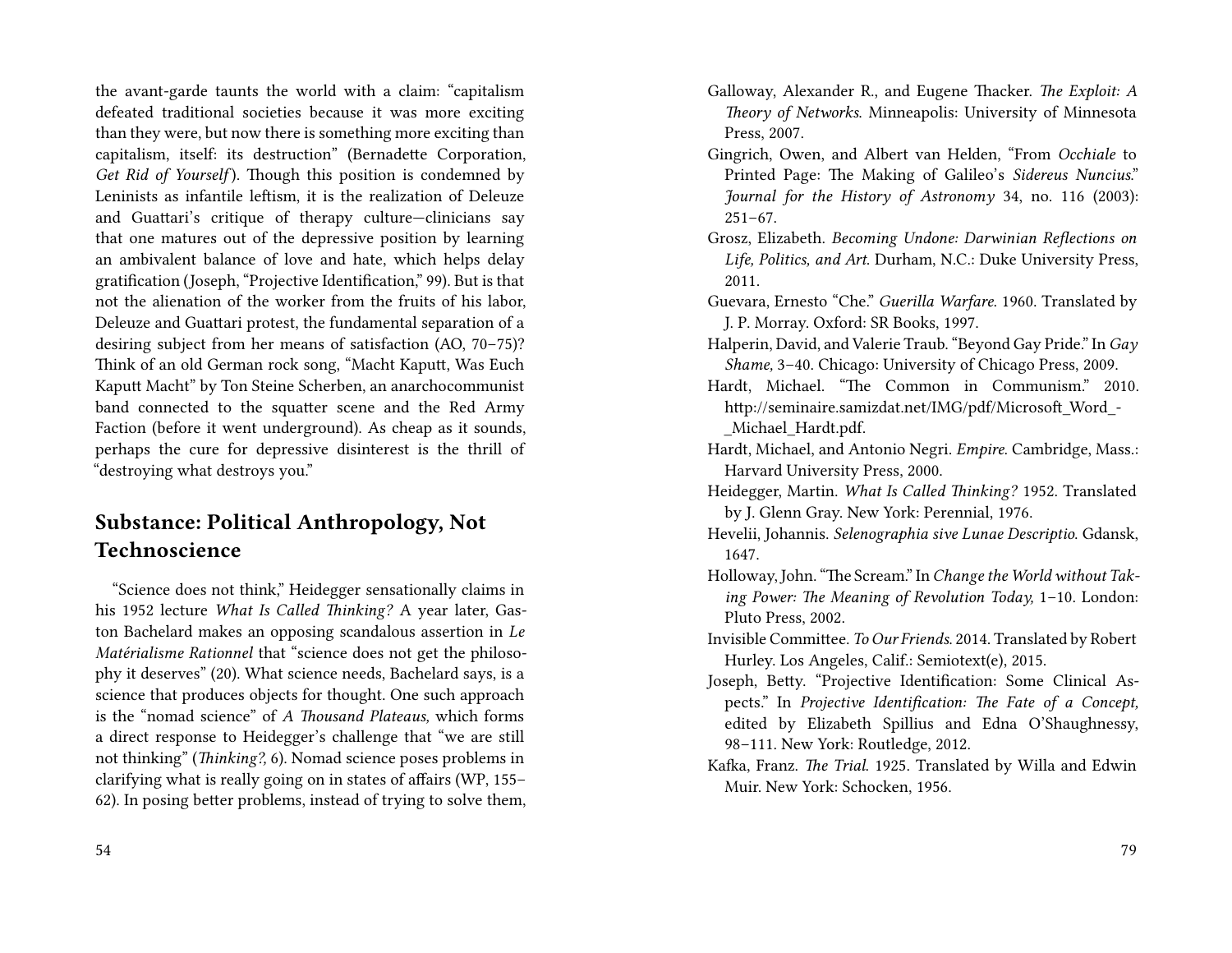*ontea*. Vol. 1. Cambridge, Mass.: Harvard University Press, 1931.

- Eze, Emmanuel Chudwuki. "The Color of Reason: The Idea of 'Race' in Kant's Anthropology." In *Postcolonial African Philosophy: A Critical Reader,* edited by Emmanuel Chudwuki Eze, 103–31. Cambridge, Mass.: Blackwell, 1997.
- Flaxman, Gregory. *Gilles Deleuze and the Fabulation of Philosophy*. Minneapolis: University of Minnesota Press, 2011.
- —. "Politics and Ontology: A Review of Nathan Widder: *Political Theory after Deleuze*." *Postmodern Culture* 24, no. 2 (2014), https://muse.jhu.edu/article/580775.
- Flint, Jim. "Michel Serres' Angels: A Modern Myth." *Mute* 1, no. 4 (1996). http://www.metamute.org/editorial/articles/ michel-serres-angels-modern-myth.
- Fontaine, Claire. "This Is Not the Black Bloc." 2007. http:// www.clairefontaine.ws/pdf/black\_bloc\_eng.pdf.
- Foucault, Michel. *History of Sexuality, Volume 1: An Introduction*. Translated by Robert Hurley. New York: Pantheon Books, 1978.
- —. "Nietzsche, Genealogy, History." 1971. In *Language, Counter-Memory, Practice: Selected Essays and Interviews,* translated by Donald F. Bouchard and Sherry Simon, 113–38. Ithaca, N.Y.: Cornell University Press, 1977.
- —. *Security, Territory, Population: Lectures at the Collège de France 1977–1978*. 2004. Translated by Graham Burchell. Edited by Michel Senellart. New York: Palgrave Macmillan, 2007.
- —. *"Society Must Be Defended": Lectures at the Collège de France, 1975–1976*. 1997. Translated by David Macey. New York: Picador, 2003.

—. "Theatrum Philosophicum." *Critique* 282 (1970): 885–908.

Galloway, Alexander R. *Protocol: How Control Exists after Decentralization*. Cambridge, Mass.: MIT Press, 2004.

science invites a range of potential solutions (80–83). "Like a compass, not a blueprint," the saying goes, which is only useful for those who take the time to learn the terrain. In following some technological lines, humans tend to co-evolve with their technological counterparts, or make an even stronger claim: certain technologies produce new peoples (TP, 404–15). So beyond problems, the science of nomads is more an anthropology (or even a geography). Here it may be helpful to consider Deleuze's point about Pascal's Wager in *Nietzsche and Philosophy,* which he says is not a theological question but an anthropological query about how it would be to live without god. The story about nomad scientists and their cousins, the metallurgical smiths, is mostly a history of their appreciation for the singularities of matter, just as Heidegger says the thinking cabinetmaker does when turning each knot and warp to its advantage.

Deleuze and Guattari's autopsy of Oedipus demonstrated the need for anthropology. Their method was analytically clear: dissect him with an internal critique of psychoanalysis and then an external of anthropology. From the first, all they could determine was Oedipus's illegitimate birth, which was already a public secret. It was only through the subsequent historical materialist explanation for Oedipus's emergence that they could plot his demise. We deserve a new anthropology, especially if we plan to commit an act of sedition against the whole world. It will not be born out of a new Enlightenment. Anthropology's Enlightenment father Kant paired anthropology with geography to generate the first scientific classification of race (and white racial superiority) (Bernasconi, "Who Invented the Concept of Race?"). Borrowing from his philosophical work, he lectured on the topic for forty years (1756–97) and published a foundational text, *Anthropology from a Pragmatic Point of View* (Eze, "Color of Reason"). Even anti-Semitic Heidegger knew that reorganizing philosophy along the lines of a succession of psychologies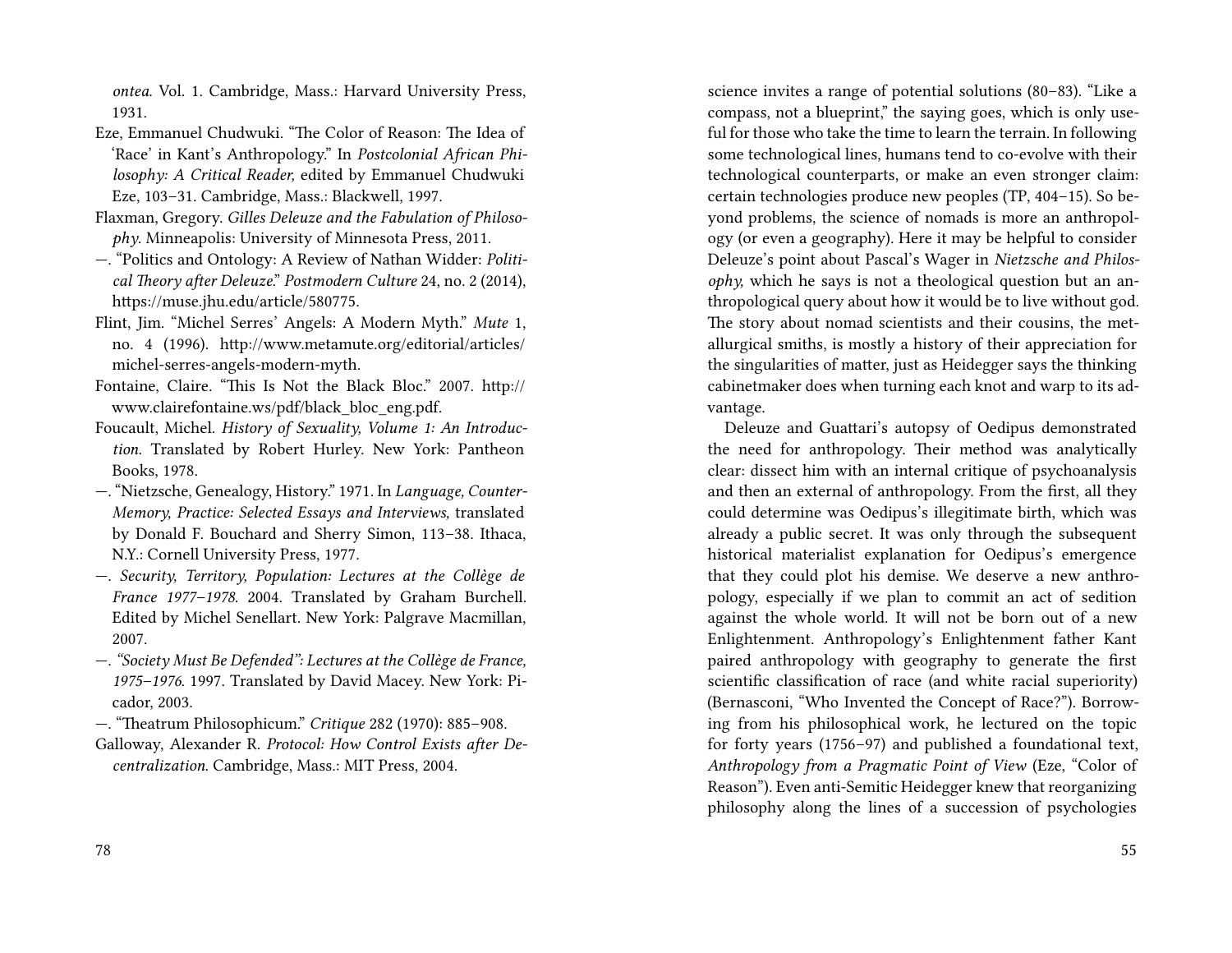in human history was a grave error—though his negative anthropology leaves the door open to the wild phenomenological speculation of Agamben, Stiegler, and Virno (Balibar, "Subjection and Subjectivation," 2–9). Rather, we need to return to structuralism, if for no other reason than *American anthropology was never (post)structuralist.* Such a provocation is not an attempt to be retro; it is a rejection of the postmodern "reflexive turn" as thirty years lost to naval gazing (Viveiros de Castro, *Cannibal Metaphysics,* 98–100).

Why not a structuralist political anthropology? Viveiros de Castro says that the opening move would be to shatter anthropology as the "mirror of society," which is to say, to shift the crosshairs from psychoanalysis to anthropology to write an *Anti-Narcissus* (*Cannibal Metaphysics,* 40–45). There are a few Deleuzian anthropologists who still take seriously the structuralist project of studying the other: Philippe Descola, Eduardo Kohn, Patrice Maniglier, and Eduardo Viveiros de Castro, to name a few. Only with their help can we overturn the mode of production, perhaps learning from the cannibalist Araweté and Tupinambá's "metaphysics of predation" (*Cannibal Metaphysics,* 142–44). Yet even these anthropologists need to get beyond the naturalist's impulse simply to catalog everything that they see. For even they are struck with their discipline's postcolonial guilt and are content to paint their subjects' lines of becoming in a connectivist "generalized chromaticism" only a few shades from productivism (45, 161). Like Deleuze and Guattari's remarks on Freud as the Martin Luther and Adam Smith of psychology, these anthropologists remain imprisoned by their own states of affairs—until they produce a body to perform an autopsy, *Anti-Narcissus* pulls its punches. And without a critique, it remains too close to "a bizarre mixture of ontology and anthropology, metaphysics and humanism, theology and atheism" (NP, 183). Our conspiracy demands more than knowing how the other conditions herself through the enemy, even if it is how they eat each

- —. *Proust and Signs*. 1964. Translated by Richard Howard. London: Continuum, 2000.
- —. *Pure Immanence: A Life*. 1995. Translated by Anne Boyman. New York: Zone Books, 2001.
- —. *Spinoza: Practical Philosophy*. 1970. Translated by Robert Hurley. San Francisco: City Lights Books, 1988.
- —. *Two Regimes of Madness: Texts and Interviews 1975–1995*. 2001. Translated by Amed Hodges and Mike Taormina. Edited by David Lapoujade. Los Angeles, Calif.: Semiotext(e), 2007.
- Deleuze, Gilles, and Félix Guattari. *Anti-Oedipus*. 1972. Translated by Robert Hurley, Mark Seem, and Helen R. Lane. Minneapolis: University of Minnesota Press, 1977.
- —. *Kafka: Toward a Minor Literature*. 1975. Translated by Dana Polan. Minneapolis: University of Minnesota Press, 1986.
- —. *A Thousand Plateaus*. 1980. Translated by Brian Massumi. Minneapolis: University of Minnesota Press, 1987.
- —. *What Is Philosophy?* 1991. Translated by Hugh Tomlinson and Graham Burchell. New York: Columbia University Press, 1994.
- Deleuze, Gilles, and Claire Parnet. 1977. *Dialogues 2,* rev. ed., translated by Hugh Tomlinson and Barbara Habberjam. New York: Columbia University Press, 2007.
- Derrida, Jacques. "Force of Law: The Mystical Foundation of Authority." 1989. In *Deconstruction and the Possibility of Justice,* edited by Drucilla Cornell et al., 3–66. New York: Routledge, 1992.
- Dumézil, Georges. *Mitra-Varuna: An Essay on Two Indo-European Representations of Sovereignty*. 1984. Translated by Derek Coltman. New York: Zone Books, 1988.
- Edelman, Lee. *No Future: Queer Theory and the Death Drive*. Durham, N.C.: Duke University Press, 2004.
- Edmonds, John Maxwell. *Elegy and Iambus, Being the Remains of All the Greek Elegiac and Iambic Poets from Callinus to Crates, Excepting the Choliambic Writers, with the Anacre-*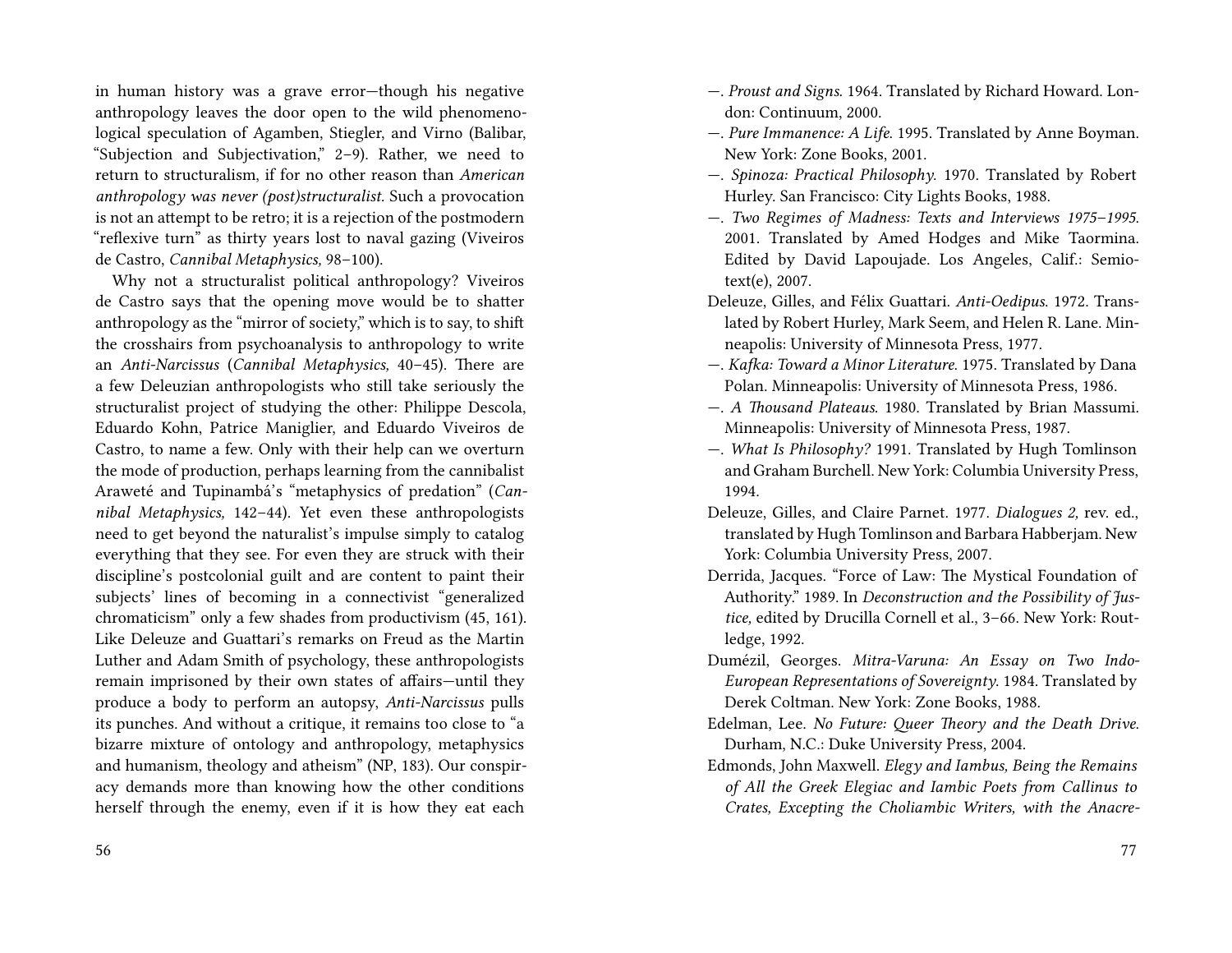- Deleuze, Gilles. *Cinema 1: The Movement-Image*. 1983. Translated by Hugh Tomlinson and Barbara Habberjam. Minneapolis: University of Minnesota Press, 1986.
- —. *Cinema 2: The Time-Image*. 1985. Translated by Hugh Tomlinson and Robert Galeta. Minneapolis: University of Minnesota Press, 1989.
- —. *Desert Islands and Other Texts, 1953–1974*. 2002. New York: Semiotext(e), 2004.
- —. *Difference and Repetition*. 1968. Translated by Paul Patton. New York: Columbia University Press, 1994.
- —. *Empiricism and Subjectivity: An Essay on Hume's Theory of Human Nature*. 1953. Translated by Constantin V. Boundas. New York: Columbia University Press, 1995.
- —. *Essays Critical and Clinical*. 1993. Translated by Daniel W. Smith and Michael A. Greco. Minneapolis: University of Minnesota Press, 1997.
- —. *Expressionism in Philosophy: Spinoza*. 1968. Translated by Martin Joughin. New York: Zone Books, 1990.
- —. *The Fold: Leibniz and the Baroque*. 1988. Translated by Tom Conley. Minneapolis: University of Minnesota Press, 1993.
- —. *Foucault*. 1986. Translated by Seán Hand. Minneapolis: University of Minnesota Press, 1988.
- —. *Francis Bacon: The Logic of Sensation*. 1981. Translated by Daniel W. Smith. Minneapolis: University of Minnesota Press, 2005.
- —. *Logic of Sense*. 1969. Translated by Mark Lester, with Charles Stivale. Edited by Constantin V. Boundas. New York: Columbia University Press, 1990.
- —. *Negotiations: 1972–1990*. 1990. Translated by Martin Joughin. New York: Columbia University Press, 1995.
- —. *Nietzsche and Philosophy*. 1962. Translated by Hugh Tomlinson. New York: Columbia University Press, 2006.
- —. "On the New Philosophers and a More General Problem." Interview with Bertrand Augst. Translated by Bertrand Augst. *Discourse* 20, no. 3 (1998): 34–43.

other; it is a communism that wants to consume the flesh and blood of the entire cosmos.

#### **Nomadism: Barbarian, Not Pastoral**

At first blush, nomadism appears pastoral. Deleuze's works constitute one great "horse opera," as the animals appear in more than half of his published work. One question motivates his obsession: what can a horse do? This is an affective inquiry into their capacities and not their meaning:

take the horse, the apocalyptic beast, as an example: the horse that laughs, in Lawrence; the horse that sticks his head through the window and looks at you, in Kafka; the horse "that is the sun," in Artaud; or even the ass that says *YeaYuh,* in Nietzsche—these are all figures that constitute so many symbols through the building-up of forces, through the constitution of compounds of power. (ECC, 134)

Deleuze chastises Freud for making Little Hans's fear of horses into an image of the father, when it is really a desire to escape to the street (ECC, 64). Horses appear as the first weapons, whose speed is essential to establishing the asymmetrical relation between nomads and the state (TP, 396). When combined with inventions, such as the stirrup or the photograph, horses generate the peculiar movement of speed through immobilization—the voyages in situ of the knight who sleeps on his horse and Muybridge's *Sallie Gardner at a Gallop* (D, 74–75; C1, 5–6). They can be the cause of madness, such the public beating of horses that scarred Dostroyevsky's memory and triggered Nietzsche's break with reality (TP, 257). Yet there is little of ontological import about the horse itself; it takes "the earth" to slow one down through an "artificial reterritorialization" to give any given horse "a particular substance to the content, a particular code to the utterances, a particular limit to becoming, a particular indicative mood (present, past,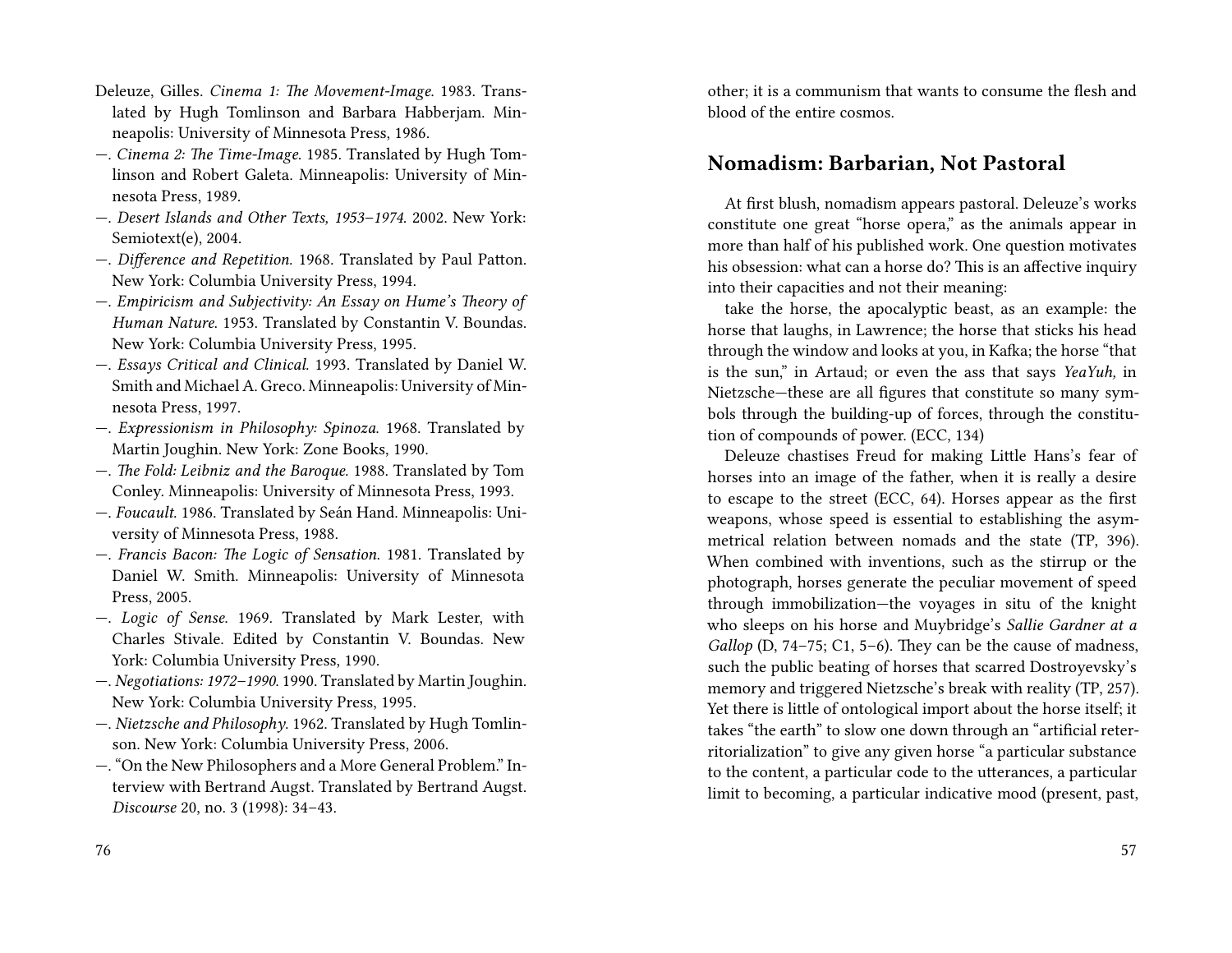future) to time" (ECC, 72). As such, the warhorse is far more like a wolf than a workhorse, which is the younger sibling of the ox (TP, 256–57).

The nomads that will dissolve capitalism are not cowboys but barbarians. Not self-attributed but a smear, the term *barbarian* was invented by Hellenistic Greeks as onomatopoeia for the blabber of those who could not speak their language (Padgen, *Fall of Natural Man,* 16). Lacking the capacity for reason, barbarian is used to paint certain foreigners as utterly black and without a single virtue. Not all strangers are vilified by the citizens of empire. Rather, barbarians have two defining characteristics: they refuse to be educated in the language of the *polis* and they act with a savage roughness that exceeds the boundaries of appropriateness (Crisso and Odoteo, *Barbarians,* 40– 42). The first jams the usual logocentric means of recognition that would extend them the communal rights of being a human (Padgen, *Fall of Natural Man,* 16); the second banishes them to the uncivilized realm of beasts that lacks decorum, protocol, and restraint (17–18). Nomads are perfectly satisfied with such a one-sided story. What initially appears as an insulting depiction of their limited capacities instead is a definition of how they avoid capture. Barbarians can continue their siege as long as the likes of Hegel, "an honest subject of the Prussian state," cannot apprehend "a completely autonomous, sovereign, uncompromising opposition—a multiplicity that does not allow itself to be enrolled in any synthesis" (Crisso and Odoteo, *Barbarians,* 14). The outside to the new "socially conscious" economy, barbarians avoid the liberal trap of tolerance, compassion, and respect. The only risk is that their ferocity will abate and their passion subside.

*Race,* edited by Robert Bernasconi, 11–36. Malden, Mass.: Blackwell, 2001.

- Bey, Hakim. *The Temporary Autonomous Zone, Ontological Anarchy, Poetic Terrorism*. 2nd ed. Brooklyn, N.Y.: Autonomedia, 2003.
- Brown, Wendy. *Regulating Aversion: Tolerance in the Age of Identity and Empire*. Princeton, N.J.: Princeton University Press.
- *Buiness Insider*. "Google Chairman: 'The Internet Will Disappear.'" 2015. http://www.businessinsider.com/google-chieferic-schmidt-the-internet-will-disappear-2015-1.
- Butler, Samuel. *Erewhon: or, Over the Range*. 1872. London: AC Fifield, 1910. http://www.gutenberg.org/files/1906/1906-h/ 1906-h.htm.
- Cazdyn, Eric. *The Already Dead: The New Time of Politics, Culture, and Illness*. Durham, N.C.: Duke University Press, 2012.
- Chaplin, Charlie, dir. *Modern Times*. New York: Criterion Collection, 1936.
- Clastres, Pierre. *Society against the State*. 1974. Translated by Robert Hurley and Abe Stein. New York: Zone Books, 1987.
- Cohen, Jared, and Eric Schmidt. *The New Digital Age: Reshaping the Future of People, Nations, and Business*. New York: Doubleday, 2013.
- Connolly, William E. *Pluralism*. Durham, N.C.: Duke University Press, 2005.
- Crisso and Odoteo. *Barbarians: The Disordered Insurgence*. Anonymous translation. 2003. http://theanarchistlibrary.org/library/crisso-and-odoteo-barbarians-thedisordered-insurgence.pdf.
- Debord, Guy. "The Bad Old Days Will End." 1963. In *Leaving the 20th Century: The Incomplete Work of the Situationist International,* translated by Christopher Gray, 33–37. London: Rebel Press, 1998.
- DeLanda, Manuel. *Intensive Science and Virtual Philosophy*. London: Continuum, 2002.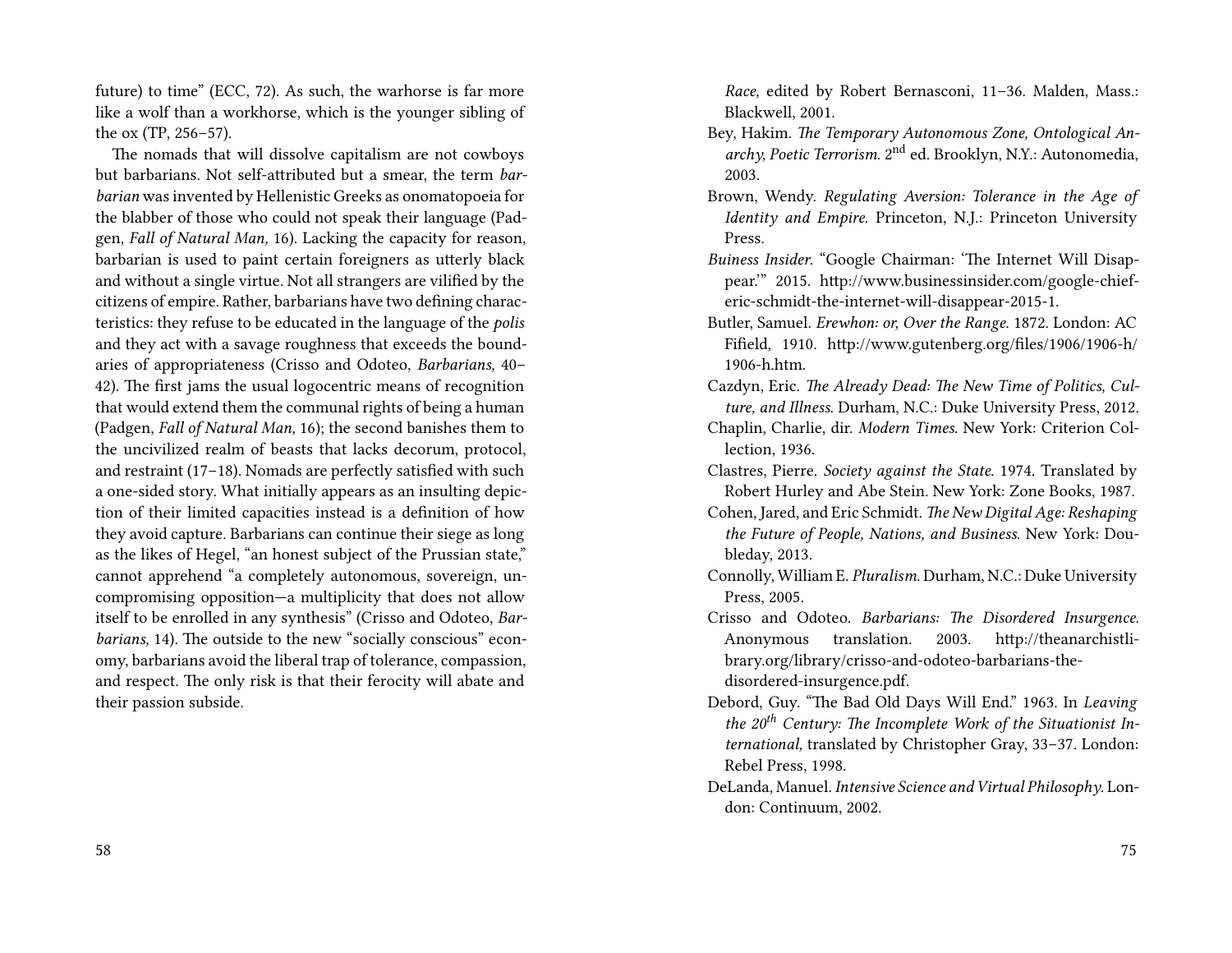# **Bibliography**

- Althusser, Louis. *Philosophy of the Encounter: Later Writings, 1978–1987*. 1993/1994. Translated by G. M. Goshgarian. Edited by Oliver Corpet and François Matheron. New York: Verso, 2006.
- Anonymous. "De l'Hypothèse Cybernétique." *Tiqqun* 2 (2001): 223–339.
- Anonymous. "May 1968 Graffiti." In *Bureau of Public Secrets,* translated by Ken Knabb. 2006. http://www.bopsecrets.org/ CF/graffiti.htm.
- Bachelard, Gaston. *Le Matérialisme Rationnel*. Paris: Presses Universitaires de France, 1953.
- Badiou, Alain. "Althusser: Subjectivity without a Subject." 1998. In *Metapolitics,* translated by Jason Barker, 58–67. New York: Verso, 2005.
- Balibar, Étienne. "Subjection and Subjectivation." In *Supposing the Subject,* edited by Joan Copjec, 1–15. New York: Verso, 1994.
- —. *The Philosophy of Marx*. 1993. Translated by Chris Turner. New York: Verso, 1995.
- Bataille, Georges. "The Notion of Expenditure." 1933. In *Visions of Excess: Selected Writings, 1927–1939,* translated by Allan Stoekl, Carl R. Lovin, and Donald M. Leslie Jr., 167–81. Minneapolis: University of Minnesota Press, 1985.
- Bernadette Corporation, dir. *Get Rid of Yourself*. New York: Electronic Arts Intermix, 2003.
- Bernasconi, Robert. "Who Invented the Concept of Race? Kant's Role in the Enlightenment Construction of Race." In

#### 74

# **The Call of the Outside**

#### **Distribution: The Outside, Not Nomos**

Cows offer the clearest picture of crowned anarchy, also called "nomadic distribution" (DR, 41; TP, 158). When set out to pasture, they practice *auto-nomy* by following a selfregulated *nomos,* the customary distribution in open space ("in general an unlimited space; it can be a forest, meadows beside rivers, a mountain slope," says philologist Emmanuel Laroche on page 116 of his etymological study) that "crowns" whatever is unique to each landscape, as in livestock feeding on a particular patch of grass and leaving excrement to fertilize the soil anew. *Nomos* is part of a larger constellation of *nem-* words examined by Laroche, including nomads and distribution *(nomos),* customary law *(nomos),* melody *(nomos),* pasture or sphere of command *(nomos),* roaming (*nomas,* the basis for nomad), pasture *(nemo),* inhabitant *(naetees),* territory *(nemeesis),* governor *(nomarchees),* and law *(nomoi).* Most controversial about Laroche's argument is his claim that Greek is the only of the Indo-European languages to be pastoral, which casts the Solonic sense of *nomos* as statist distribution as a betrayal of its nomadic roots. Over the generations, *nomos* loses its nomadic heritage to become the administrative appropriation, distribution, and use of land (22–29, 115–24, 178–205). During this time, *nomos* is combined with the household *(oikos)* to name economics; first mentioned by Phocylides in a poem where he compares women to animals: to dogs, bees, free-range pigs, and long-maned horses (Edmonds, *Elegy and Iambus,* 173–74). (Phocylides suggests that his friend marry the bee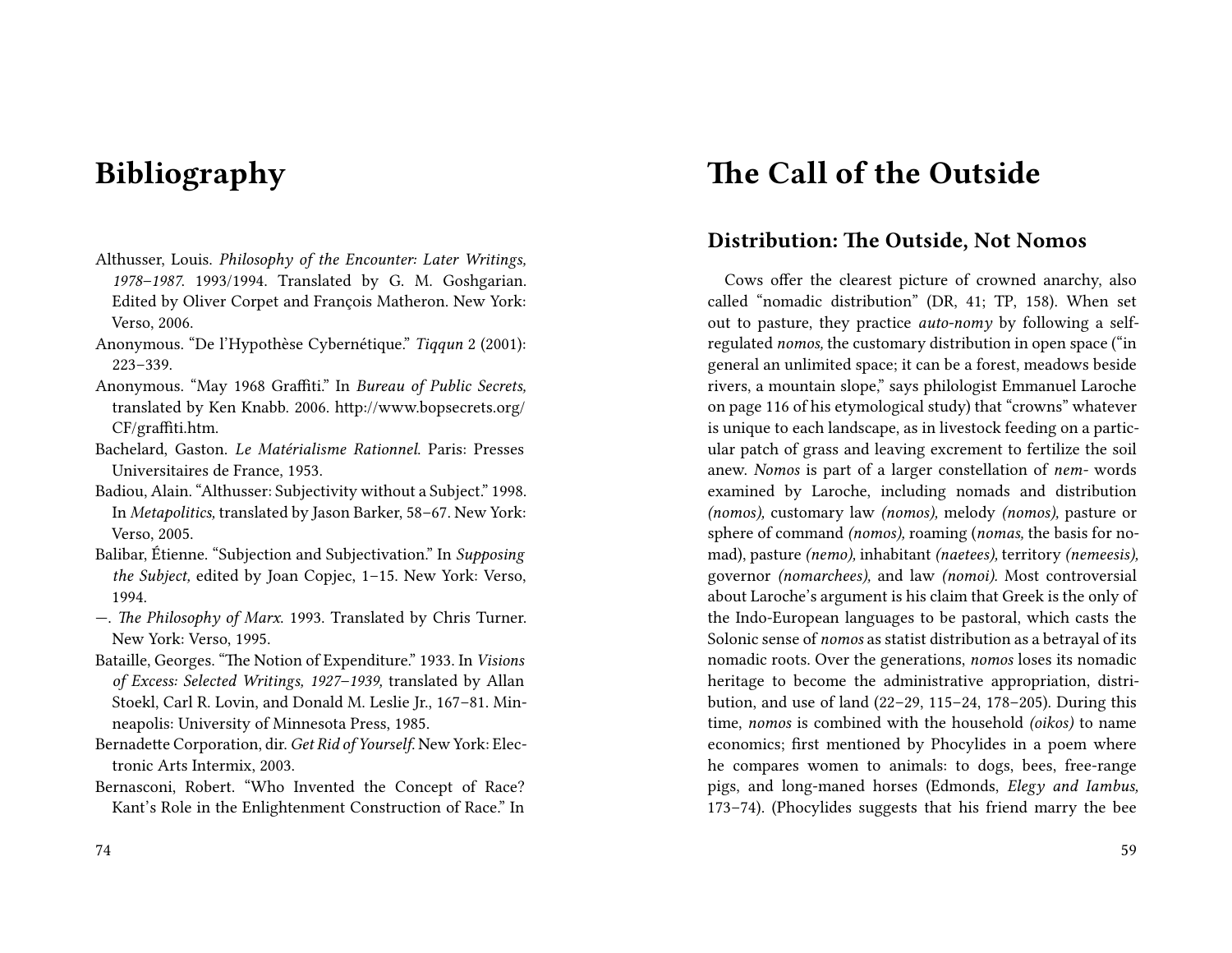because she is a good housekeeper—*oikonomos agathe*; 174.) But Marx shows in chapter 7 of *Capital* that he knows that "what distinguishes the worst architect from the best of bees is this, that the architect raises his structure in imagination before he erects it in reality." Certainly there is a residual speciesism in Marx's remark, as animals' experience of the world *(Umwelt)* is sophisticated enough to produce many things ("art does not wait for human beings to begin") (TP, 320). Yet there is a considerable difference in how humans and cows crown the space that they occupy. As such, we should be concerned more by how each constructs the world than by the excrement with which they consecrate it.

Marx's son-in-law Paul Lafargue demonstrates in his *Social and Philosophical Studies* how *nomos* was turned against the barbarians. Land first "distributed by lot, with the aid of pebbles," is set under the watch of Nemesis, the goddess of just distribution (125; Laroche, *Histoire,* 89–106). *Nomos* continues to affirm its groundlessness when it is played like a game of chance at the table of the gods, with the dice affirming aleatory points that fracture the sky and fall back to a broken earth (DR, 284). Lafargue posits that the great betrayal appears when justice, born out of equality, sanctions the inequalities of land distributed by right and not luck (*Social and Philosophical Studies,* 133–34, 129–30). No longer the protector of nomads, Nemesis inflicts the death penalty "against those who menace property" for the purpose of "teaching the barbarians to trample under foot their noble sentiments of equality and brotherhood" (130– 31). Lafargue thus demands a communist revolution that suppresses private property to banish "the most frightful nightmare which ever tortured sad civilized humanity," the idea of nomic justice (134).

There are two outsides to the state: one a worldwide union, the other a fragmented resistance (TP, 381). To Deleuze and Guattari, this exteriority demonstrates the irreducibility of the *nomos* to the law. If there is anything to this notion, it is not

## **Acknowledgments**

Thanks to Mark Purcell, Keith Harris, Cheryl Gilge, and everyone at the University of Washington for the opportunity to write this book. I am grateful for critical feedback from Alex Galloway, Geert Lovink, Jose Rosales, Matt Applegate, Alejandro de Acosta, and an anonymous reviewer. Finally, I am indebted to the numerous people who stood beside me at the intellectual and political barricades throughout the project, perhaps too numerous to name, except for one: Eva Della Lana.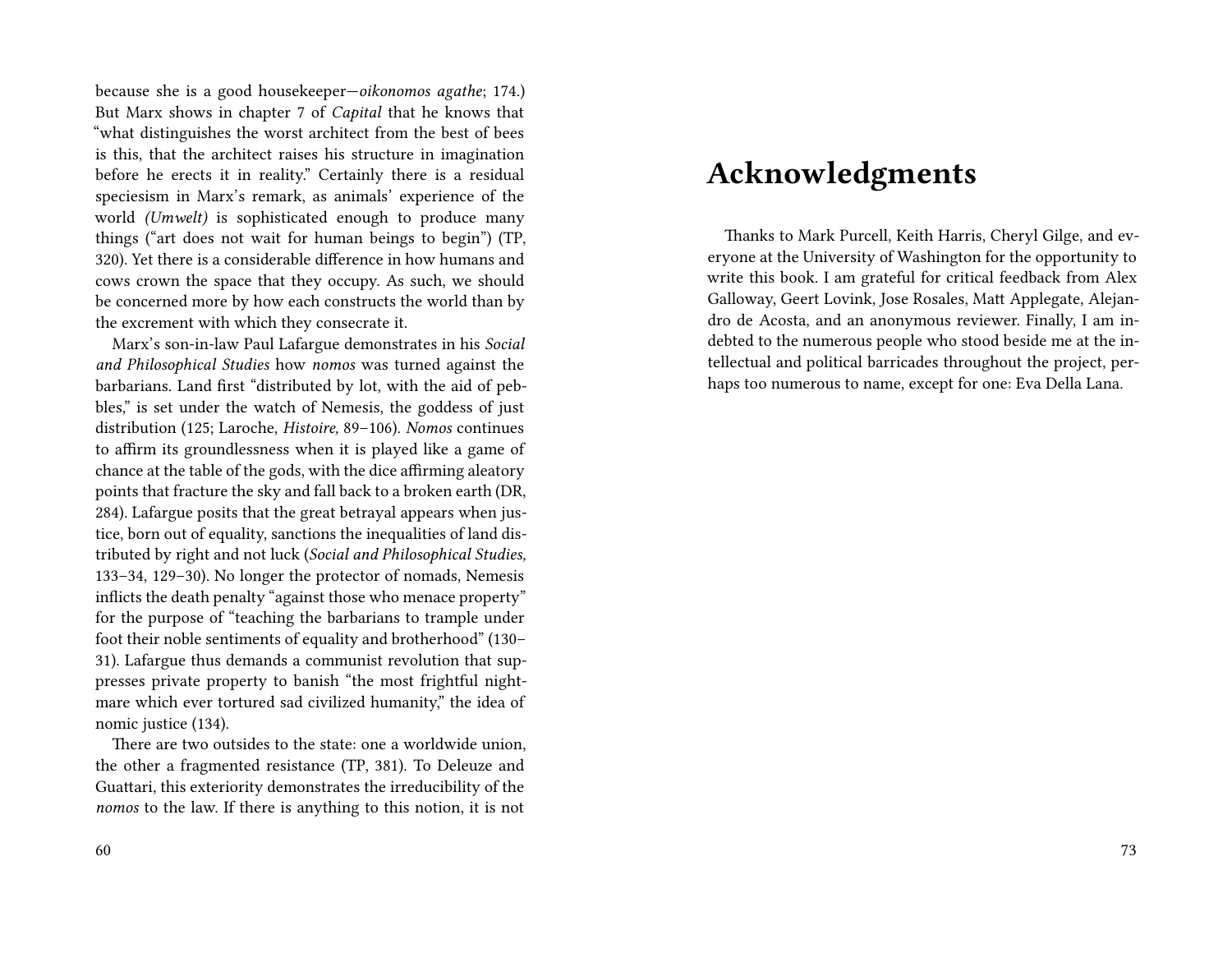not the pursuit of the ineffable or sublime, as it is neither esoteric nor mystical. It circulates as an open secret that retains its secrecy only by operating against connectivism through the principle of selective engagement. The lesson to be taken is that "we all must live double lives": one full of the compromises we make with the present, and the other in which we plot to undo them. The struggle is to keep one's cover identity from taking over. There are those whose daily drudgery makes it difficult to contribute to the conspiracy, though people in this position are far more likely to have secret dealings on the side. Others are given ample opportunities but still fail to grow the secret, the most extreme example being those who live their lives "with nothing to hide," often declaring that they are "an open book." Some treat the conspiracy as a form of hobbyism, working to end the world only after everything else has been taken care of—the worst being liberal communists, who exploit so much in the morning that they can give half of it back as charity in the afternoon. And then there are those who escape. Crafting new weapons while withdrawing from the demands of the social, they know that cataclysm knows nothing of the productivist logic of accumulation or reproduction. Escape need not be dreary, even if they are negative. Escape is never more exciting than when it spills out into the streets, where trust in appearances, trust in words, trust in each other, and trust in this world all disintegrate in a mobile zone of indiscernibility (Fontaine, "Black Bloc"). It is in these moments of opacity, insufficiency, and breakdown that darkness most threatens the ties that bind us to this world.

found in a form of exteriority but in the fact of the outside—that there will always be nondenumerable groups (469–73), that there are flows that even the best axiomatic can never master (468–69), and that power now produces more than it can repress (F, 28–29). This is the true meaning of "deterritorialization" and "the infinite speed of thought"—each concept confirms the extraordinary powers of the outside (AO, 105; WP, 21, 35–38, 42). The difficulty is that "one cannot write sufficiently in the name of an outside" because it "has no image, no signification, no subjectivity" (TP, 23). How then to link with the outside? The simplest way is to fashion a war machine as a relation to the outside (TP, 376–77). Another path to "a new relation to the outside" may be found in a fissured planet that spews fires that consume the world (DI, 156, 158–59). Such deterritorializations unleash movements that "cease to be terrestrial" when "the religious Nome blooms and dissolves" and "the singing of the birds is replaced by combinations of water, wind, clouds, and fog" (TP, 327).

The outside appears like Frankenstein's monster, with a crack of lightning late into the dreary night while the atomist's rain patters away from the outside. Its darkness does not come from void worship or an existentialist reckoning with nothingness. Flashing brilliantly as a shock to thought, it appears as the "bearer of a problem" that paints the world black with dread (DR, 140). This movement grounds thought as "the relationship with the outside" (DI, 255). Exteriority here is not some transcendent light or yawning void. Rather, the outside opens out to a new milieu, like cracking the window in a house. The outside is seldom as pleasant as a breeze, however, as it invades in all its alien force. Thought here has a choice, to represent or intensify; the latter follows Paul Klee's famous formula: "not to render the visible, but to render visible" (FB, 144). It amplifies the impinging power of the outside to cause a horrible discord that splits apart the harmonies of reason sung in the halls of state thought (DI,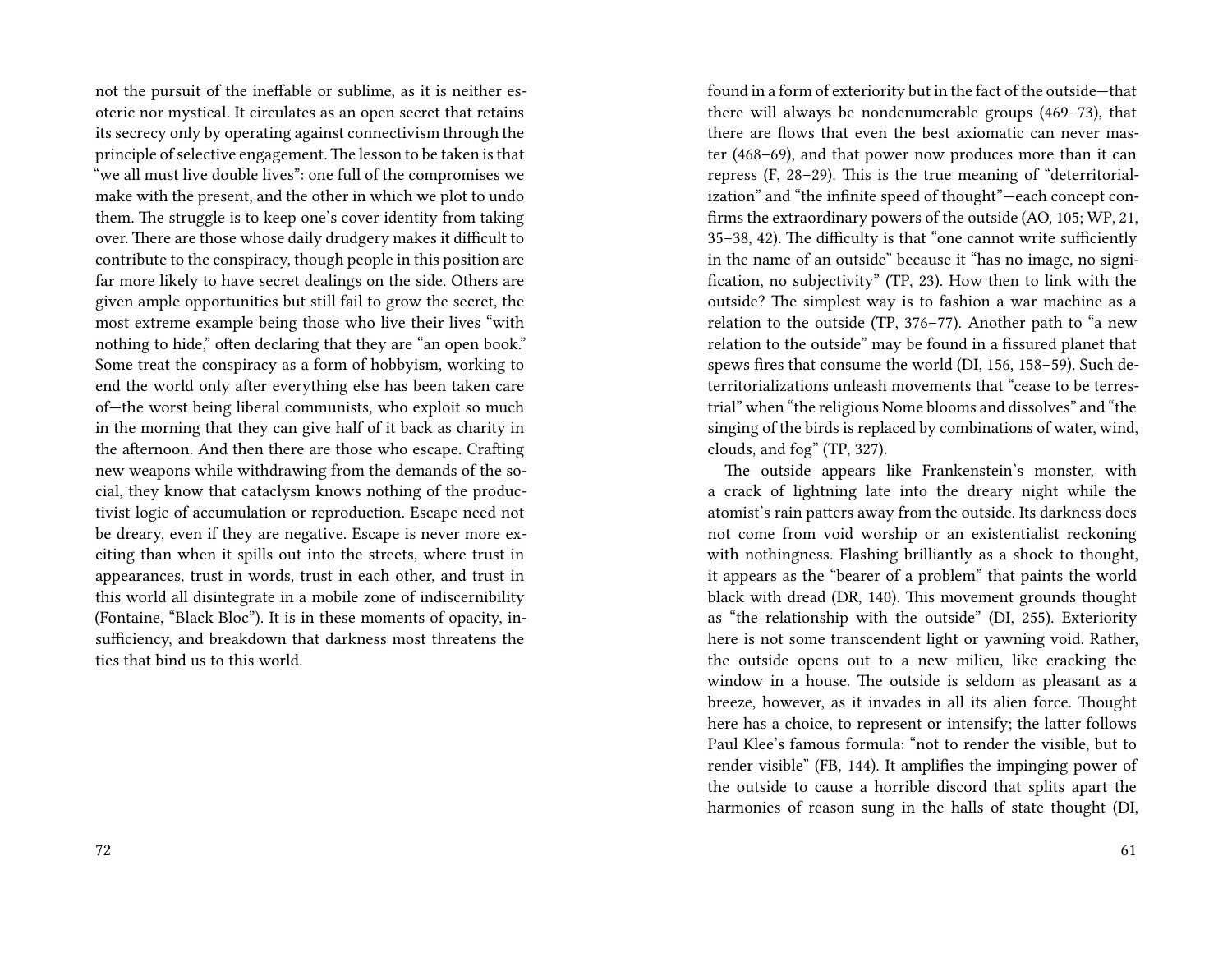259–60). Such philosophy does not sing, it screams in the analogical language of "expressive movements, paralinguistic signs, breaths" (FB, 93). The outside howls with an "open mouth as a shadowy abyss" (51).

#### **Politics: Cataclysmic, Not Molecular**

"The revolutionary was molecular, and so was the counterrevolution," Tiqqun prophetically declares (*Introduction to Civil War,* 200). Yet the "molecular revolution" actually begins with Proust, who writes in *Sodom and Gomorrah* of three levels of sexuality: straights, gays, and queers. The first two types connect "molar" lines between fixed objects, each category simply being an inversion of the other (AO, 68–71). The third draws a "transversal" molecular line between the unspecified, partial, and flux of flows "unaware of persons, aggregates, and laws, and of images, structures, and symbols" (70–71, 311). For a long time, the love that dare not speak its name hid with other queer things made up of "very different mechanisms, thresholds, sites, and observers" (WP, 78). But counterculture exposed the secret, which is to say, disclosed a molecular line of previously clandestine passions while blossoming into the flower power of the Summer of Love publicly consecrated at Woodstock's Three Days of Peace, Music, and Love. This new world bore what Paolo Virno calls in *Grammar of the Multitude* the liberatory "anti-socialist demands" of "radical criticism of labor," "an accentuated taste for differences" and "the aptitude (at times violent, certainly) for defending oneself from the State, for dissolving the bondage to the State as such" (111). But the life of this molecular line was short. It was put back to work by disco, flexible production, and the Reagan revolution in an odd "communism of capital" (111).

The cataclysm is not an end but a new beginning, the cataclysm of a temporary hell, "itself the effect of an elementary

usual abstractions of the Law and the State that hide the workings of power; for denouncing Marxism "not so much because real struggles would have made new enemies, new problems and new means arise, but because THE revolution must be declared impossible"; and for reviving the subject as part of a general martyrology. What stands between liberalism and revolution is intolerance, but in a peculiar way. Intolerance arises out of this world as "something intolerable in the world" to prove that there is "something unthinkable in thought" (C2, 169). Which is to say, it is when we find it all unbearable that we realize "it can no longer think a world or think itself" (170). This is where the Dark Deleuze parts ways with the joyful by inviting the death of this world. There are many fellow travelers of revolutionary intolerance, including Wendy Brown and Herbert Marcuse. Newton argues in his autobiography *Revolutionary Suicide* that the revolutionary task is to risk one's life for the chance of "changing intolerable conditions" (5). In his essay on "repressive tolerance," Marcuse extends tolerance only to the left, subversion, and revolutionary violence and proposes a militant intolerance of the right, this world, and "benevolent neutrality." Together, they express the dark truth of the intolerable as the lived present of being trapped by something so unbearable, so impossible, that it must be destroyed. To be completely clear: the point is not to grow obstinate but to find new ways to end our suffocating perpetual present.

Darkness advances the secret as an alternative to the liberal obsession with transparency. Foucault smartly identifies transparency's role in the "science of the police," which is used in the task of maintaining order through the collusion between the state and capital from liberalism's beginnings in the German notion of the police state through to contemporary biopolitics (*Security, Territory, Population*). The conspiracy is against the consistency of everything being in its proper place, and the secret is the fact that nothing is as it seems. Such a conspiracy is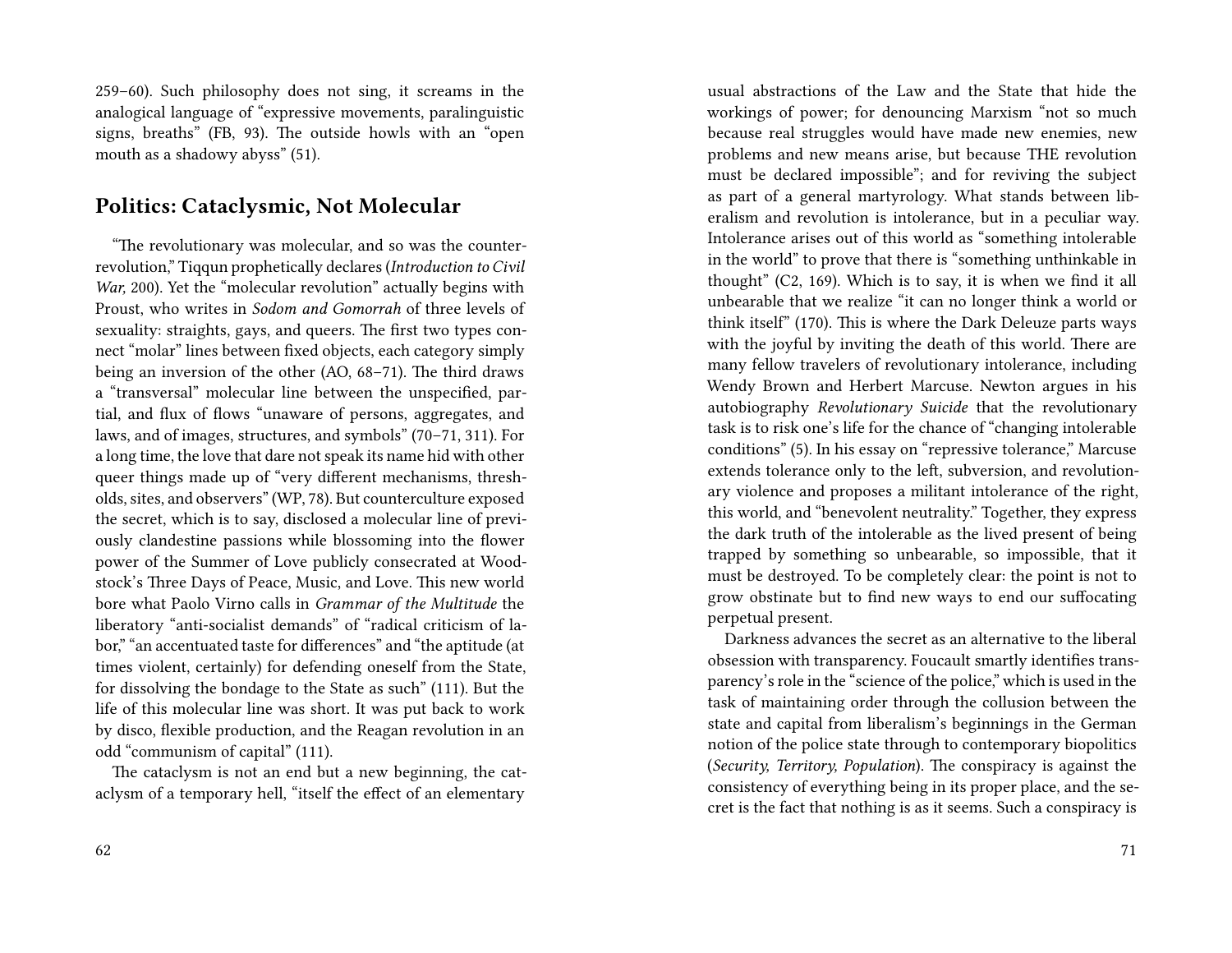material systems, or *dispositifs*. I simply call them "this world" and plot for its destruction. Productivism links up with the autonomous, ceaseless autoproduction of the real. The most naive productivists sentimentally cherish creation and novelty for their own sake, whether as dewy-eyed admiration for the complexity of nature or a staunch Voltairine defense of all types of diversity. The productivists worthy of criticism are those who, in the name of "finding something about this world to believe in," affirm what is given as if this wretched world already included all materials for a better one. I find that in relinquishing the power of destruction, they can only capitalize on production through the logics of accumulation and reproduction. So in founding a new world on the terms of the old, its horizon expands barely beyond what already exists. The alternative I propose is finding reasons to destroy this world.

The greatest crime of joyousness is tolerance. While mentioning tolerance may have marked one as a radical in Deleuze's time, Wendy Brown argues in *Regulating Aversion* that liberal tolerance is now essential to the grammar of empire's "domestic discourse of ethnic, racial, and sexual regulation, on the one hand, and as an international discourse of Western supremacy and imperialism on the other" (1, 7). Today's tolerant are to blame for a "liberal Deleuze," such as William Connolly, who names Deleuze as an antirevolutionary who inspires his belief that "transformation is neither needed nor in the cards today; what is needed is creative modes of *intervention* posed at several strategic sites in the service of reducing economic inequality, foster intra- and inter-state pluralism, and promoting ecological sanity" in his book on pluralism (*Pluralism,* 159). Deleuze criticized a similar position many decades ago when denouncing the media-hungry form of the *Nouveaux Philosophes,* who had "inscribed themselves perfectly well on the electoral grid … from which everything fades away" ("On the New Philosophers," 40–41). Liberal Deleuzians can be criticized accordingly—for endorsing the

injustice" that sweeps in and out, rather than being an abysmal lake of sulfur where souls burn forever (ECC, 46). It is the apocalypse before its decadent transformation into the system of Judgment (39). Only a revival of this cataclysmic event can end the apocalypse of an "already industrialized organization" that appeared "a Metropolis" by way of "the great military, police, and civil security of a new State" with a "programmed selfglorification" complemented by a "demented installation of an ultimate judiciary and moral power" (44, 46). We know from Nietzsche's *Gay Science* that the impending cataclysm of "breakdown, destruction, ruin" may appear gloomy (279). And it will certainly cover the earth in a blackness darker than the world has ever seen (279). Yet we should greet it with cheer. For the cataclysm brings with it a new dawn worthy of our highest expectations. Though the daybreak may not be bright, we will have escaped the judgment of God, Man, and the World. "At long last our ships may venture out again, venture out to face any danger," because "the sea, *our* sea, lie open again" … "perhaps there has never yet been such an 'open sea'" (280).

### **Cinema: The Powers of the False, Not the Forces of Bodies**

Bodies are a well-composed image of power. The body of God (the Sacrament of Jesus). The body of a saint (the pierced corpse of the martyr). The body of the sovereign (the King's two bodies). The body of the tyrant (Big Brother's face). The social body (the body politic). A body of evidence (the state's case). The idea of society or the world functioning as an organism is well sedimented. In its stupidest form, it posits a resemblance between the human body and society. Just as various organisms interact to form an organism as a functional whole, it states, society is the cooperation of various social organs. The body provides an image for the much-talked-about "body with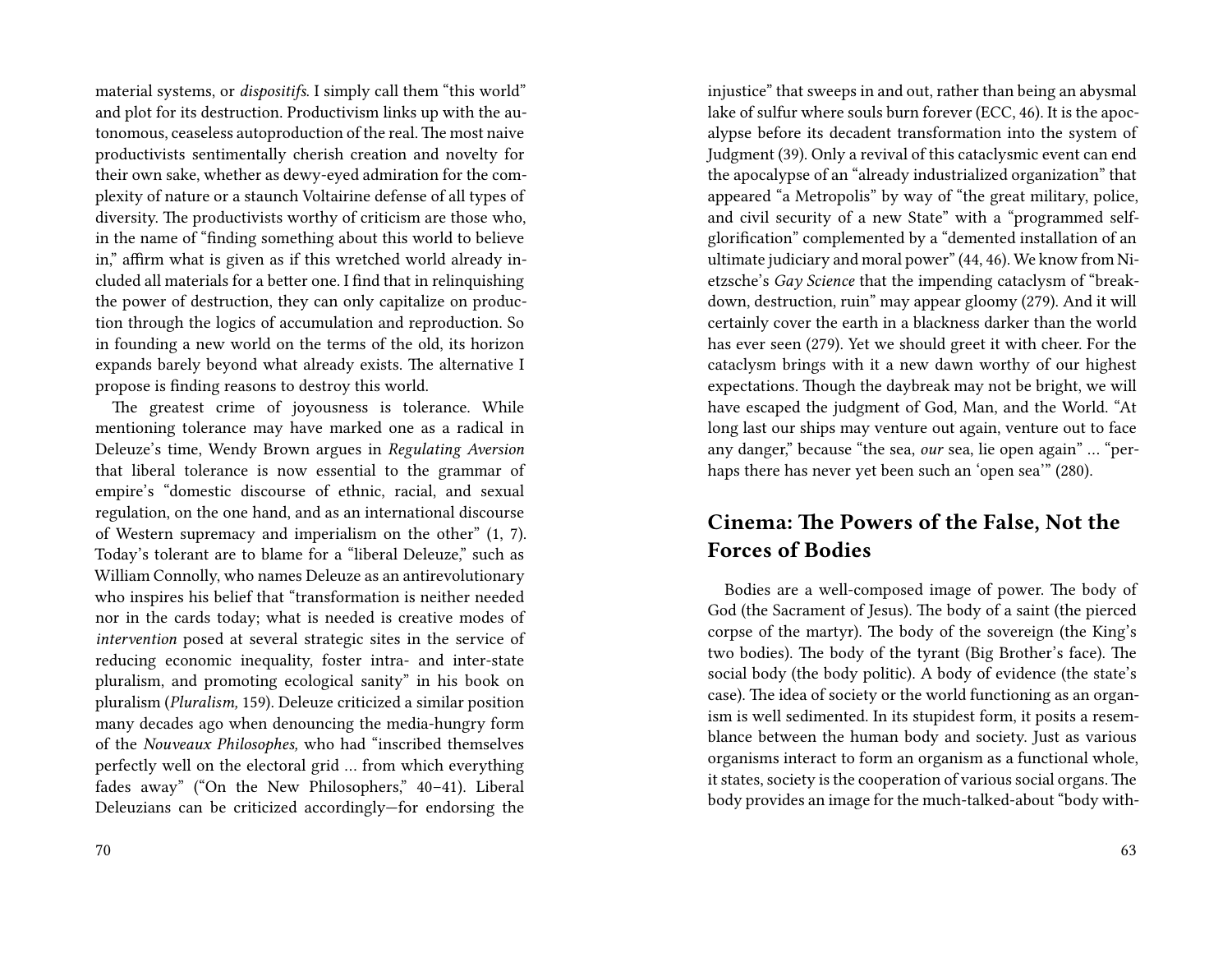out organs," the great inspiration for Deleuze, who says that if we are to believe in the world, "give me a body then" (C2, 189).

The body is not really the enemy, the organism is. Some would have bodies appear through their opposites, locked in eternal combat—as the sinner and their Eternal Savior, the regicide and the King, the criminal and the Law (TP, 108). But as an organism, the body is put to use for extracting "useful labor," either as a product of work (where organs are connected to the technical machines of the capitalism) or self-reproduction (where organs are connected to the social machines of the species) (AO, 54). The image of the body as an organism might appear as a step forward, as it invokes a form of ecological thinking of interconnected systems. But we are only interested in the body as a frustrating set of resistances, "obstinate and stubborn," as it "forces us to think, and forces us to think what is concealed from thought, life" (C2, 189). This is why it is said that "we do not even know what a body can do." But with the relative ease in which the body has been confused for an organism, perhaps it is time to abandon the image of the body completely. Stop thinking like lawyers, who try cases only after a body has been found. There is a simple reason: the point is not to construct a body without organs (organization, organism, …) but organs without a body. We only get outside the productivist logic of accumulation when "at last the disappearance of the visible body is achieved" (C2, 190).

Against the state's body of evidence: "The 'true world' does not exist," and even if it did, "it would be inaccessible, impossible to describe, and, if it could be described, would be useless, superfluous" (C2, 137). The conspiracy against this world begins with time, which "puts truth in crisis" (130). This is the fundamental problem of the "body of the law" described by Derrida whereby the law must continually rule against what it previously established as the truth (and thus its own authority) ("Force of Law"). It is these moments that reveal an in-

64

of Man, we learned that the human sciences were impotent in the face of the systemic injustices of this world. Rather, Foucault shows how expert inquiry makes exploitation, sexism, racism, poverty, violence, and war into the constitutive elements of how humanity defends itself. He shows that attempts to save this humanity created a biopower that "makes live and lets die," which paradoxically administers life through "a power to expose a whole population to death" that tends toward wars of all-out destruction (Foucault, *History of Sexuality,* 135–37). Elaborating on this condition, subsequent theorists say that we have already been killed but have not yet died, making us an "already dead" that makes us already ready to adopt a revolutionary orientation that sacrifices our current time and space for a new, not-yet-realized future (Cazdyn, *Already Dead,* 9). Seen from this perspective, runaway climate change, the Sixth Extinction, and many other impending catastrophes are all essential parts of this world. The Death of this World admits the insufficiency of previous attempts to save it and instead poses a revolutionary gamble: only by destroying this world will we release ourselves of its problems. This does not mean moving to the moon, but that we give up on all the reasons given for saving the world. In my own announcement of the death of this world, I propose critiques of connectivity and positivity, a theory of contraries, the exercise of intolerance, and the conspiracy of communism.

Contemporary Deleuze scholarship tends to be connectivist and productivist. Connectivism is the world-building integration into an expanding web of things. As an organizational logic, it is the promiscuous inclusion of seemingly unrelated elements into a single body to expand its capacities. Academics are not alone in endorsing connectivism—I argue that connectivism drives Google's geopolitical strategy of global influence, which proceeds through a techno-affirmationist desire to annex everything. Commentators use different names for their webs of connections, such as rhizomes, assemblages, networks,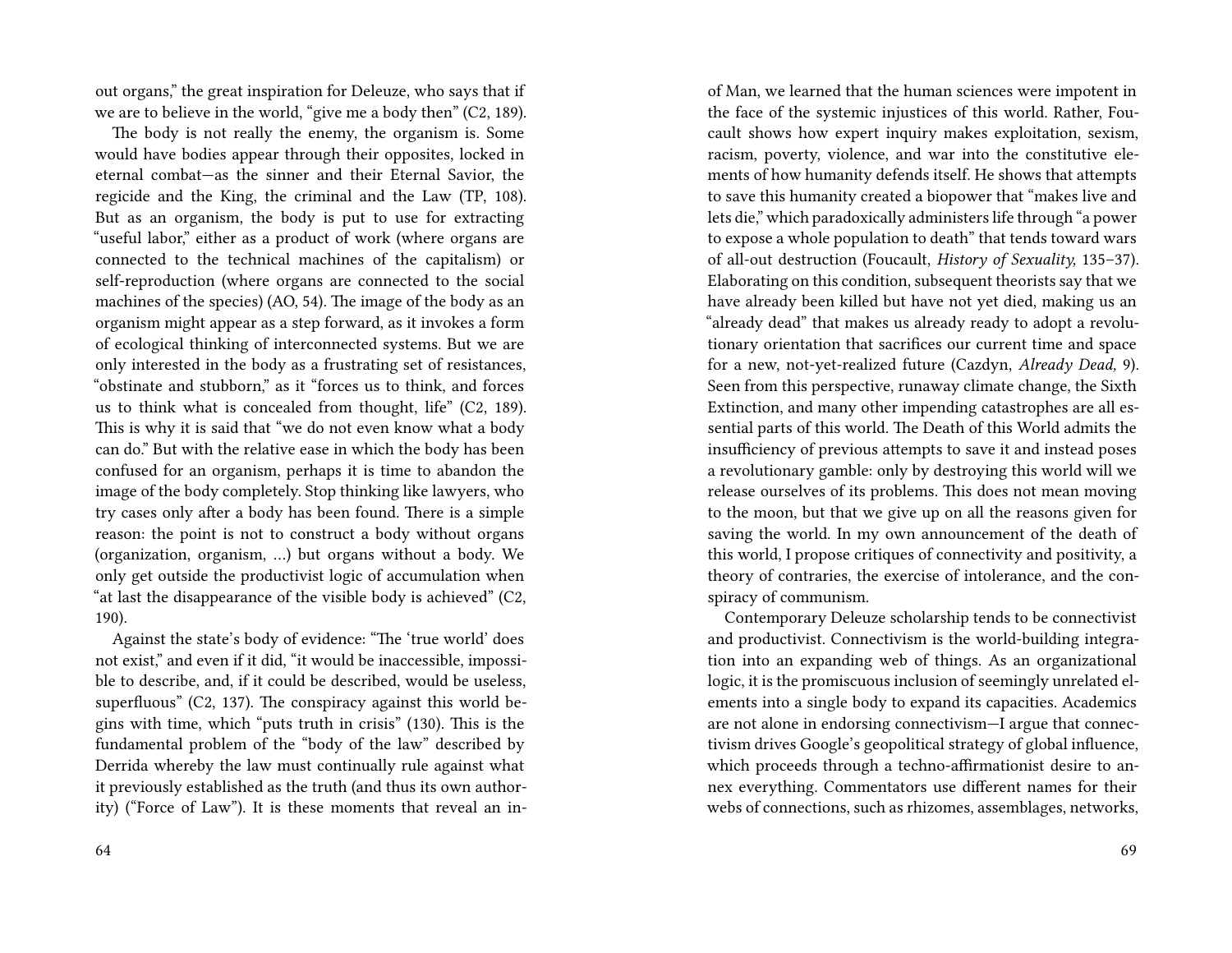## **Conclusion**

AS A PROLEGOMENA to any future negativity in Deleuze, this book risks being too condensed. The moves I make are quick, and many will appear perverse to friends of the Joyous Deleuze. For justification: the force of thought is a matter of style and not the specification of concepts, or to use proper names, Nietzsche contra Kant (DR, 5, 13, 306). I therefore build my case through formulations that are "rigorous yet anexact" like Deleuze's, whose "essentially not accidentally inexact" concepts modulate enough between books to deserve different names (TP, 367, 555). I promote minor terms through extensive footnotes generated through a deep reading of Deleuze across the breadth of his complete works. So on one hand, I am so indebted to Deleuze that one could say that I merely provide a new nomenclature for old Deleuzian concepts. On the other, this is a book that Deleuze himself could never have written, as his age was not one of obligatory positivity, distributed management, and stifling transparency. My basic argument is that a new untimeliness in a time not Deleuze's own requires a negative project that his work introduces but does not sustain: the Death of this World.

The end of this world is the third in a succession of deaths the Death of God, the Death of Man, and now the Death of this World. This is not a call to physically destroy the world. The Death of God did not call for the assault of priests or the burning of churches, and the Death of Man did not propose genocide or the extinction of our species. Each death denounces a concept as insufficient, critiques those who still believe in it, and demands its removal as an object of thought. In the Death

effectivity of the truth—denouncing states, nations, or races as fictions does little to dislodge their power, however untrue the historical or scientific justifications for them might be (Seshadri, *Desiring Whiteness*). The state is nothing but these "*notnecessarily true pasts,*" the founding mythologies that fictionalize the origin of states and nations of people (C2, 131). This is the power generated only between the true and the false: what Deleuze calls "the real." The importance of the real is central, as trying to use truth to dispute the false does not work: those who denounce the illegal violence used to found legal orders are quickly dismissed or jailed, and the many climate scientists who harangue the public about the truth of global warming fail to spur policy change.

Cinema "takes up the problem of truth and attempts to resolve it through purely cinematic means" (Lambert, *Nonphilosophy,* 93). There are films that go beyond metaphor and analogy, operating instead through a realism of the false. This is not the epic cinema of Brecht or Lang, whose dissimulation and relativism ultimately return the morality of judgment through the viewer. It is a realism of what escapes the body, presenting something it cannot perceive on its own—not different worlds but realities that exist in the present (though not currently lived) that confirm reality by weakening it. Deleuze finds that the elusive truth of postwar cinema does not prevent the existence of a "truthful man" but the "forger" as the character of new cinema (C2, 132). The forger refuses the moral origins of truth and frustrates the return to judgment (C2, 138–39). The realism of the false shows us love through the eyes of a serial killer (Grandrieux's *Sombre*), gives us the real thrill of self-destruction (Gavras's *Our Day Will Come*), unleashes the cruelty of nature against the cool logic of liberal patriarchy (von Trier's *Anti-Christ*), and solicits us in the horrifying conspiracies of a new flesh (Cronenberg's *Videodrome*).